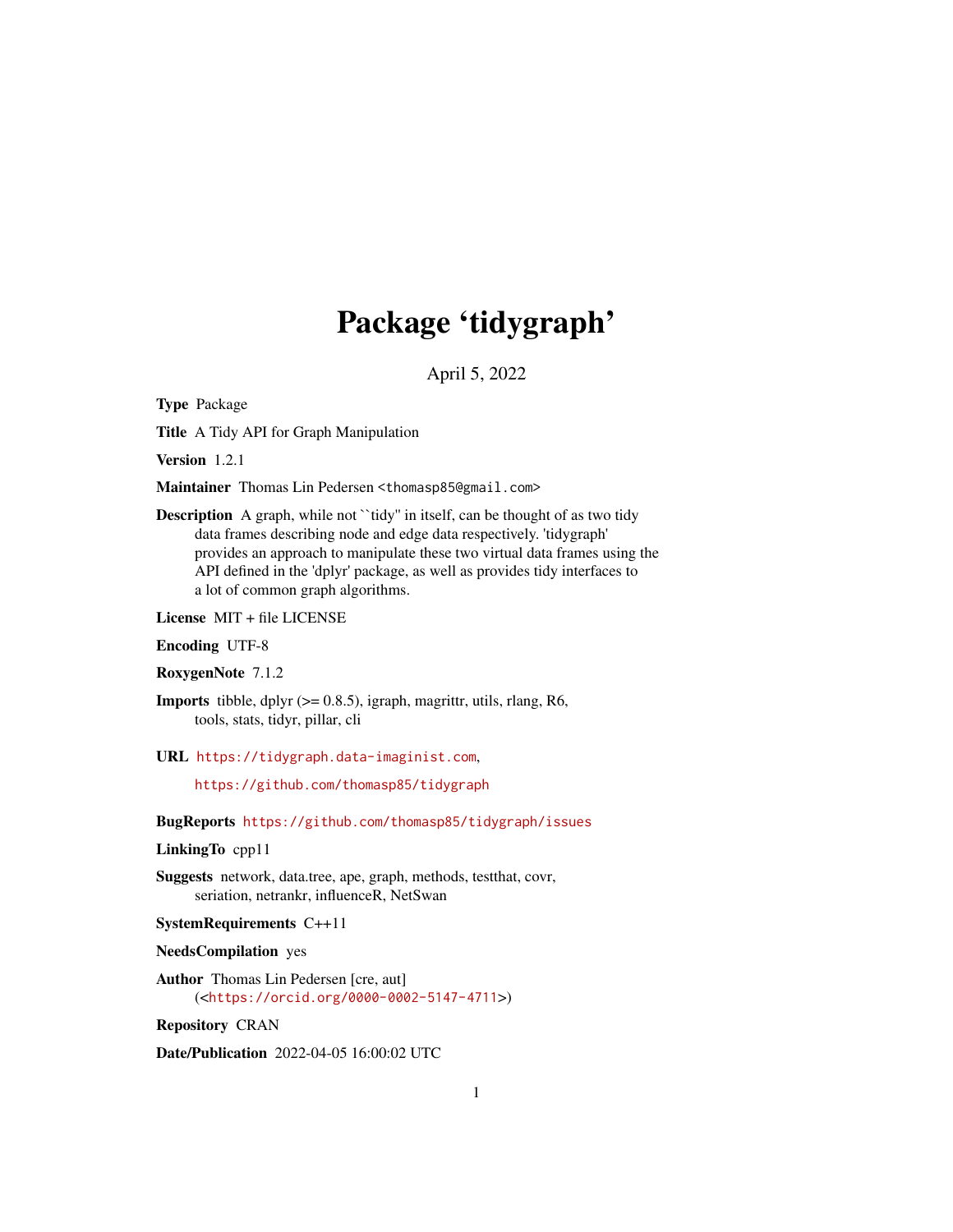# <span id="page-1-0"></span>R topics documented:

|  |  |  |  |  |  |  |  |  |  | $\overline{2}$ |
|--|--|--|--|--|--|--|--|--|--|----------------|
|  |  |  |  |  |  |  |  |  |  | 3              |
|  |  |  |  |  |  |  |  |  |  | 6              |
|  |  |  |  |  |  |  |  |  |  | $\overline{7}$ |
|  |  |  |  |  |  |  |  |  |  | 12             |
|  |  |  |  |  |  |  |  |  |  | 13             |
|  |  |  |  |  |  |  |  |  |  | 14             |
|  |  |  |  |  |  |  |  |  |  | 16             |
|  |  |  |  |  |  |  |  |  |  | 17             |
|  |  |  |  |  |  |  |  |  |  | 19             |
|  |  |  |  |  |  |  |  |  |  | <b>20</b>      |
|  |  |  |  |  |  |  |  |  |  | 23             |
|  |  |  |  |  |  |  |  |  |  | 24             |
|  |  |  |  |  |  |  |  |  |  | 26             |
|  |  |  |  |  |  |  |  |  |  | 28             |
|  |  |  |  |  |  |  |  |  |  | 29             |
|  |  |  |  |  |  |  |  |  |  | 31             |
|  |  |  |  |  |  |  |  |  |  | 32             |
|  |  |  |  |  |  |  |  |  |  | 34             |
|  |  |  |  |  |  |  |  |  |  | 35             |
|  |  |  |  |  |  |  |  |  |  | 37             |
|  |  |  |  |  |  |  |  |  |  | 40             |
|  |  |  |  |  |  |  |  |  |  | 41             |
|  |  |  |  |  |  |  |  |  |  | 46             |
|  |  |  |  |  |  |  |  |  |  | 47             |
|  |  |  |  |  |  |  |  |  |  | 48             |
|  |  |  |  |  |  |  |  |  |  | 50             |
|  |  |  |  |  |  |  |  |  |  | 51             |
|  |  |  |  |  |  |  |  |  |  | 52             |
|  |  |  |  |  |  |  |  |  |  | 54             |
|  |  |  |  |  |  |  |  |  |  | 56             |
|  |  |  |  |  |  |  |  |  |  | 57             |
|  |  |  |  |  |  |  |  |  |  |                |

<span id="page-1-1"></span>activate *Determine the context of subsequent manipulations*

# Description

As a [tbl\\_graph](#page-2-1) can be considered as a collection of two linked tables it is necessary to specify which table is referenced during manipulations. The activate verb does just that and needs affects all subsequent manipulations until a new table is activated. active is a simple query function to get the currently acitve context. In addition to the use of activate it is also possible to activate nodes or edges as part of the piping using the %N>% and %E>% pipes respectively. Do note that this approach somewhat obscures what is going on and is thus only recommended for quick, one-line, fixes in interactive use.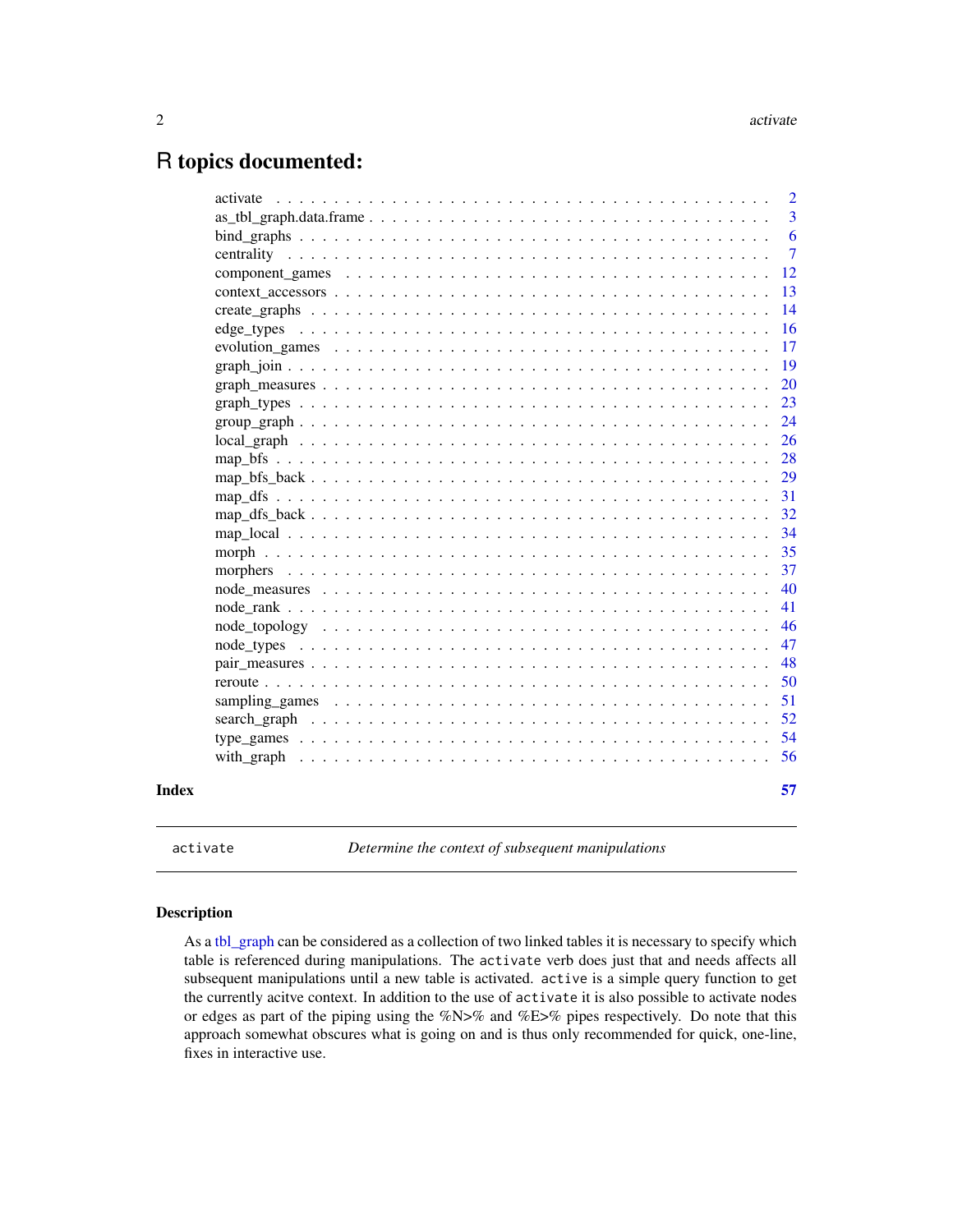# <span id="page-2-0"></span>Usage

```
activate(.data, what)
active(x)
lhs %N>% rhs
lhs %E>% rhs
```
# Arguments

| .data.x.lhs | A tbl_graph or a grouped_tbl_graph                             |
|-------------|----------------------------------------------------------------|
| what        | What should get activated? Possible values are nodes or edges. |
| rhs         | A function to pipe into                                        |

# Value

A tbl\_graph

# Note

Activate will ungroup a grouped\_tbl\_graph.

# Examples

```
gr <- create_complete(5) %>%
 activate(nodes) %>%
 mutate(class = sample(c('a', 'b'), 5, TRUE)) %>%
 activate(edges) %>%
  arrange(from)
# The above could be achieved using the special pipes as well
gr <- create_complete(5) %N>%
 mutate(class = sample(c('a', 'b'), 5, TRUE)) %E>%
 arrange(from)
# But as you can see it obscures what part of the graph is being targeted
```
<span id="page-2-1"></span>as\_tbl\_graph.data.frame

*A data structure for tidy graph manipulation*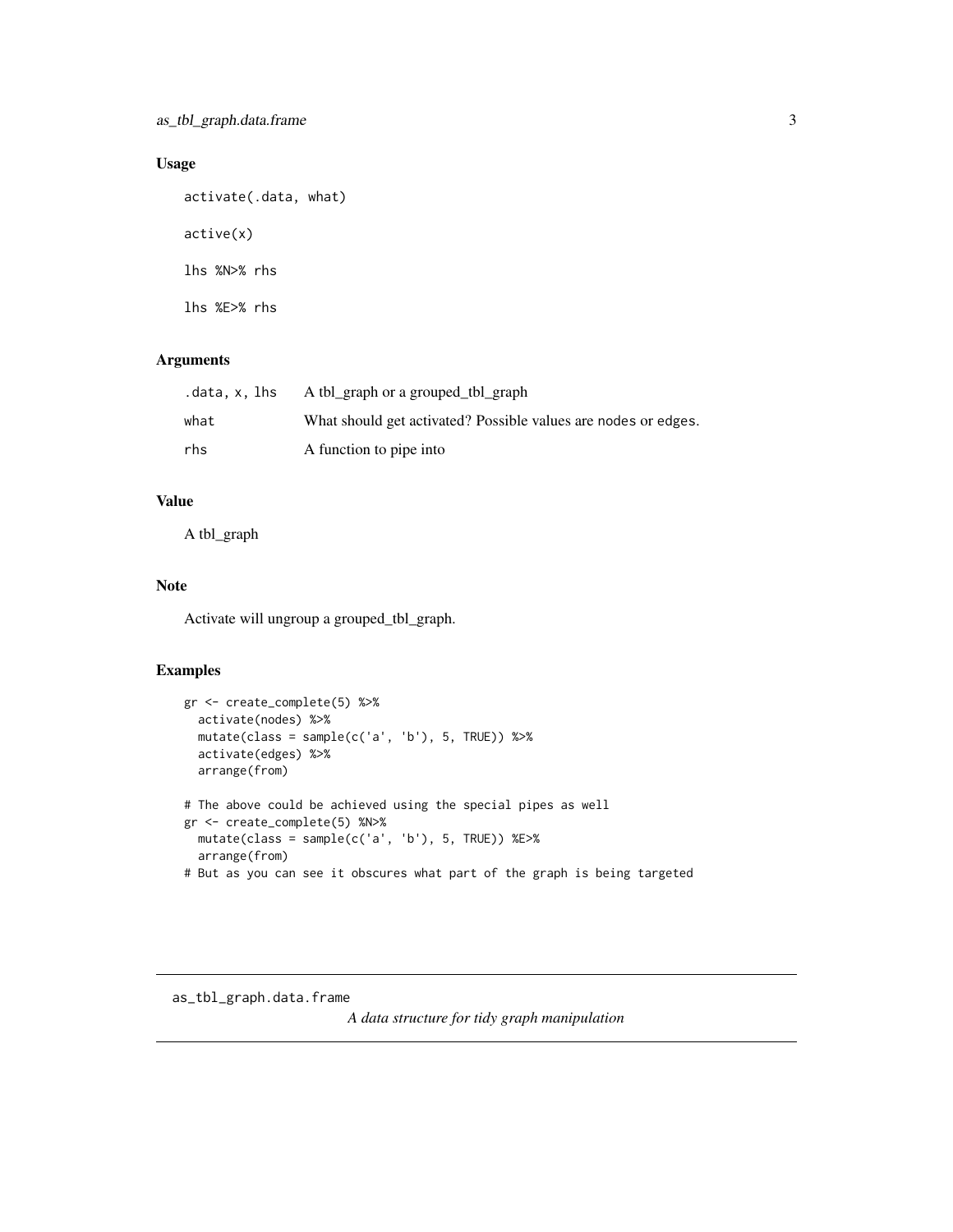#### Description

The tbl\_graph class is a thin wrapper around an igraph object that provides methods for manipulating the graph using the tidy API. As it is just a subclass of igraph every igraph method will work as expected. A grouped\_tbl\_graph is the equivalent of a grouped\_df where either the nodes or the edges has been grouped. The grouped\_tbl\_graph is not constructed directly but by using the [group\\_by\(\)](#page-0-0) verb. After creation of a tbl\_graph the nodes are activated by default. The context can be changed using the [activate\(\)](#page-1-1) verb and affects all subsequent operations. Changing context automatically drops any grouping. The current active context can always be extracted with [as\\_tibble\(\)](#page-0-0), which drops the graph structure and just returns a tbl\_df or a grouped\_df depending on the state of the tbl\_graph. The returned context can be overriden by using the active argument in [as\\_tibble\(\)](#page-0-0).

#### Usage

```
## S3 method for class 'data.frame'
as_tbbl_graph(x, directed = TRUE, ...)## S3 method for class 'Node'
as_tbl_graph(x, directed = TRUE, mode = "out", ...)## S3 method for class 'dendrogram'
as_tbl_graph(x, directed = TRUE, mode = "out", ...)## S3 method for class 'graphNEL'
as_tbl_graph(x, \ldots)## S3 method for class 'graphAM'
as_tbl_graph(x, \ldots)## S3 method for class 'graphBAM'
as_tbl_graph(x, \ldots)## S3 method for class 'hclust'
as_tbl_graph(x, directed = TRUE, mode = "out", ...)## S3 method for class 'igraph'
as_tbl_graph(x, \ldots)## S3 method for class 'list'
as_tbl_graph(x, directed = TRUE, node_key = "name", ...)## S3 method for class 'matrix'
as_{\text{t}} = \text{tbl}_{\text{t}} = \text{tbl}_{\text{t}} = \text{tbl}_{\text{t}} = \text{tbl}_{\text{t}} = \text{tbl}_{\text{t}} = \text{tbl}_{\text{t}} = \text{tbl}_{\text{t}} = \text{tbl}_{\text{t}} = \text{tbl}_{\text{t}} = \text{tbl}_{\text{t}} = \text{tbl}_{\text{t}} = \text{tbl}_{\text{t}} = \text{tbl}_{\text{t}} = \text{tbl}_{\text{t}} = \text{tbl}_{\text{t}} = \text{tbl}_{\text{t}} = \text{tbl}_{\text{t}} = \text{tbl}_{\text## S3 method for class 'network'
as_{\text{-}tbl_{\text{-}graph}(x, \ldots)}## S3 method for class 'phylo'
```
<span id="page-3-0"></span>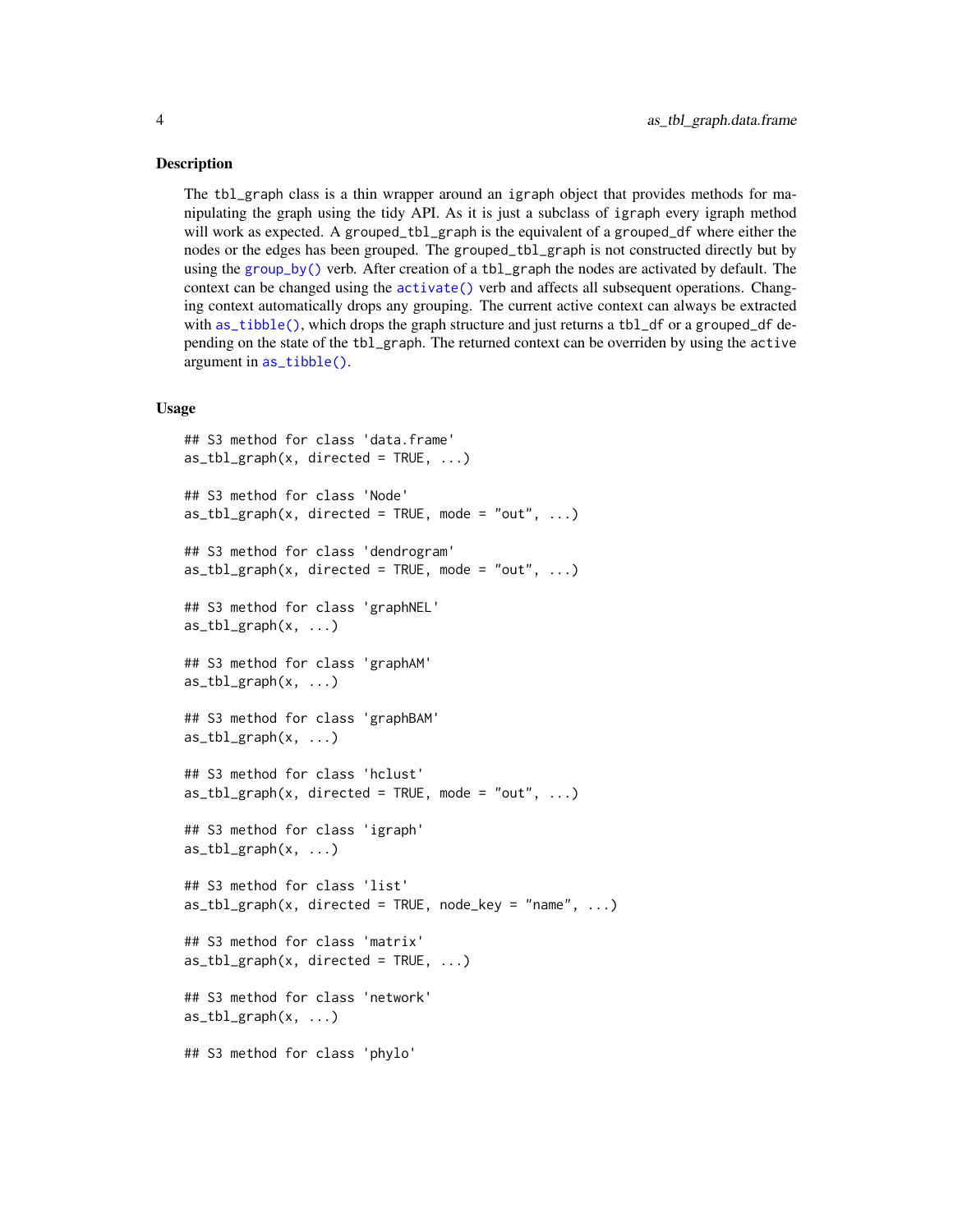```
as_{\text{t}} = \text{tbl}_{\text{t}} = \text{tbl}_{\text{t}} \cdot \text{tbl}_{\text{t}}## S3 method for class 'evonet'
as_tbl_graph(x, directed = TRUE, ...)tbl_graph(nodes = NULL, edges = NULL, directed = TRUE, node_key = "name")
as_tbl_graph(x, \ldots)## Default S3 method:
as_{\text{-}tbl_{\text{-}graph}(x, \ldots)}
```
is.tbl\_graph(x)

#### Arguments

| $\times$  | An object convertible to a tbl_graph                                                                                                                                                                                                                                     |
|-----------|--------------------------------------------------------------------------------------------------------------------------------------------------------------------------------------------------------------------------------------------------------------------------|
| directed  | Should the constructed graph be directed (defaults to TRUE)                                                                                                                                                                                                              |
| $\ddotsc$ | Arguments passed on to the conversion function                                                                                                                                                                                                                           |
| mode      | In case directed = TRUE should the edge direction be away from node or to-<br>wards. Possible values are "out" (default) or "in".                                                                                                                                        |
| node_key  | The name of the column in nodes that character represented to and from columns<br>should be matched against. If NA the first column is always chosen. This setting<br>has no effect if to and from are given as integers.                                                |
| nodes     | A data. frame containing information about the nodes in the graph. If edges\$to<br>and/or edges\$from are characters then they will be matched to the column<br>named according to node_key in nodes, if it exists. If not, they will be matched<br>to the first column. |
| edges     | A data. frame containing information about the edges in the graph. The termi-<br>nal nodes of each edge must either be encoded in a to and from column, or in<br>the two first columns, as integers. These integers refer to nodes index.                                |

## Details

Constructors are provided for most data structures that resembles networks. If a class provides an [igraph::as.igraph\(\)](#page-0-0) method it is automatically supported.

# Value

A tbl\_graph object

#### Methods (by generic)

- as\_tbl\_graph: Method for edge table and set membership table
- as\_tbl\_graph: Method to deal with Node objects from the data.tree package
- as\_tbl\_graph: Method for dendrogram objects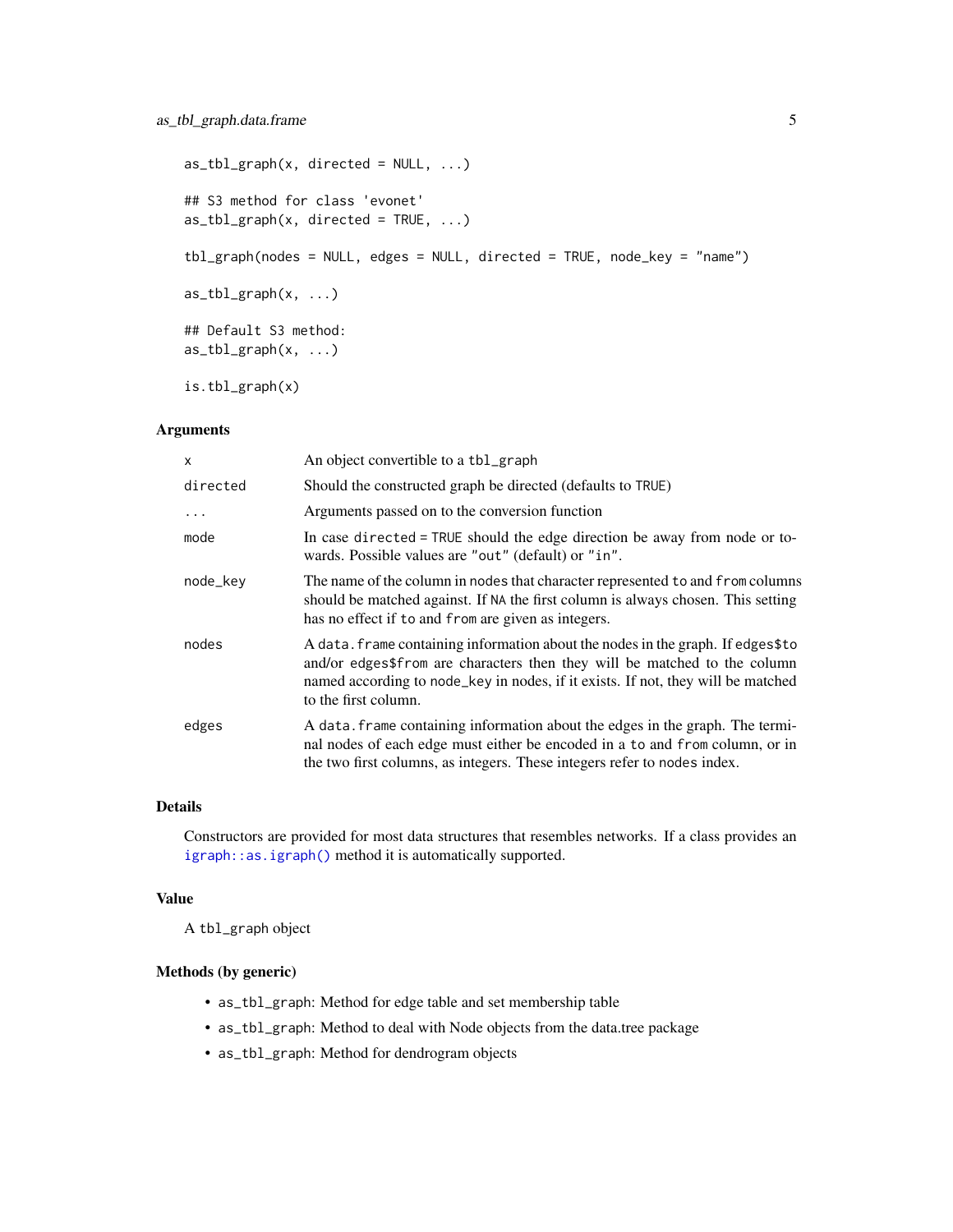- <span id="page-5-0"></span>• as\_tbl\_graph: Method for handling graphNEL objects from the graph package (on Bioconductor)
- as\_tbl\_graph: Method for handling graphAM objects from the graph package (on Bioconductor)
- as\_tbl\_graph: Method for handling graphBAM objects from the graph package (on Bioconductor)
- as\_tbl\_graph: Method for hclust objects
- as\_tbl\_graph: Method for igraph object. Simply subclasses the object into a tbl\_graph
- as\_tbl\_graph: Method for adjacency lists and lists of node and edge tables
- as\_tbl\_graph: Method for edgelist, adjacency and incidence matrices
- as\_tbl\_graph: Method to handle network objects from the network package. Requires this packages to work.
- as\_tbl\_graph: Method for handling phylo objects from the ape package
- as\_tbl\_graph: Method for handling evonet objects from the ape package
- as\_tbl\_graph: Default method. tries to call [igraph::as.igraph\(\)](#page-0-0) on the input.

#### Examples

```
rstat_nodes <- data.frame(name = c("Hadley", "David", "Romain", "Julia"))
rstat\_edges \leq data.frame(from = c(1, 1, 1, 2, 3, 3, 4, 4, 4),to = c(2, 3, 4, 1, 1, 2, 1, 2, 3))tbl_graph(nodes = rstat_nodes, edges = rstat_edges)
```
bind\_graphs *Add graphs, nodes, or edges to a tbl\_graph*

#### **Description**

These functions are tbl\_graph pendants to [dplyr::bind\\_rows\(\)](#page-0-0) that allows you to grow your tbl\_graph by adding rows to either the nodes data, the edges data, or both. As with bind\_rows() columns are matched by name and are automatically filled with NA if the column doesn't exist in some instances. In the case of bind\_graphs() the graphs are automatically converted to tbl\_graph objects prior to binding. The edges in each graph will continue to reference the nodes in the graph where they originated, meaning that their terminal node indexes will be shifted to match the new index of the node in the combined graph. This means the bind\_graphs() always result in a disconnected graph. See [graph\\_join\(\)](#page-18-1) for merging graphs on common nodes.

#### Usage

```
bind_graphs(.data, ...)
bind_nodes(.data, ...)
bind_edges(.data, ..., node_key = "name")
```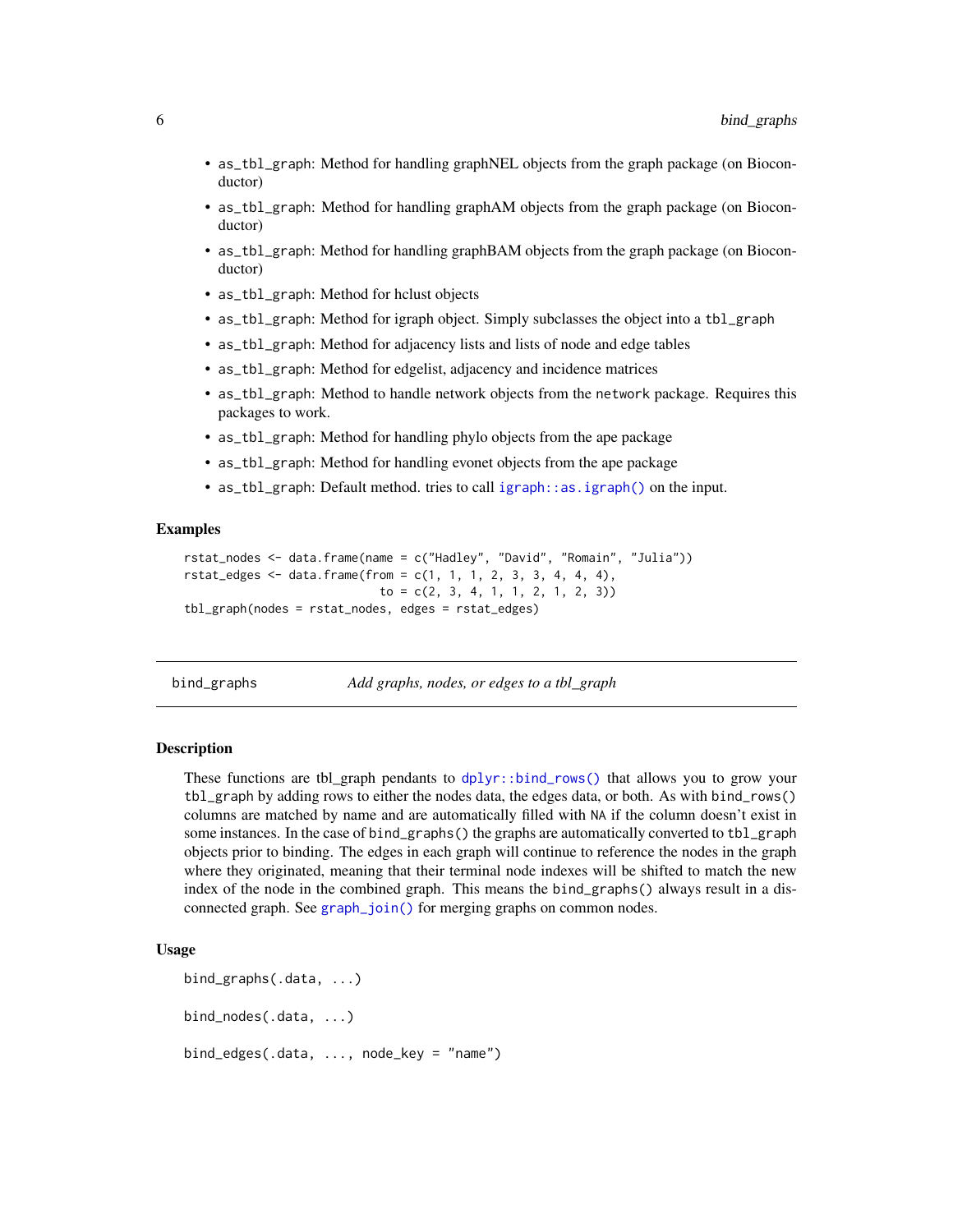#### <span id="page-6-0"></span>centrality 7

#### Arguments

| .data    | A tbl_graph, or a list of tbl_graph objects (for bind_graphs()).                                                                                                                                                          |
|----------|---------------------------------------------------------------------------------------------------------------------------------------------------------------------------------------------------------------------------|
| $\cdots$ | In case of bind_nodes() and bind_edges() data.frames to add. In the case of<br>bind_graphs() objects that are convertible to tbl_graph using as_tbl_graph().                                                              |
| node_kev | The name of the column in nodes that character represented to and from columns<br>should be matched against. If NA the first column is always chosen. This setting<br>has no effect if to and from are given as integers. |

#### Value

A tbl\_graph containing the new data

### Examples

```
graph <- create_notable('bull')
new_graph <- create_notable('housex')
# Add nodes
graph %>% bind_nodes(data.frame(new = 1:4))
# Add edges
graph %\gg bind_edges(data.frame(from = 1, to = 4:5))
# Add graphs
graph %>% bind_graphs(new_graph)
```
<span id="page-6-1"></span>centrality *Calculate node and edge centrality*

#### Description

The centrality of a node measures the importance of node in the network. As the concept of importance is ill-defined and dependent on the network and the questions under consideration, many centrality measures exist. tidygraph provides a consistent set of wrappers for all the centrality measures implemented in igraph for use inside [dplyr::mutate\(\)](#page-0-0) and other relevant verbs. All functions provided by tidygraph have a consistent naming scheme and automatically calls the function on the graph, returning a vector with measures ready to be added to the node data. Further tidygraph provides access to the netrankr engine for centrality calculations and define a number of centrality measures based on that, as well as provide a manual mode for specifying more-or-less any centrality score.

#### Usage

```
centrality_alpha(
  weights = NULL,alpha = 1,
```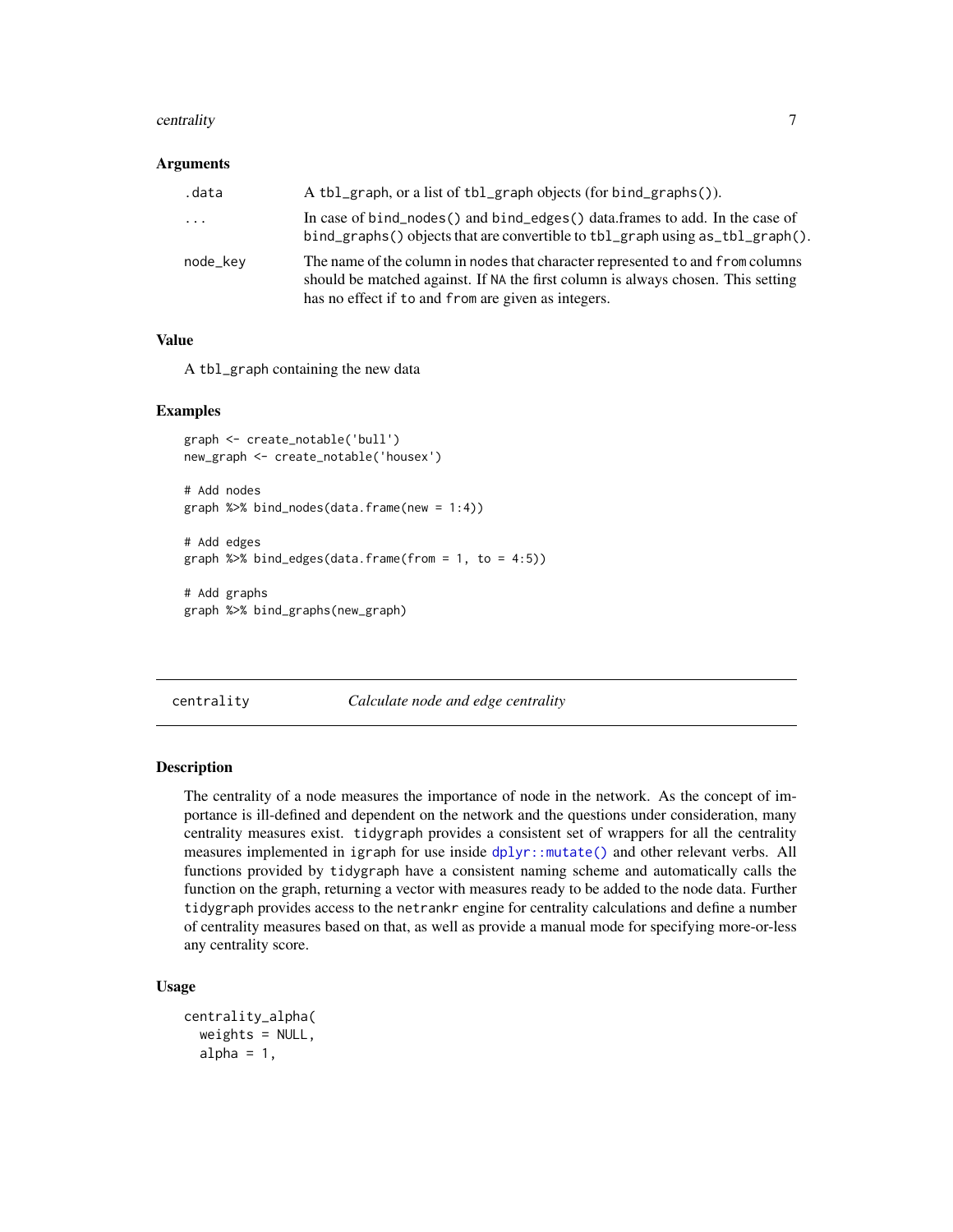```
exo = 1,
 tol = 1e-07,loops = FALSE
\lambdacentrality_authority(
 weights = NULL,
 scale = TRUE,
 options = igraph::arpack_defaults
)
centrality_betweenness(
 weights = NULL,
 directed = TRUE,cutoff = NULL,
 nobigint = TRUE,normalized = FALSE
)
centrality_power(exponent = 1, rescale = FALSE, tol = 1e-07, loops = FALSE)
centrality_closeness(
 weights = NULL,
 mode = "out",normalized = FALSE,
  cutoff = NULL
\mathcal{L}centrality_eigen(
 weights = NULL,
 directed = FALSE,
  scale = TRUE,
  options = igraph::arpack_defaults
\lambdacentrality_hub(weights = NULL, scale = TRUE, options = igraph::arpack_defaults)
centrality_pagerank(
  weights = NULL,
  directed = TRUE,
  damping = 0.85,
  personalized = NULL
\lambdacentrality_subgraph(loops = FALSE)
centrality_degree(
 weights = NULL,
```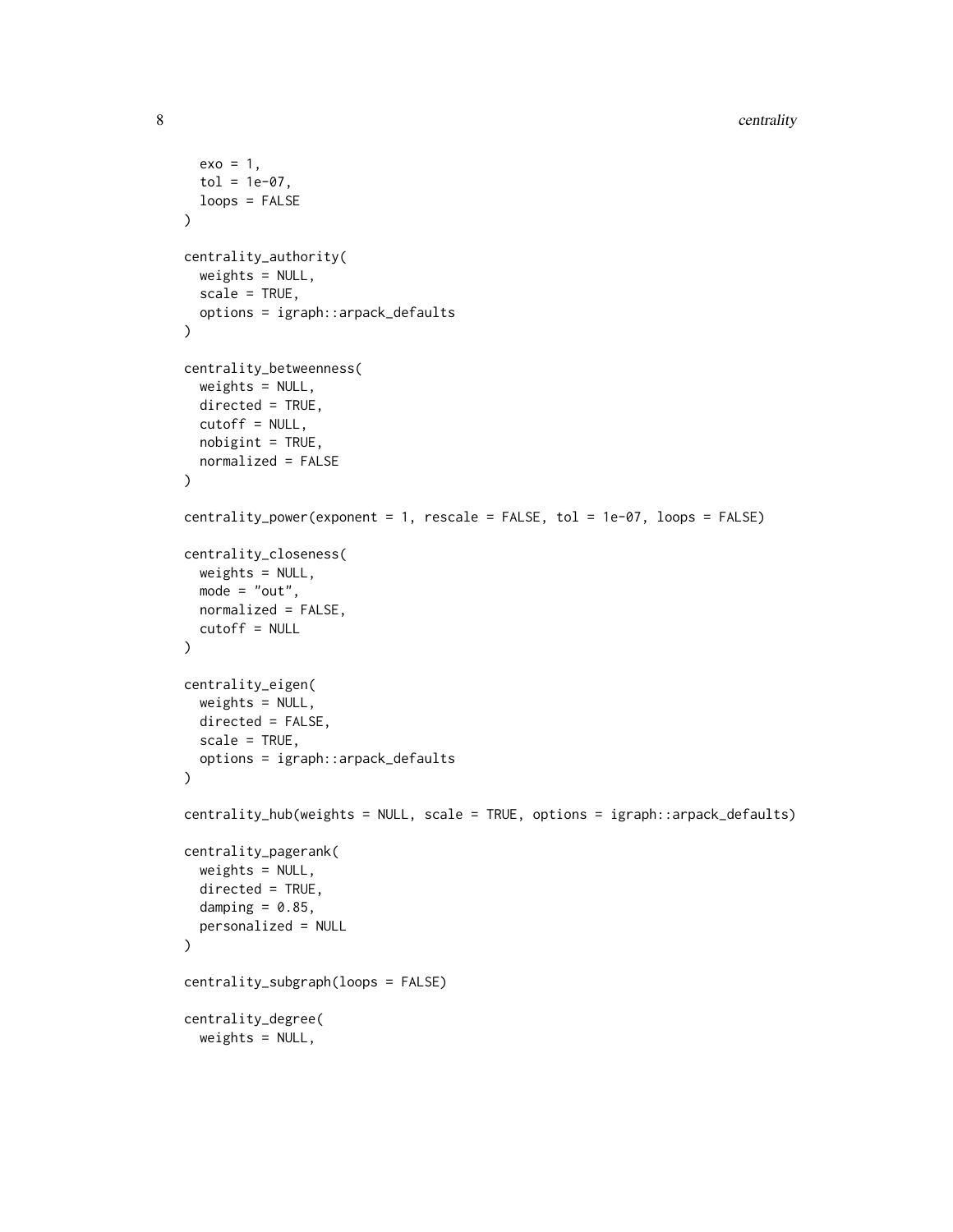```
mode = "out",loops = TRUE,normalized = FALSE
\lambdacentrality_edge_betweenness(weights = NULL, directed = TRUE, cutoff = NULL)
centrality_manual(relation = "dist_sp", aggregation = "sum", ...)
centrality_closeness_harmonic()
centrality_closeness_residual()
centrality_closeness_generalised(alpha)
centrality_integration()
centrality_communicability()
centrality_communicability_odd()
centrality_communicability_even()
centrality_subgraph_odd()
centrality_subgraph_even()
centrality_katz(alpha = NULL)
centrality_betweenness_network(netflowmode = "raw")
centrality_betweenness_current()
centrality_betweenness_communicability()
centrality_betweenness_rsp_simple(rspxparam = 1)
centrality_betweenness_rsp_net(rspxparam = 1)
centrality_information()
centrality_decay(alpha = 1)
centrality_random_walk()
centrality_expected()
```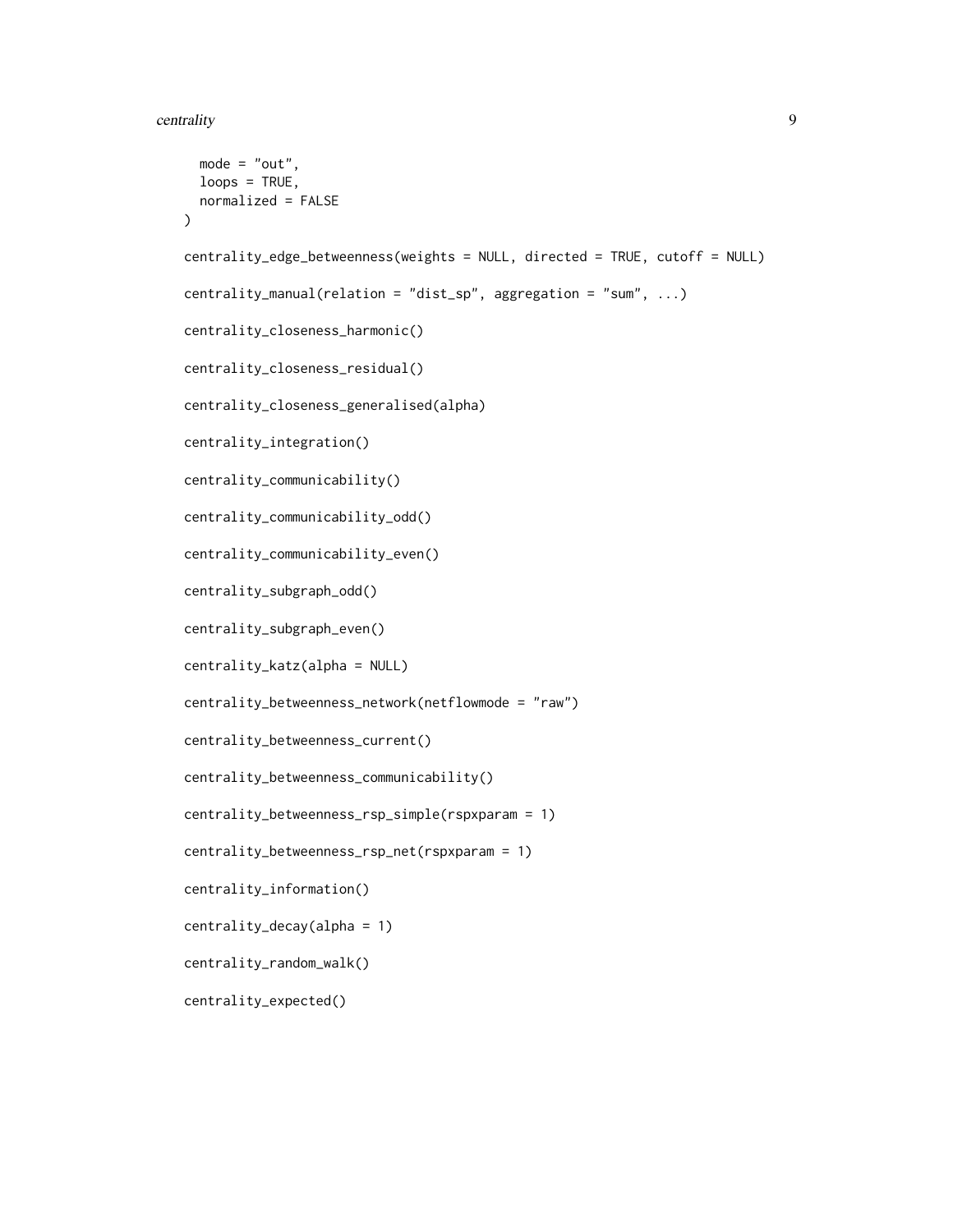# <span id="page-9-0"></span>Arguments

| weights      | The weight of the edges to use for the calculation. Will be evaluated in the<br>context of the edge data.                                                                                                                                                                                |
|--------------|------------------------------------------------------------------------------------------------------------------------------------------------------------------------------------------------------------------------------------------------------------------------------------------|
| alpha        | Relative importance of endogenous vs exogenous factors (centrality_alpha),<br>the exponent to the power transformation of the distance metric (centrality_closeness_generalised),<br>the base of power transformation (centrality_decay), or the attenuation factor<br>(centrality_katz) |
| exo          | The exogenous factors of the nodes. Either a scalar or a number number for each<br>node. Evaluated in the context of the node data.                                                                                                                                                      |
| tol          | Tolerance for near-singularities during matrix inversion                                                                                                                                                                                                                                 |
| loops        | Should loops be included in the calculation                                                                                                                                                                                                                                              |
| scale        | Should the output be scaled between 0 and 1                                                                                                                                                                                                                                              |
| options      | Settings passed on to igraph:: arpack()                                                                                                                                                                                                                                                  |
| directed     | Should direction of edges be used for the calculations                                                                                                                                                                                                                                   |
| cutoff       | maximum path length to use during calculations                                                                                                                                                                                                                                           |
| nobigint     | Should big integers be avoided during calculations                                                                                                                                                                                                                                       |
| normalized   | Should the output be normalized                                                                                                                                                                                                                                                          |
| exponent     | The decay rate for the Bonacich power centrality                                                                                                                                                                                                                                         |
| rescale      | Should the output be scaled to sum up to 1                                                                                                                                                                                                                                               |
| mode         | How should edges be followed. Ignored for undirected graphs                                                                                                                                                                                                                              |
| damping      | The damping factor of the page rank algorithm                                                                                                                                                                                                                                            |
| personalized | The probability of jumping to a node when abandoning a random walk. Evalu-<br>ated in the context of the node data.                                                                                                                                                                      |
| relation     | The indirect relation measure type to be used in netrankr::indirect_relations                                                                                                                                                                                                            |
| aggregation  | The aggregation type to use on the indirect relations to be used in netrankr: : aggregate_positions                                                                                                                                                                                      |
|              | Arguments to pass on to netrankr::indirect_relations                                                                                                                                                                                                                                     |
| netflowmode  | The return type of the network flow distance, either 'raw' or 'frac'                                                                                                                                                                                                                     |
| rspxparam    | inverse temperature parameter                                                                                                                                                                                                                                                            |

# Value

A numeric vector giving the centrality measure of each node.

# Functions

- centrality\_alpha: Wrapper for [igraph::alpha\\_centrality\(\)](#page-0-0)
- centrality\_authority: Wrapper for [igraph::authority\\_score\(\)](#page-0-0)
- centrality\_betweenness: Wrapper for [igraph::betweenness\(\)](#page-0-0) and [igraph::estimate\\_betweenness\(\)](#page-0-0)
- centrality\_power: Wrapper for [igraph::power\\_centrality\(\)](#page-0-0)
- centrality\_closeness: Wrapper for [igraph::closeness\(\)](#page-0-0) and [igraph::estimate\\_closeness\(\)](#page-0-0)
- centrality\_eigen: Wrapper for [igraph::eigen\\_centrality\(\)](#page-0-0)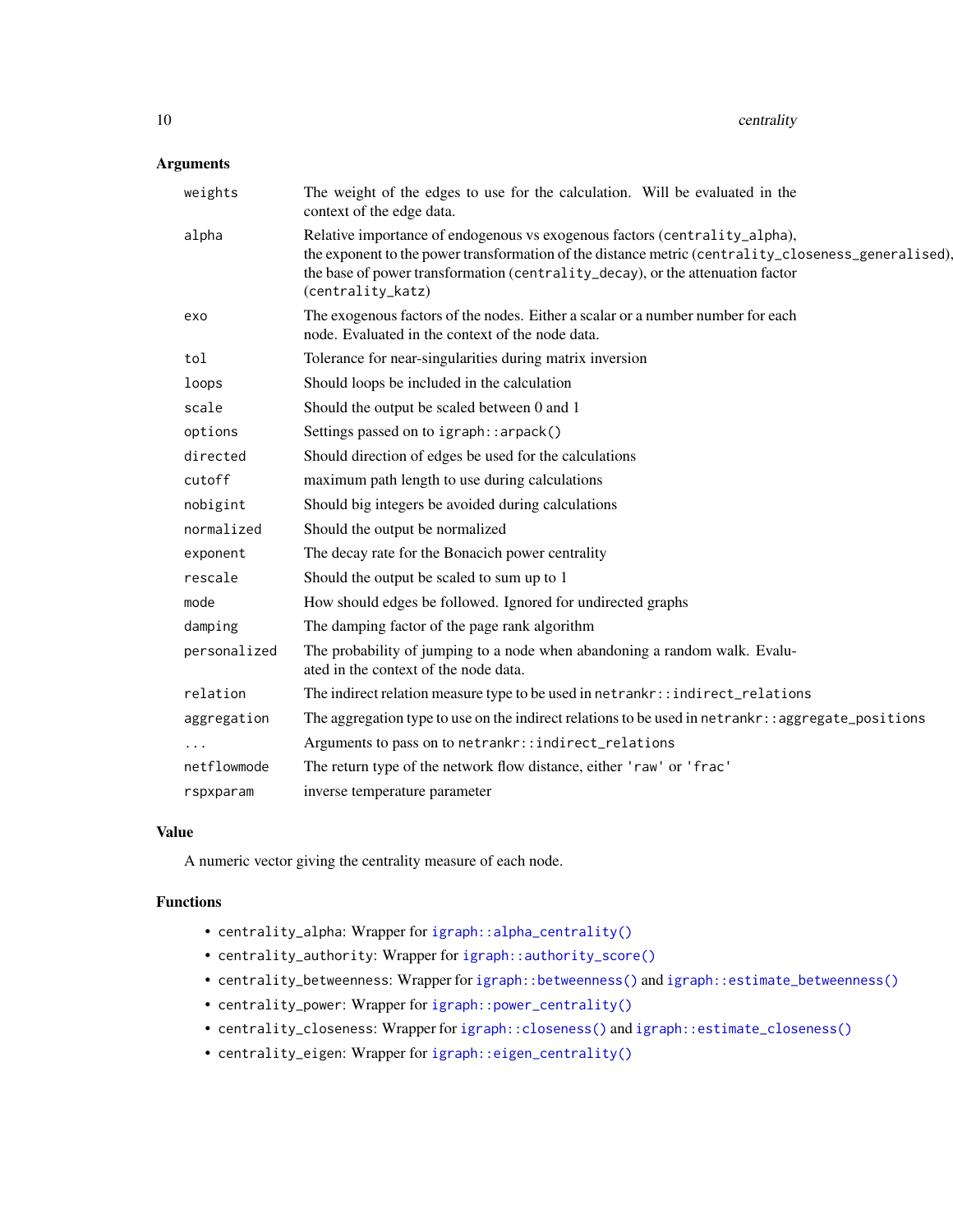#### <span id="page-10-0"></span>centrality that the control of the control of the control of the control of the control of the control of the control of the control of the control of the control of the control of the control of the control of the control

- centrality\_hub: Wrapper for [igraph::hub\\_score\(\)](#page-0-0)
- centrality\_pagerank: Wrapper for [igraph::page\\_rank\(\)](#page-0-0)
- centrality\_subgraph: Wrapper for [igraph::subgraph\\_centrality\(\)](#page-0-0)
- centrality\_degree: Wrapper for [igraph::degree\(\)](#page-0-0) and [igraph::strength\(\)](#page-0-0)
- centrality\_edge\_betweenness: Wrapper for [igraph::edge\\_betweenness\(\)](#page-0-0)
- centrality\_manual: Manually specify your centrality score using the netrankr framework (netrankr)
- centrality\_closeness\_harmonic: centrality based on inverse shortest path (netrankr)
- centrality\_closeness\_residual: centrality based on 2-to-the-power-of negative shortest path (netrankr)
- centrality\_closeness\_generalised: centrality based on alpha-to-the-power-of negative shortest path (netrankr)
- centrality\_integration: centrality based on  $1-(x-1)/max(x)$  transformation of shortest path (netrankr)
- centrality\_communicability: centrality an exponential tranformation of walk counts (netrankr)
- centrality\_communicability\_odd: centrality an exponential tranformation of odd walk counts (netrankr)
- centrality\_communicability\_even: centrality an exponential tranformation of even walk counts (netrankr)
- centrality\_subgraph\_odd: subgraph centrality based on odd walk counts (netrankr)
- centrality\_subgraph\_even: subgraph centrality based on even walk counts (netrankr)
- centrality\_katz: centrality based on walks penalizing distant nodes (netrankr)
- centrality\_betweenness\_network: Betweenness centrality based on network flow (netrankr)
- centrality\_betweenness\_current: Betweenness centrality based on current flow (netrankr)
- centrality\_betweenness\_communicability: Betweenness centrality based on communicability (netrankr)
- centrality\_betweenness\_rsp\_simple: Betweenness centrality based on simple randomised shortest path dependencies (netrankr)
- centrality\_betweenness\_rsp\_net: Betweenness centrality based on net randomised shortest path dependencies (netrankr)
- centrality\_information: centrality based on inverse sum of resistance distance between nodes (netrankr)
- centrality\_decay: based on a power transformation of the shortest path (netrankr)
- centrality\_random\_walk: centrality based on the inverse sum of expected random walk length between nodes (netrankr)
- centrality\_expected: Expected centrality ranking based on exact rank probability (netrankr)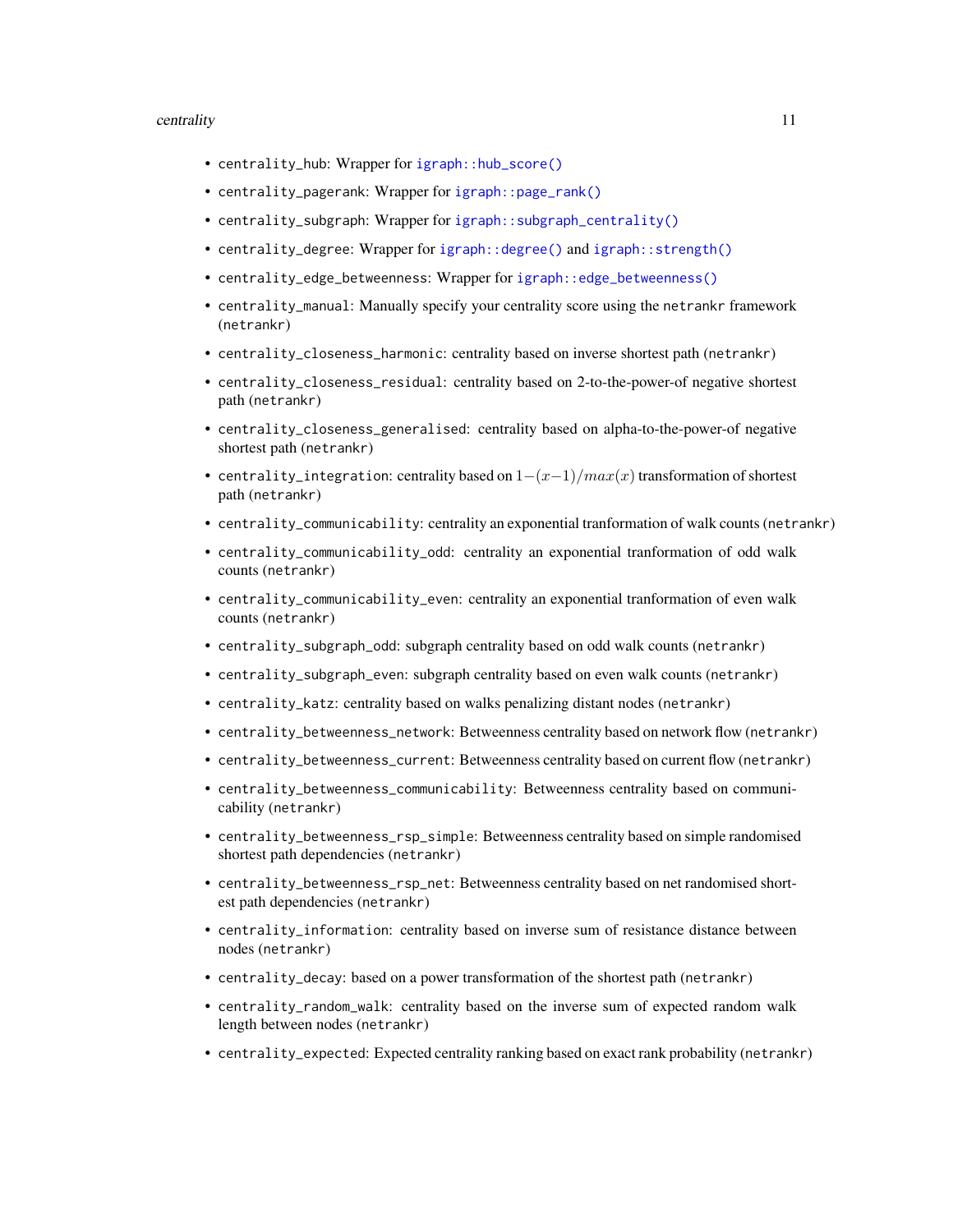# Examples

```
create_notable('bull') %>%
  activate(nodes) %>%
  mutate(importance = centrality_alpha())
# Most centrality measures are for nodes but not all
create_notable('bull') %>%
  activate(edges) %>%
  mutate(importance = centrality_edge_betweenness())
```
<span id="page-11-1"></span>component\_games *Graph games based on connected components*

# Description

This set of graph creation algorithms simulate the topology by, in some way, connecting subgraphs. The nature of their algorithm is described in detail at the linked igraph documentation.

# Usage

```
play_blocks(n, size_blocks, p_between, directed = TRUE, loops = FALSE)
play_blocks_hierarchy(n, size_blocks, rho, p_within, p_between)
play_islands(n_islands, size_islands, p_within, m_between)
play_smallworld(
  n_dim,
  dim_size,
  order,
 p_rewire,
  loops = FALSE,
 multiple = FALSE
)
```
#### Arguments

| n                   | The number of nodes in the graph.                         |
|---------------------|-----------------------------------------------------------|
| size blocks         | The number of vertices in each block                      |
| p_between, p_within |                                                           |
|                     | The probability of edges within and between groups/blocks |
| directed            | Should the resulting graph be directed                    |
| loops               | Are loop edges allowed                                    |
| rho                 | The fraction of vertices per cluster                      |
| $n$ _islands        | The number of densely connected islands                   |

<span id="page-11-0"></span>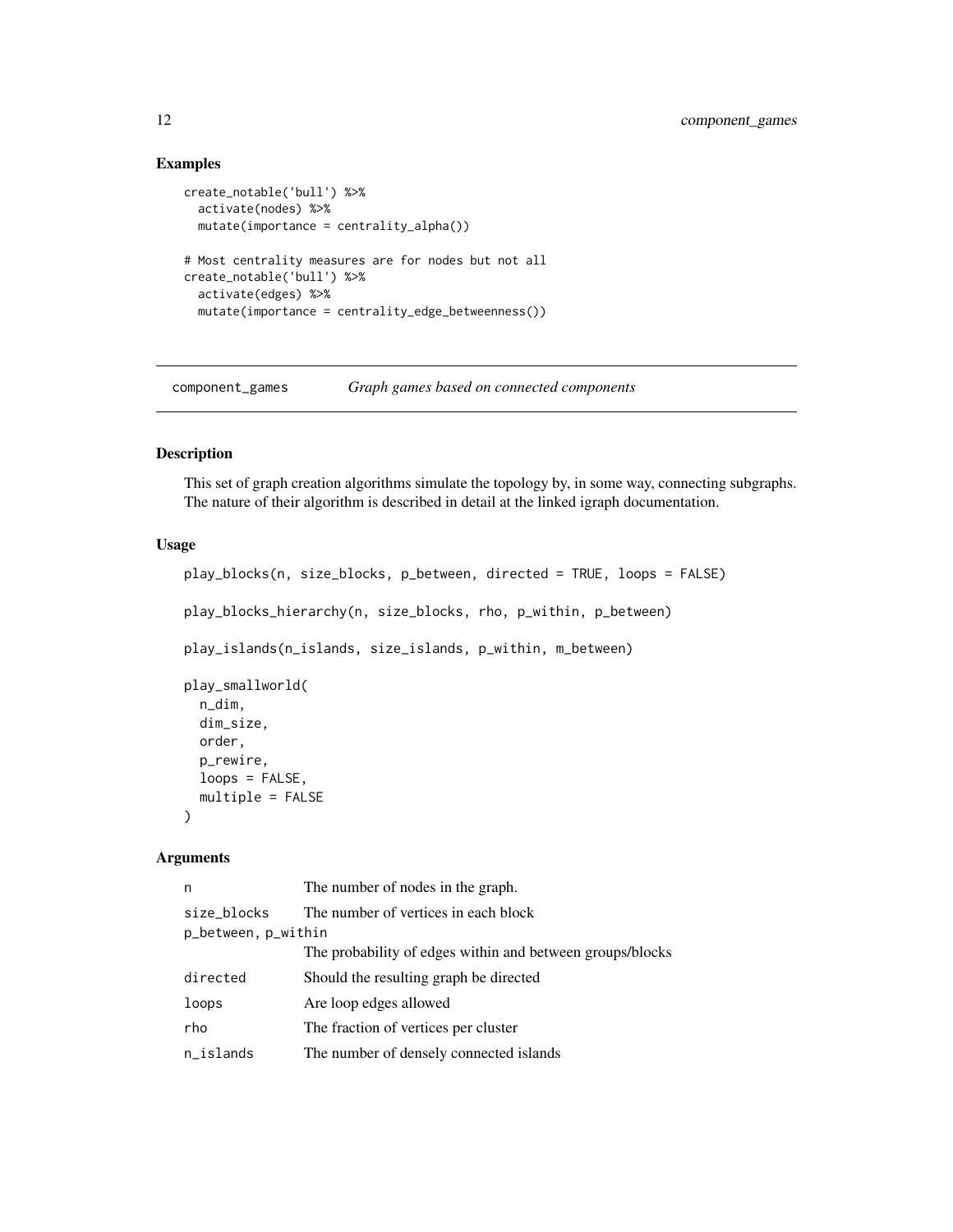# <span id="page-12-0"></span>context\_accessors 13

| size_islands    | The number of nodes in each island               |
|-----------------|--------------------------------------------------|
| m_between       | The number of edges between groups/islands       |
| n_dim, dim_size |                                                  |
|                 | The dimension and size of the starting lattice   |
| order           | The neighborhood size to create connections from |
| p_rewire        | The rewiring probability of edges                |
| multiple        | Are multiple edges allowed                       |

#### Value

A tbl\_graph object

# Functions

- play\_blocks: Create graphs by sampling from stochastic block model. See [igraph::sample\\_sbm\(\)](#page-0-0)
- play\_blocks\_hierarchy: Create graphs by sampling from the hierarchical stochastic block model. See [igraph::sample\\_hierarchical\\_sbm\(\)](#page-0-0)
- play\_islands: Create graphs with fixed size and edge probability of subgraphs as well as fixed edge count between subgraphs. See [igraph::sample\\_islands\(\)](#page-0-0)
- play\_smallworld: Create graphs based on the Watts-Strogatz small- world model. See [igraph::sample\\_smallworld\(\)](#page-0-0)

#### See Also

Other graph games: [evolution\\_games](#page-16-1), [sampling\\_games](#page-50-1), [type\\_games](#page-53-1)

#### Examples

plot(play\_islands(4, 10, 0.7, 3))

context\_accessors *Access graph, nodes, and edges directly inside verbs*

#### Description

These three functions makes it possible to directly access either the node data, the edge data or the graph itself while computing inside verbs. It is e.g. possible to add an attribute from the node data to the edges based on the terminating nodes of the edge, or extract some statistics from the graph itself to use in computations.

# Usage

- $.G()$
- .N()
- .E()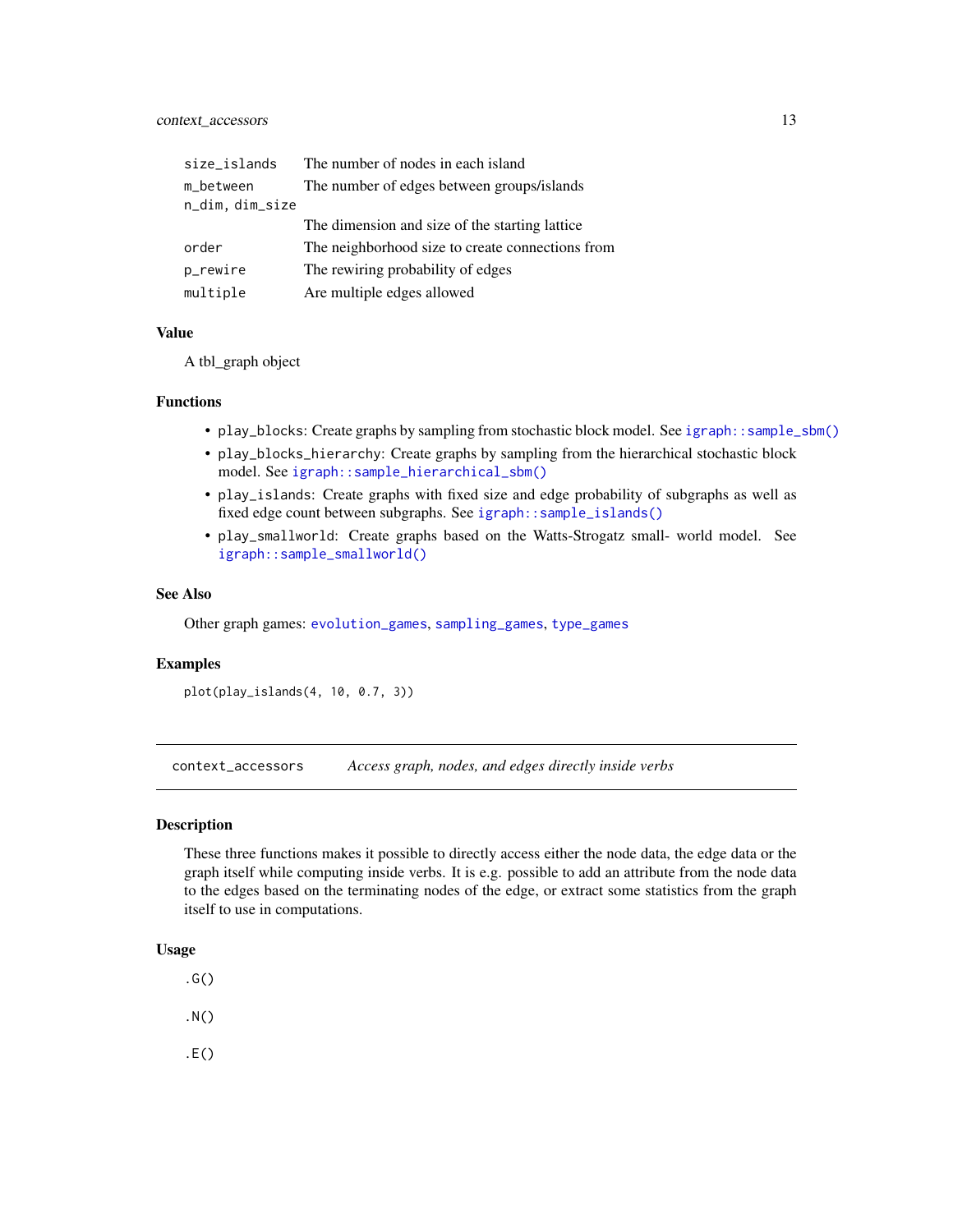# <span id="page-13-0"></span>Value

Either a tbl\_graph  $(.G())$  or a tibble  $(.N())$ 

#### Functions

- .G: Get the tbl\_graph you're currently working on
- .N: Get the nodes data from the graph you're currently working on
- .E: Get the edges data from the graph you're currently working on

#### Examples

```
# Get data from the nodes while computing for the edges
create_notable('bull') %>%
  activate(nodes) %>%
  mutate(centrality = centrality_power()) %>%
  activate(edges) %>%
  mutate(mean_centrality = (.N()$centrality[from] + .N()$centrality[to])/2)
```
create\_graphs *Create different types of well-defined graphs*

#### Description

These functions creates a long list of different types of well-defined graphs, that is, their structure is not based on any randomisation. All of these functions are shallow wrappers around a range of igraph::make\_\* functions but returns tbl\_graph rather than igraph objects.

#### Usage

```
create_ring(n, directed = FALSE, mutual = FALSE)
create_path(n, directed = FALSE, mutual = FALSE)
create_chordal_ring(n, w)
create_de_bruijn(alphabet_size, label_size)
create_empty(n, directed = FALSE)
create_bipartite(n1, n2, directed = FALSE, mode = "out")
create_citation(n)
create_complete(n)
create_notable(name)
```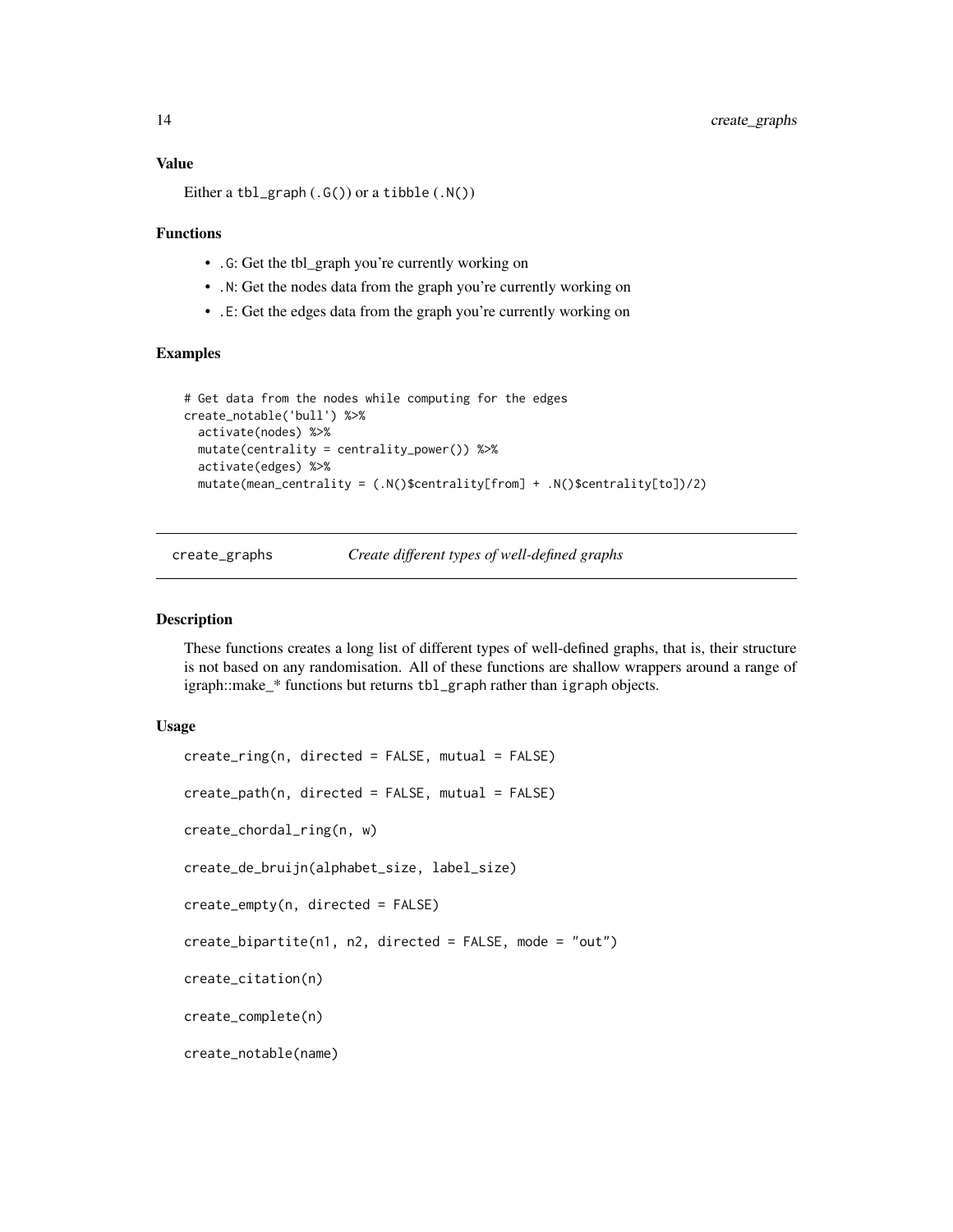```
create_kautz(alphabet_size, label_size)
create_lattice(dim, directed = FALSE, mutual = FALSE, circular = FALSE)
create_star(n, directed = FALSE, mutual = FALSE, mode = "out")
create_tree(n, children, directed = TRUE, mode = "out")
```
#### Arguments

| n, n1, n2     | The number of nodes in the graph                                                              |
|---------------|-----------------------------------------------------------------------------------------------|
| directed      | Should the graph be directed                                                                  |
| mutual        | Should mutual edges be created in case of the graph being directed                            |
| W             | A matrix specifying the additional edges in the chordan ring. See igraph::make_chordal_ring() |
| alphabet_size | The number of unique letters in the alphabet used for the graph                               |
| label_size    | The number of characters in each node                                                         |
| mode          | In case of a directed, non-mutual, graph should the edges flow 'out' or 'in'                  |
| name          | The name of a notable graph. See a complete list in $\text{igraph}: \text{make\_graph}()$     |
| dim           | The dimensions of the lattice.                                                                |
| circular      | Should each dimension in the lattice wrap around                                              |
| children      | The number of children each node has in the tree (if possible)                                |

#### Value

A tbl\_graph

# Functions

- create\_ring: Create a simple ring graph
- create\_path: Create a simple path
- create\_chordal\_ring: Create a chordal ring
- create\_de\_bruijn: Create a de Bruijn graph with the specified alphabet and label size
- create\_empty: Create a graph with no edges
- create\_bipartite: Create a full bipartite graph
- create\_citation: Create a full citation graph
- create\_complete: Create a complete graph (a graph where all nodes are connected)
- create\_notable: Create a graph based on its name. See [igraph::make\\_graph\(\)](#page-0-0)
- create\_kautz: Create a Kautz graph with the specified alphabet and label size
- create\_lattice: Create a multidimensional grid of nodes
- create\_star: Create a star graph (A single node in the center connected to all other nodes)
- create\_tree: Create a tree graph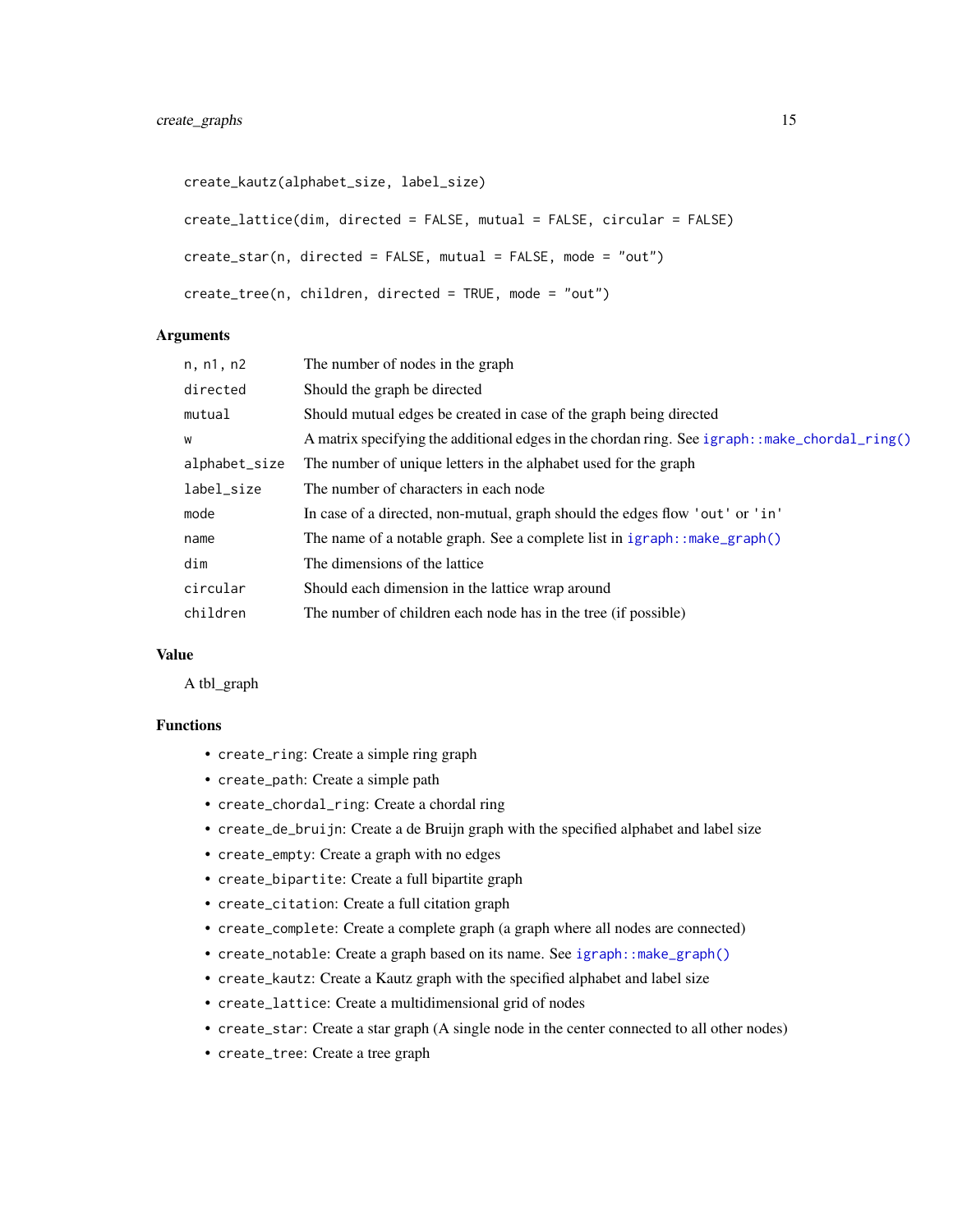#### Examples

```
# Create a complete graph with 10 nodes
create_complete(10)
```
edge\_types *Querying edge types*

#### Description

These functions lets the user query whether the edges in a graph is of a specific type. All functions return a logical vector giving whether each edge in the graph corresponds to the specific type.

# Usage

```
edge_is_multiple()
edge_is_loop()
edge_is_mutual()
edge_is_from(from)
edge_is_to(to)
edge_is_between(from, to, ignore_dir = !graph_is_directed())
edge_is_incident(i)
```
#### Arguments

| from, to, i | A vector giving node indices           |
|-------------|----------------------------------------|
| ignore_dir  | Is both directions of the edge allowed |

#### Value

A logical vector of the same length as the number of edges in the graph

#### Functions

- edge\_is\_multiple: Query whether each edge has any parallel siblings
- edge\_is\_loop: Query whether each edge is a loop
- edge\_is\_mutual: Query whether each edge has a sibling going in the reverse direction
- edge\_is\_from: Query whether an edge goes from a set of nodes
- edge\_is\_to: Query whether an edge goes to a set of nodes
- edge\_is\_between: Query whether an edge goes between two sets of nodes
- edge\_is\_incident: Query whether an edge goes from or to a set of nodes

<span id="page-15-0"></span>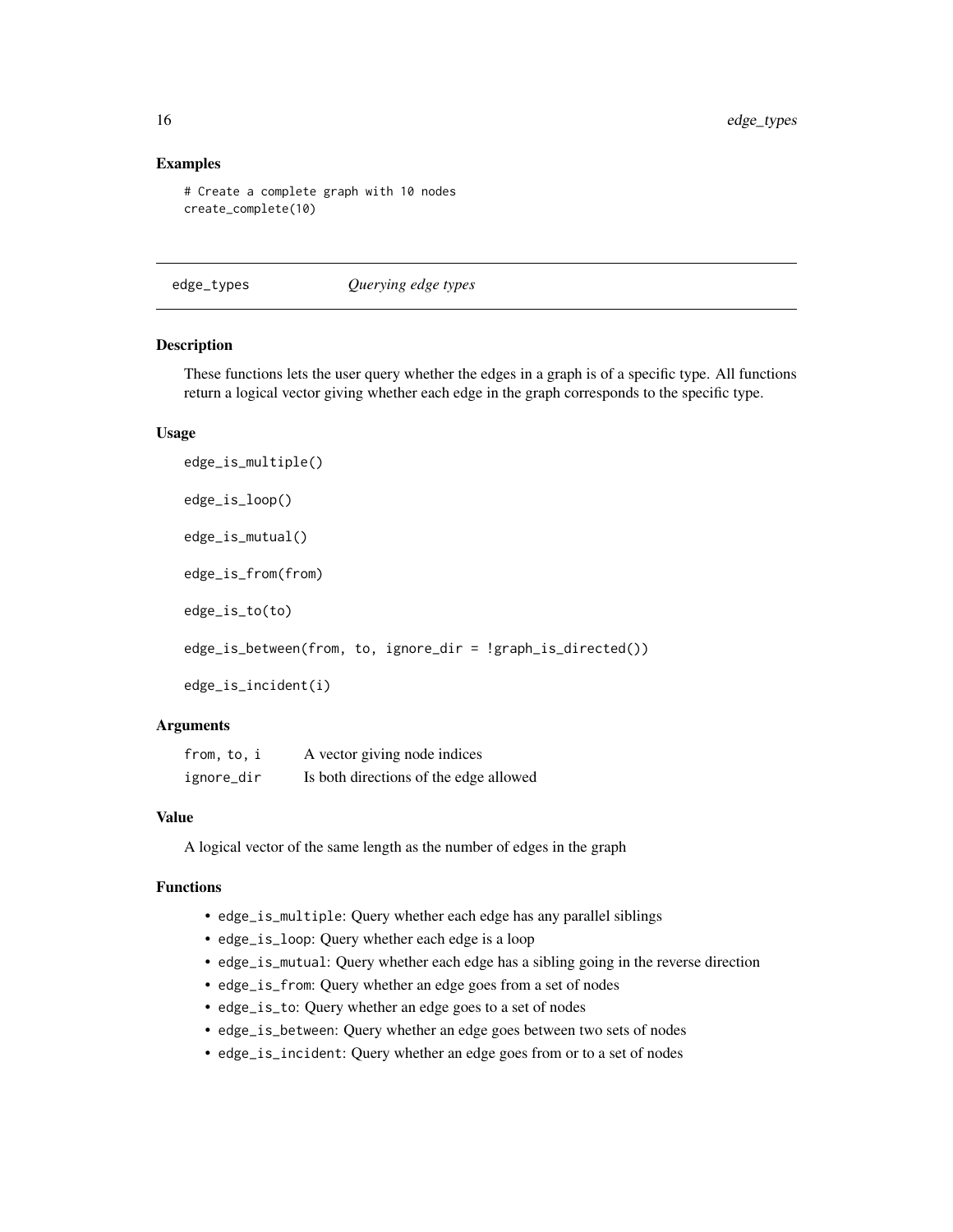# <span id="page-16-0"></span>evolution\_games 17

# Examples

```
create_star(10, directed = TRUE, mutual = TRUE) %>%
  activate(edges) %>%
  sample_frac(0.7) %>%
  mutate(single_edge = !edge_is_mutual())
```
<span id="page-16-1"></span>evolution\_games *Graph games based on evolution*

# Description

This games create graphs through different types of evolutionary mechanisms (not necessarily in a biological sense). The nature of their algorithm is described in detail at the linked igraph documentation.

#### Usage

```
play_citation_age(
 n,
 growth = 1,
 bins = n/7100,p_{\text{pref}} = (1:(bins + 1))^{\wedge -3},
  directed = TRUE
\mathcal{L}play_forestfire(
 n,
 p_forward,
 p_backward = p_forward,
  growth = 1,
  directed = TRUE
)
play_growing(n, growth = 1, directed = TRUE, citation = FALSE)
play_barabasi_albert(
  n,
  power,
  growth = 1,
  growth_dist = NULL,
 use_out = FALSE,
  appeal_zero = 1,
 directed = TRUE,
 method = "psumtree"
)
play_barabasi_albert_aging(
```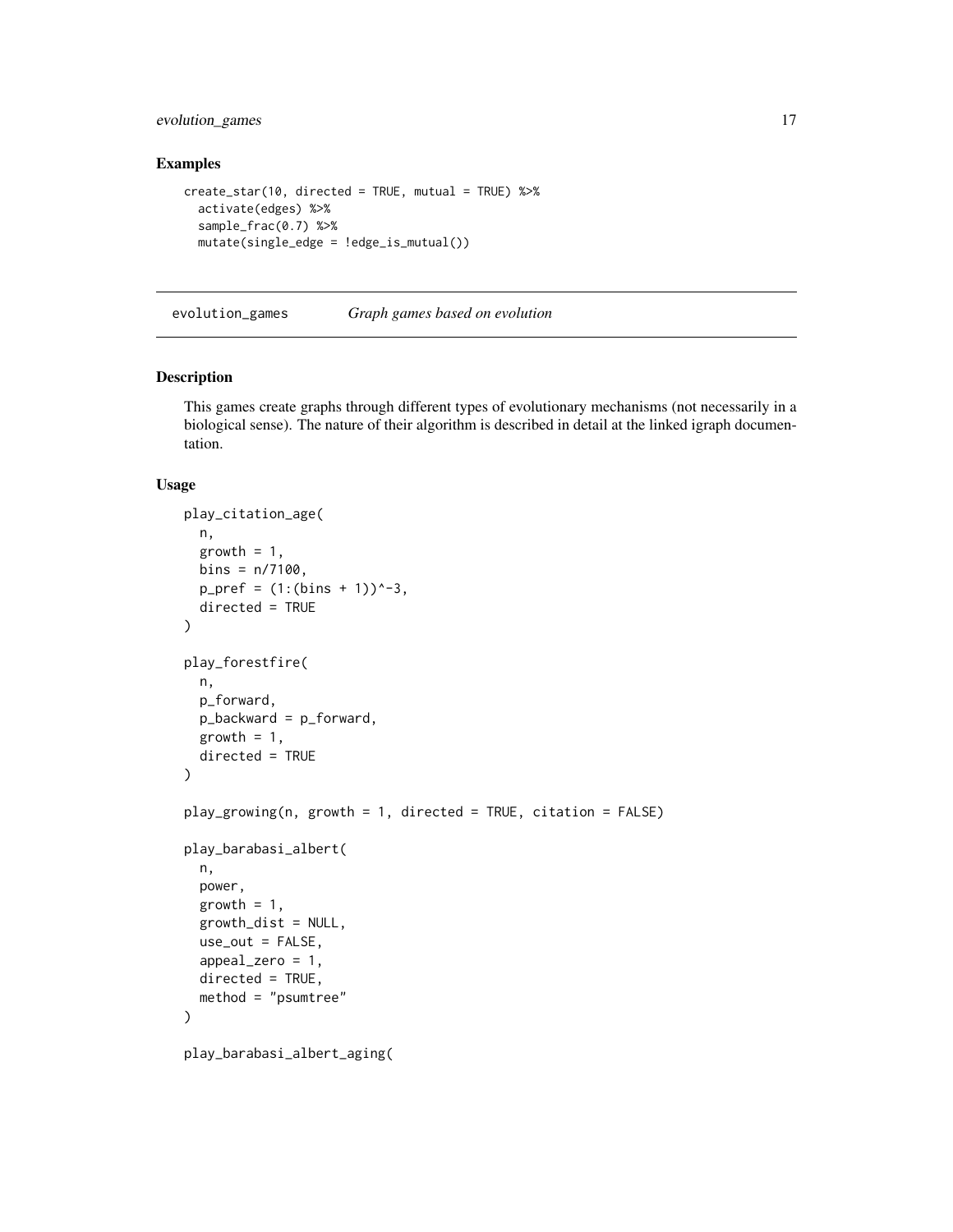```
n,
 power,
 power_age,
 growth = 1,
 growth_dist = NULL,
 bins = 300,
 use_out = FALSE,appeal_zero = 1,
 appeak\_zero\_age = 0,directed = TRUE,
 coefficient = 1,
 coefficient_age = 1,
 window = NULL
)
```
# Arguments

| n                     | The number of nodes in the graph.                                                            |
|-----------------------|----------------------------------------------------------------------------------------------|
| growth                | The number of edges added at each iteration                                                  |
| bins                  | The number of aging bins                                                                     |
| p_pref                | The probability that an edge will be made to an age bin.                                     |
| directed              | Should the resulting graph be directed                                                       |
| p_forward, p_backward |                                                                                              |
|                       | Forward and backward burning probability                                                     |
| citation              | Should a citation graph be created                                                           |
| power                 | The power of the preferential attachment                                                     |
| growth_dist           | The distribution of the number of added edges at each iteration                              |
| use_out               | Should outbound edges be used for calculating citation probability                           |
| appeal_zero           | The appeal value for unconnected nodes                                                       |
| method                | The algorithm to use for graph creation. Either 'psumtree', 'psumtree-multiple',<br>or 'bag' |
| power_age             | The aging exponent                                                                           |
| appeal_zero_age       |                                                                                              |
|                       | The appeal value of nodes without age                                                        |
| coefficient           | The coefficient of the degree dependent part of attrictiveness                               |
| coefficient_age       |                                                                                              |
|                       | The coefficient of the age dependent part of attrictiveness                                  |
| window                | The aging window to take into account when calculating the preferential attrac-<br>tion      |

# Value

A tbl\_graph object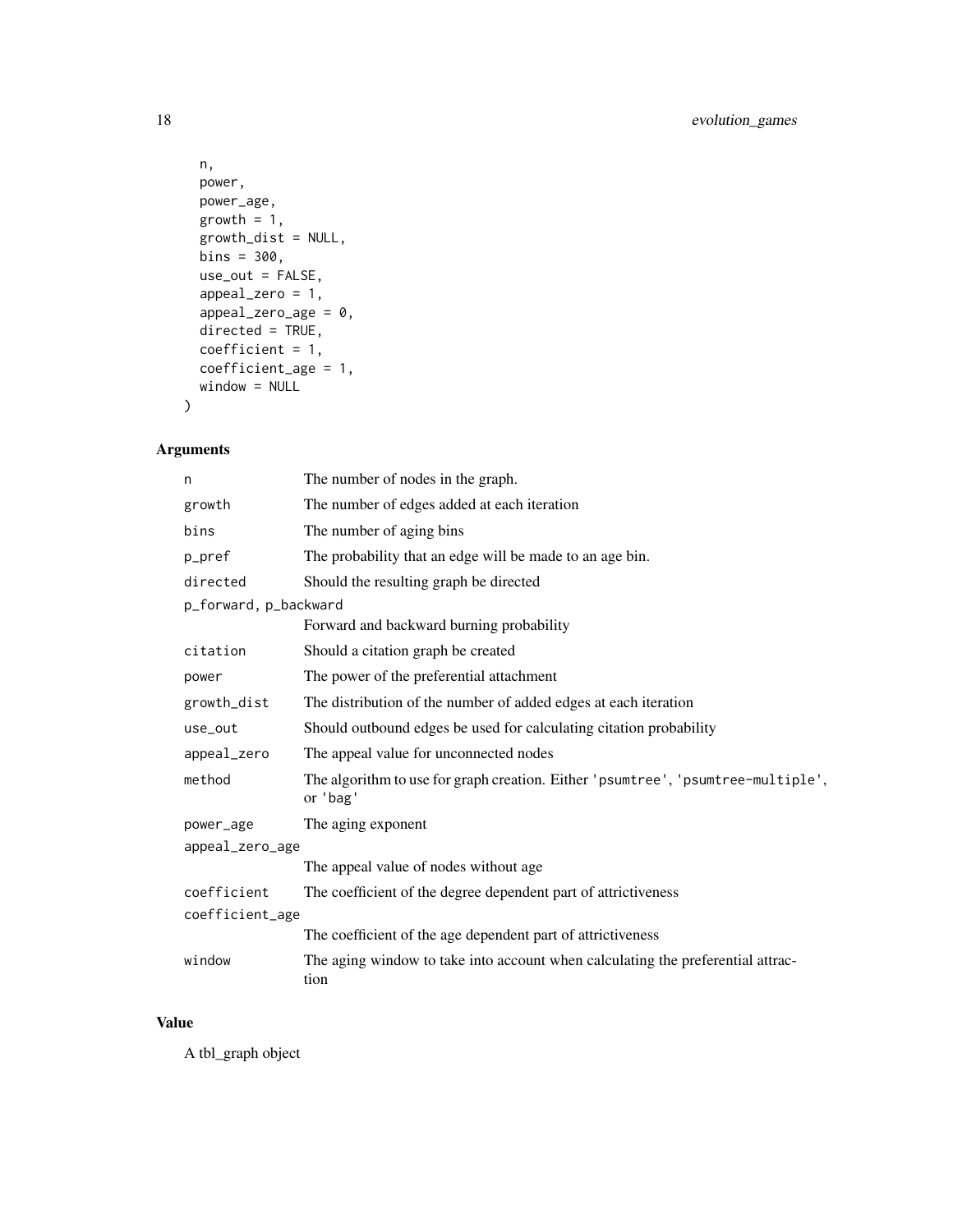# <span id="page-18-0"></span>graph\_join 19

# Functions

- play\_citation\_age: Create citation graphs based on a specific age link probability. See [igraph::sample\\_last\\_cit\(\)](#page-0-0)
- play\_forestfire: Create graphs by simulating the spead of fire in a forest. See [igraph::sample\\_forestfire\(\)](#page-0-0)
- play\_growing: Create graphs by adding a fixed number of edges at each iteration. See [igraph::sample\\_growing\(\)](#page-0-0)
- play\_barabasi\_albert: Create graphs based on the Barabasi-Alberts preferential attachment model. See [igraph::sample\\_pa\(\)](#page-0-0)
- play\_barabasi\_albert\_aging: Create graphs based on the Barabasi-Alberts preferential attachment model, incoorporating node age preferrence. See [igraph::sample\\_pa\\_age\(\)](#page-0-0).

# See Also

[play\\_traits\(\)](#page-53-2) and [play\\_citation\\_type\(\)](#page-53-2) for an evolutionary algorithm based on different node types

Other graph games: [component\\_games](#page-11-1), [sampling\\_games](#page-50-1), [type\\_games](#page-53-1)

### Examples

plot(play\_forestfire(50, 0.5))

<span id="page-18-1"></span>graph\_join *Join graphs on common nodes*

#### **Description**

This graph-specific join method makes a full join on the nodes data and updates the edges in the joining graph so they matches the new indexes of the nodes in the resulting graph. Node and edge data is combined using  $dplyr:bind\_rows()$  semantic, meaning that data is matched by column name and filled with NA if it is missing in either of the graphs.

#### Usage

```
graph\_join(x, y, by = NULL, copy = FALSE, suffix = c("x", "y"), ...)
```
#### Arguments

| $\mathsf{x}$ | A tbl_graph                                                                        |
|--------------|------------------------------------------------------------------------------------|
| y            | An object convertible to a tbl_graph using as_tbl_graph()                          |
| by           | A character vector of variables to join by.                                        |
|              | If NULL, the default, * join() will perform a natural join, using all variables in |
|              | common across x and y. A message lists the variables so that you can check         |
|              | they're correct; suppress the message by supplying by explicitly.                  |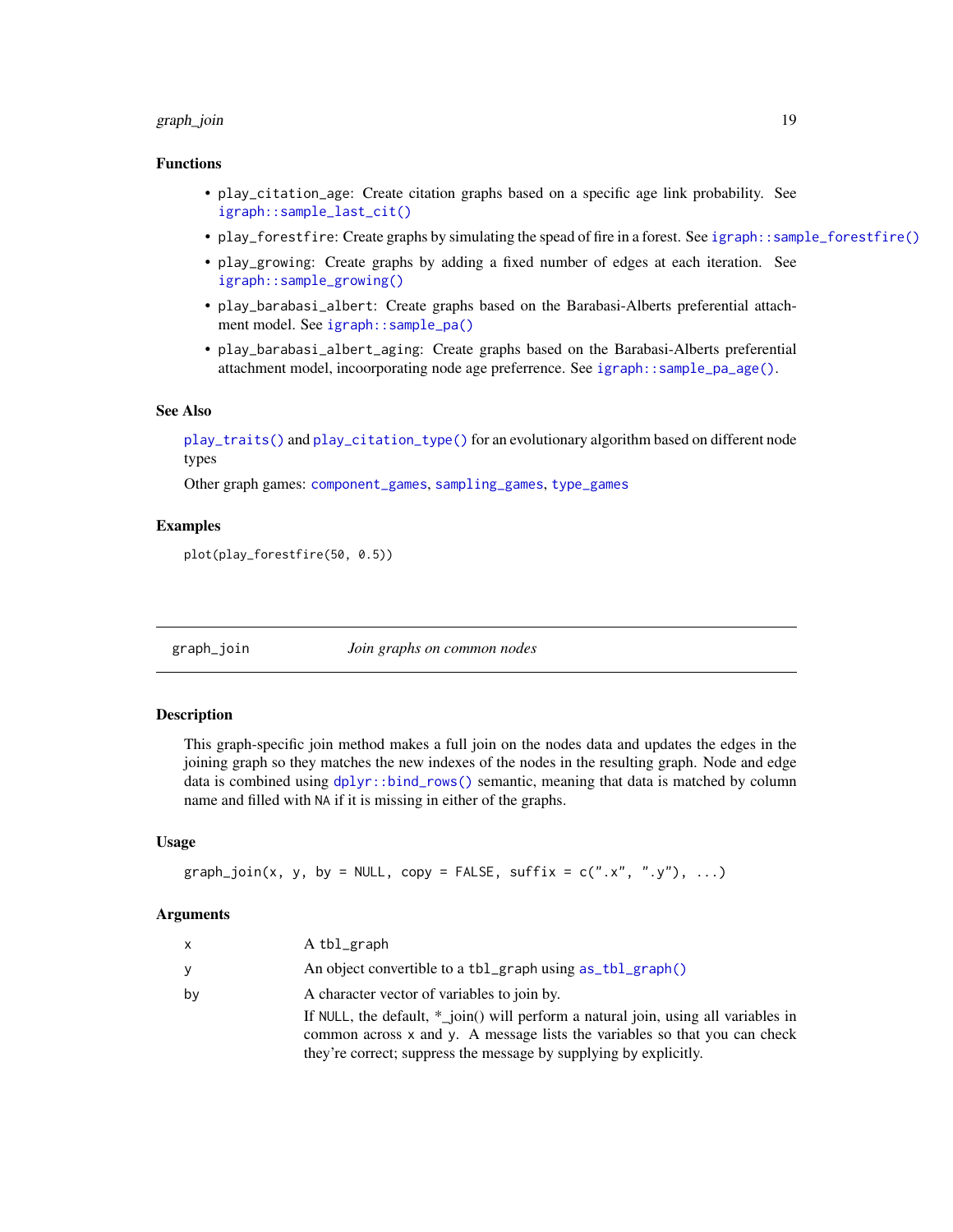<span id="page-19-0"></span>

|        | To join by different variables on $x$ and $y$ , use a named vector. For example, by $=$<br>$c("a" = "b")$ will match $x$ \$a to $y$ \$b.                                                                                                                                                                   |
|--------|------------------------------------------------------------------------------------------------------------------------------------------------------------------------------------------------------------------------------------------------------------------------------------------------------------|
|        | To join by multiple variables, use a vector with length $> 1$ . For example, by =<br>$c("a", "b")$ will match $x$ \$a to y\$a and $x$ \$b to y\$b. Use a named vector to match<br>different variables in x and y. For example, by = $c("a" = "b", "c" = "d")$ will<br>match x\$a to y\$b and x\$c to y\$d. |
|        | To perform a cross-join, generating all combinations of x and y, use by $=$ character().                                                                                                                                                                                                                   |
| copy   | If x and y are not from the same data source, and copy is TRUE, then y will be<br>copied into the same src as x. This allows you to join tables across srcs, but it is<br>a potentially expensive operation so you must opt into it.                                                                       |
| suffix | If there are non-joined duplicate variables in x and y, these suffixes will be added<br>to the output to disambiguate them. Should be a character vector of length 2.                                                                                                                                      |
| .      | Other parameters passed onto methods.                                                                                                                                                                                                                                                                      |

# Value

A tbl\_graph containing the merged graph

# Examples

```
gr1 <- create_notable('bull') %>%
  activate(nodes) %>%
  mutate(name = letters[1:5])
gr2 < -\n  create\_ring(10) %activate(nodes) %>%
  mutate(name = letters[4:13])
gr1 %>% graph_join(gr2)
```
graph\_measures *Graph measurements*

# Description

This set of functions provide wrappers to a number of ìgraphs graph statistic algorithms. As for the other wrappers provided, they are intended for use inside the tidygraph framework and it is thus not necessary to supply the graph being computed on as the context is known. All of these functions are guarantied to return scalars making it easy to compute with them.

# Usage

```
graph_adhesion()
```
graph\_assortativity(attr, in\_attr = NULL, directed = TRUE)

 $graph_automorphisms(sh = "fm")$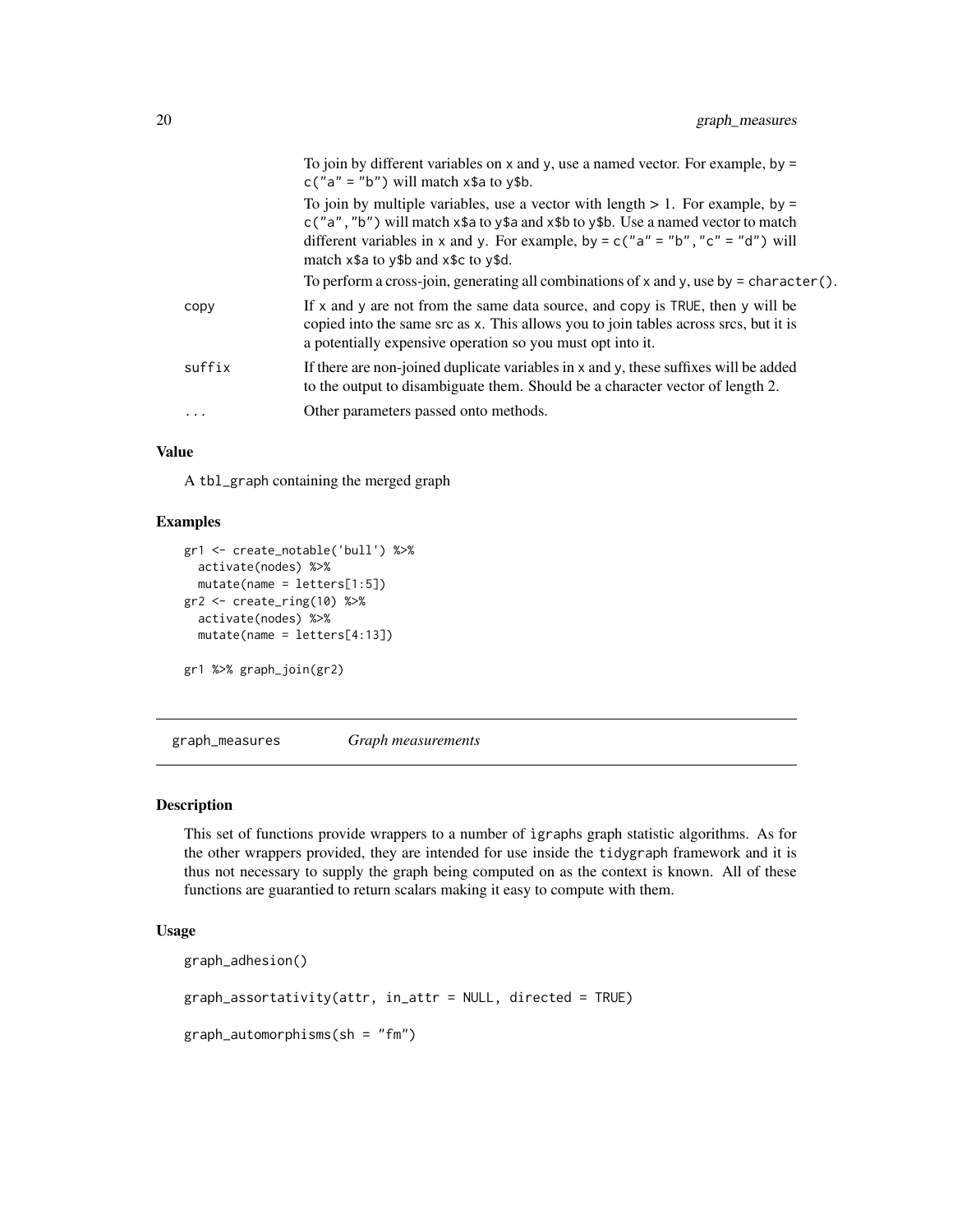# graph\_measures 21

```
graph_clique_num()
graph_clique_count(min = NULL, max = NULL, subset = NULL)
graph_component_count(type = "weak")
graph_motif_count(size = 3, cut.prob = rep(0, size))graph_diameter(weights = NULL, directed = TRUE, unconnected = TRUE)
graph_girth()
graph_radius(mode = "out")
graph_mutual_count()
graph_asym_count()
graph_unconn_count()
graph_size()
graph_order()
graph_reciprocity(ignore_loops = TRUE, ratio = FALSE)
graph_min_cut(capacity = NULL)
graph_mean_dist(directed = TRUE, unconnected = TRUE)
```

```
graph_modularity(group, weights = NULL)
```
# Arguments

| attr     | The node attribute to measure on                                                                                                                                                                                                                                                                                                                                                                                             |
|----------|------------------------------------------------------------------------------------------------------------------------------------------------------------------------------------------------------------------------------------------------------------------------------------------------------------------------------------------------------------------------------------------------------------------------------|
| in_attr  | An alternative node attribute to use for incomming node. If NULL the attribute<br>given by type will be used                                                                                                                                                                                                                                                                                                                 |
| directed | Should a directed graph be treated as directed                                                                                                                                                                                                                                                                                                                                                                               |
| sh       | The splitting heuristics for the BLISS algorithm. Possible values are: 'f': first<br>non-singleton cell, 'f1': first largest non-singleton cell, 'fs': first smallest non-<br>singleton cell, 'fm': first maximally non-trivially connected non-singleton cell,<br>'flm': first largest maximally non-trivially connected non-singleton cell, 'fsm':<br>first smallest maximally non-trivially connected non-singleton cell. |
| min, max | The upper and lower bounds of the cliques to be considered.                                                                                                                                                                                                                                                                                                                                                                  |
| subset   | The indexes of the nodes to start the search from (logical or integer). If provided<br>only the cliques containing these nodes will be counted.                                                                                                                                                                                                                                                                              |
| type     | The type of component to count, either 'weak' or 'strong'. Ignored for undi-<br>rected graphs.                                                                                                                                                                                                                                                                                                                               |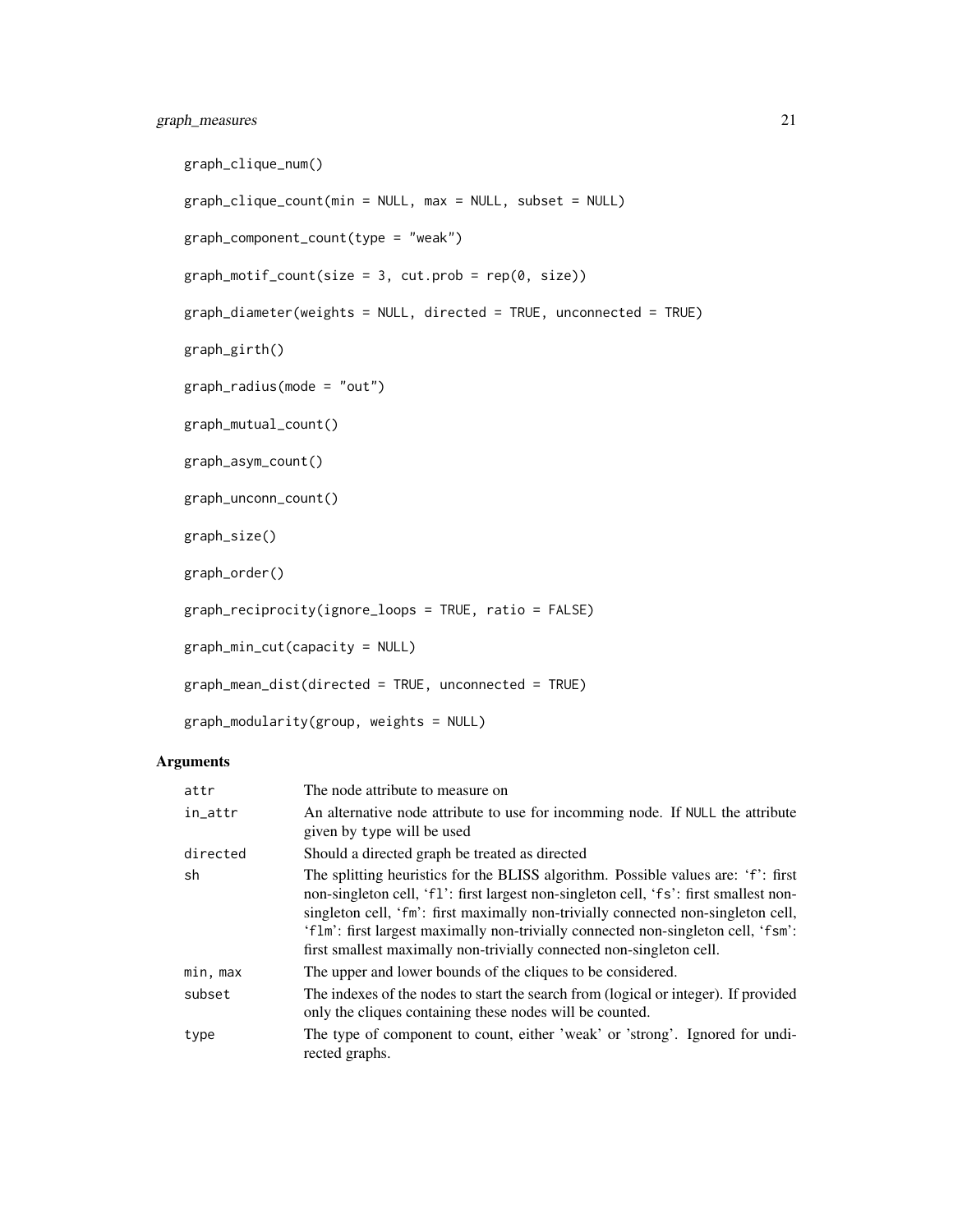<span id="page-21-0"></span>

| size         | The size of the motif, currently 3 and 4 are supported only.                                                                                                                                                                                                                                                |
|--------------|-------------------------------------------------------------------------------------------------------------------------------------------------------------------------------------------------------------------------------------------------------------------------------------------------------------|
| cut.prob     | Numeric vector giving the probabilities that the search graph is cut at a certain<br>level. Its length should be the same as the size of the motif (the size argument).<br>By default no cuts are made.                                                                                                     |
| weights      | Optional positive weight vector for calculating weighted distances. If the graph<br>has a weight edge attribute, then this is used by default.                                                                                                                                                              |
| unconnected  | Logical, what to do if the graph is unconnected. If FALSE, the function will<br>return a number that is one larger the largest possible diameter, which is always<br>the number of vertices. If TRUE, the diameters of the connected components<br>will be calculated and the largest one will be returned. |
| mode         | How should eccentricity be calculated. If "out" only outbound edges are fol-<br>lowed. If "in" only inbound are followed. If "all" all edges are followed.<br>Ignored for undirected graphs.                                                                                                                |
| ignore_loops | Logical. Should loops be ignored while calculating the reciprocity                                                                                                                                                                                                                                          |
| ratio        | Should the old "ratio" approach from igraph $\lt$ v0.6 be used                                                                                                                                                                                                                                              |
| capacity     | The capacity of the edges                                                                                                                                                                                                                                                                                   |
| group        | The node grouping to calculate the modularity on                                                                                                                                                                                                                                                            |
|              |                                                                                                                                                                                                                                                                                                             |

#### Value

A scalar, the type depending on the function

#### Functions

- graph\_adhesion: Gives the minimum edge connectivity. Wraps [igraph::edge\\_connectivity\(\)](#page-0-0)
- graph\_assortativity: Measures the propensity of similar nodes to be connected. Wraps [igraph::assortativity\(\)](#page-0-0)
- graph\_automorphisms: Calculate the number of automorphisms of the graph. Wraps [igraph::automorphisms\(\)](#page-0-0)
- graph\_clique\_num: Get the size of the largest clique. Wraps [igraph::clique\\_num\(\)](#page-0-0)
- graph\_clique\_count: Get the number of maximal cliques in the graph. Wraps [igraph::count\\_max\\_cliques\(\)](#page-0-0)
- graph\_component\_count: Count the number of unconnected componenets in the graph. Wraps [igraph::count\\_components\(\)](#page-0-0)
- graph\_motif\_count: Count the number of motifs in a graph. Wraps [igraph::count\\_motifs\(\)](#page-0-0)
- graph\_diameter: Measures the length of the longest geodesic. Wraps [igraph::diameter\(\)](#page-0-0)
- graph\_girth: Measrues the length of the shortest circle in the graph. Wraps [igraph::girth\(\)](#page-0-0)
- graph\_radius: Measures the smallest eccentricity in the graph. Wraps [igraph::radius\(\)](#page-0-0)
- graph\_mutual\_count: Counts the number of mutually connected nodes. Wraps [igraph::dyad\\_census\(\)](#page-0-0)
- graph\_asym\_count: Counts the number of asymmetrically connected nodes. Wraps [igraph::dyad\\_census\(\)](#page-0-0)
- graph\_unconn\_count: Counts the number of unconnected node pairs. Wraps [igraph::dyad\\_census\(\)](#page-0-0)
- graph\_size: Counts the number of edges in the graph. Wraps [igraph::gsize\(\)](#page-0-0)
- graph\_order: Counts the number of nodes in the graph. Wraps [igraph::gorder\(\)](#page-0-0)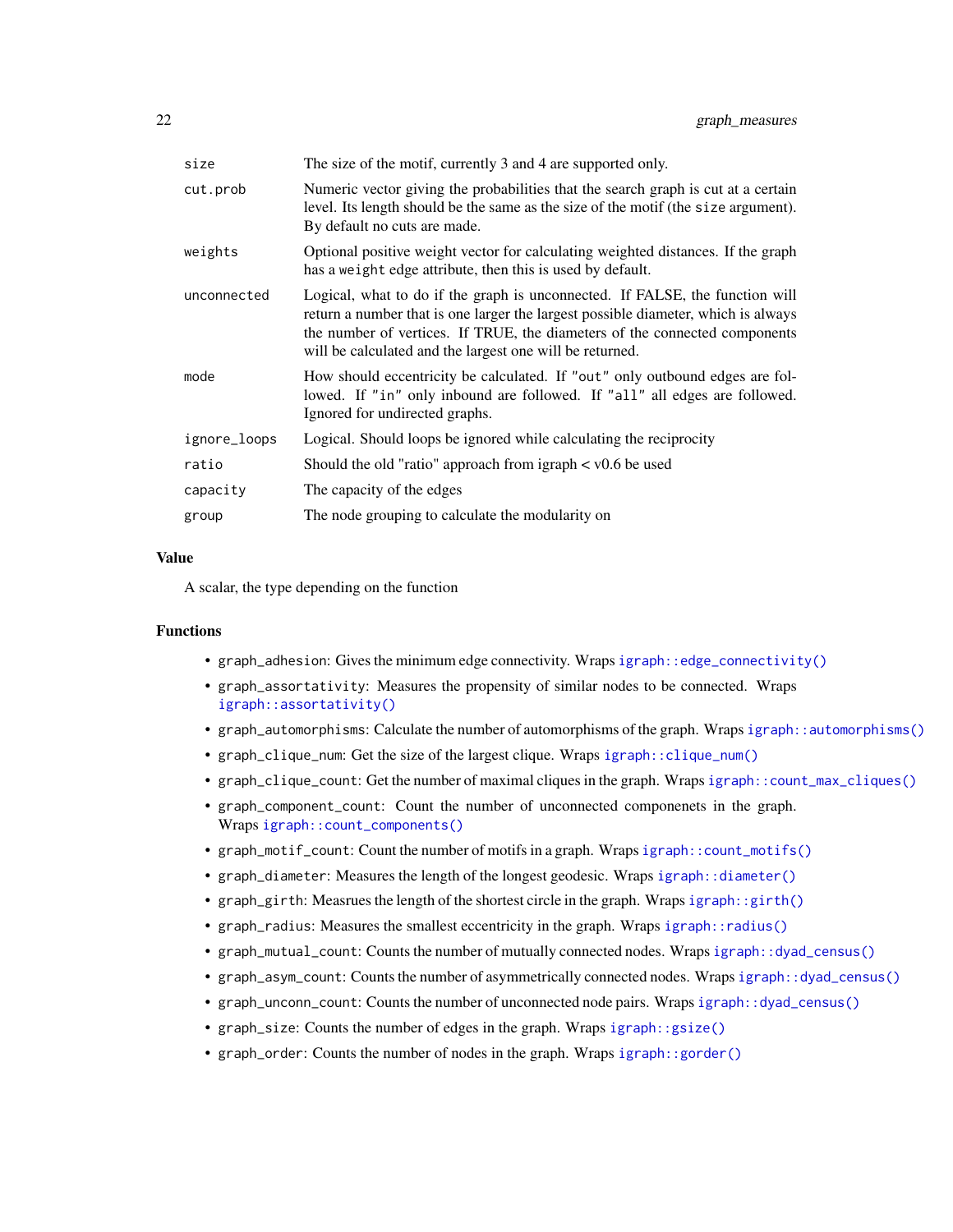# <span id="page-22-0"></span>graph\_types 23

- graph\_reciprocity: Measures the proportion of mutual connections in the graph. Wraps [igraph::reciprocity\(\)](#page-0-0)
- graph\_min\_cut: Calculates the minimum number of edges to remove in order to split the graph into two clusters. Wraps [igraph::min\\_cut\(\)](#page-0-0)
- graph\_mean\_dist: Calculates the mean distance between all node pairs in the graph. Wraps [igraph::mean\\_distance\(\)](#page-0-0)
- graph\_modularity: Calculates the modularity of the graph contingent on a provided node grouping

#### Examples

```
# Use e.g. to modify computations on nodes and edges
create_notable('meredith') %>%
  activate(nodes) %>%
  mutate(rel_neighbors = centrality_degree()/graph_order())
```
graph\_types *Querying graph types*

# Description

This set of functions lets the user query different aspects of the graph itself. They are all concerned with wether the graph implements certain properties and will all return a logical scalar.

#### Usage

```
graph_is_simple()
graph_is_directed()
graph_is_bipartite()
graph_is_connected()
graph_is_tree()
graph_is_forest()
graph_is_dag()
graph_is_chordal()
graph_is_complete()
graph_is_isomorphic_to(graph, method = "auto", ...)graph_is_subgraph_isomorphic_to(graph, method = "auto", ...)
```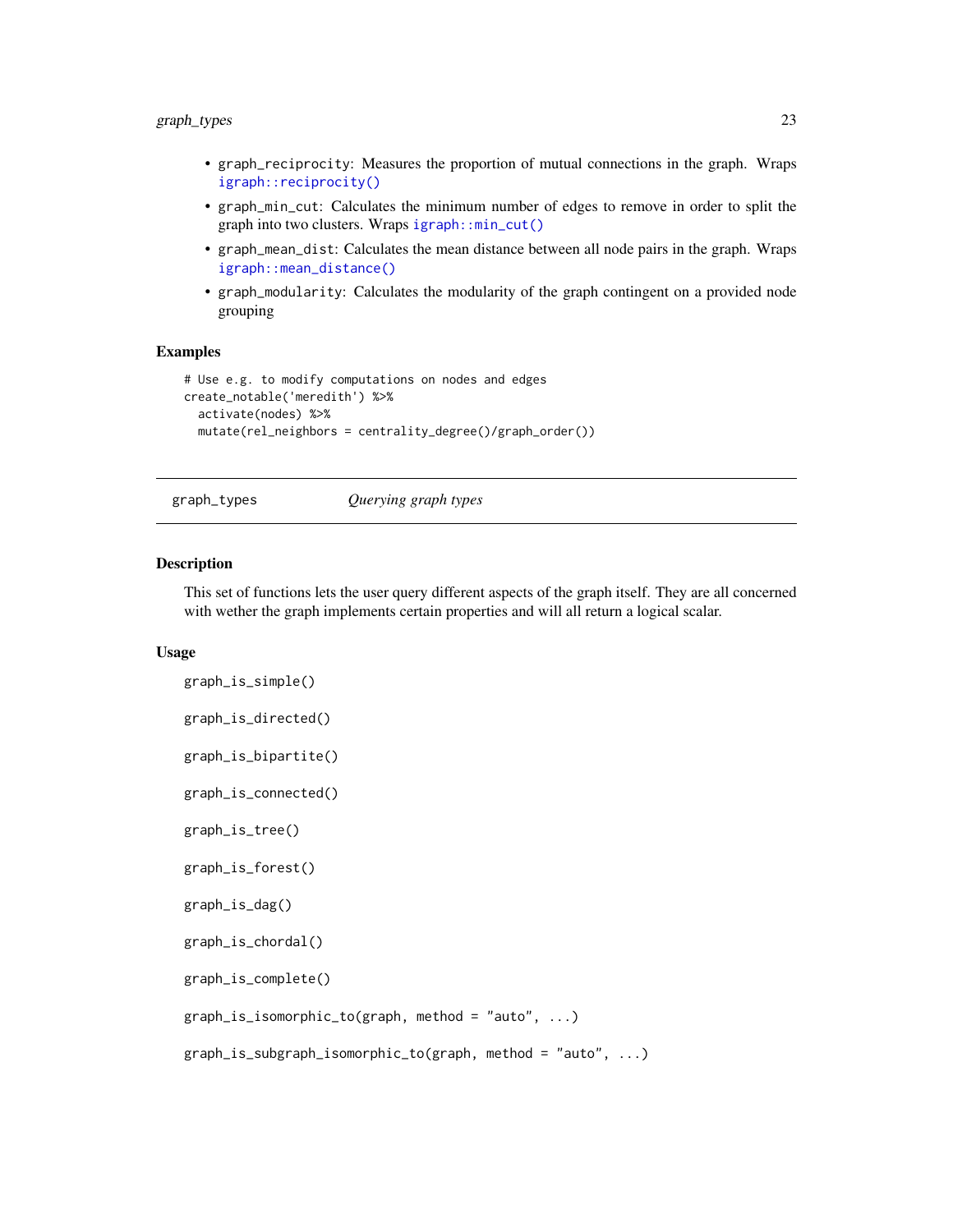#### <span id="page-23-0"></span>Arguments

| graph                   | The graph to compare structure to                                                                                                   |
|-------------------------|-------------------------------------------------------------------------------------------------------------------------------------|
| method                  | The algorithm to use for comparison                                                                                                 |
| $\cdot$ $\cdot$ $\cdot$ | Arguments passed on to the comparison methods. See $i$ graph:: $i$ s_isomorphic_to()<br>and $ignaph::is\_subgraph\_isomorphic_to()$ |

#### Value

A logical scalar

#### Functions

- graph\_is\_simple: Is the graph simple (no parallel edges)
- graph\_is\_directed: Is the graph directed
- graph\_is\_bipartite: Is the graph bipartite
- graph\_is\_connected: Is the graph connected
- graph\_is\_tree: Is the graph a tree
- graph\_is\_forest: Is the graph an ensemble of multiple trees
- graph\_is\_dag: Is the graph a directed acyclic graph
- graph\_is\_chordal: Is the graph chordal
- graph\_is\_complete: Is the graph fully connected
- graph\_is\_isomorphic\_to: Is the graph isomorphic to another graph. See [igraph::is\\_isomorphic\\_to\(\)](#page-0-0)
- graph\_is\_subgraph\_isomorphic\_to: Is the graph an isomorphic subgraph to another graph. see [igraph::is\\_subgraph\\_isomorphic\\_to\(\)](#page-0-0)

#### Examples

```
gr <- create_tree(50, 4)
with_graph(gr, graph_is_tree())
```
group\_graph *Group nodes and edges based on community structure*

#### Description

These functions are wrappers around the various clustering functions provided by igraph. As with the other wrappers they automatically use the graph that is being computed on, and otherwise passes on its arguments to the relevant clustering function. The return value is always a numeric vector of group memberships so that nodes or edges with the same number are part of the same group. Grouping is predominantly made on nodes and currently the only grouping of edges supported is biconnected components.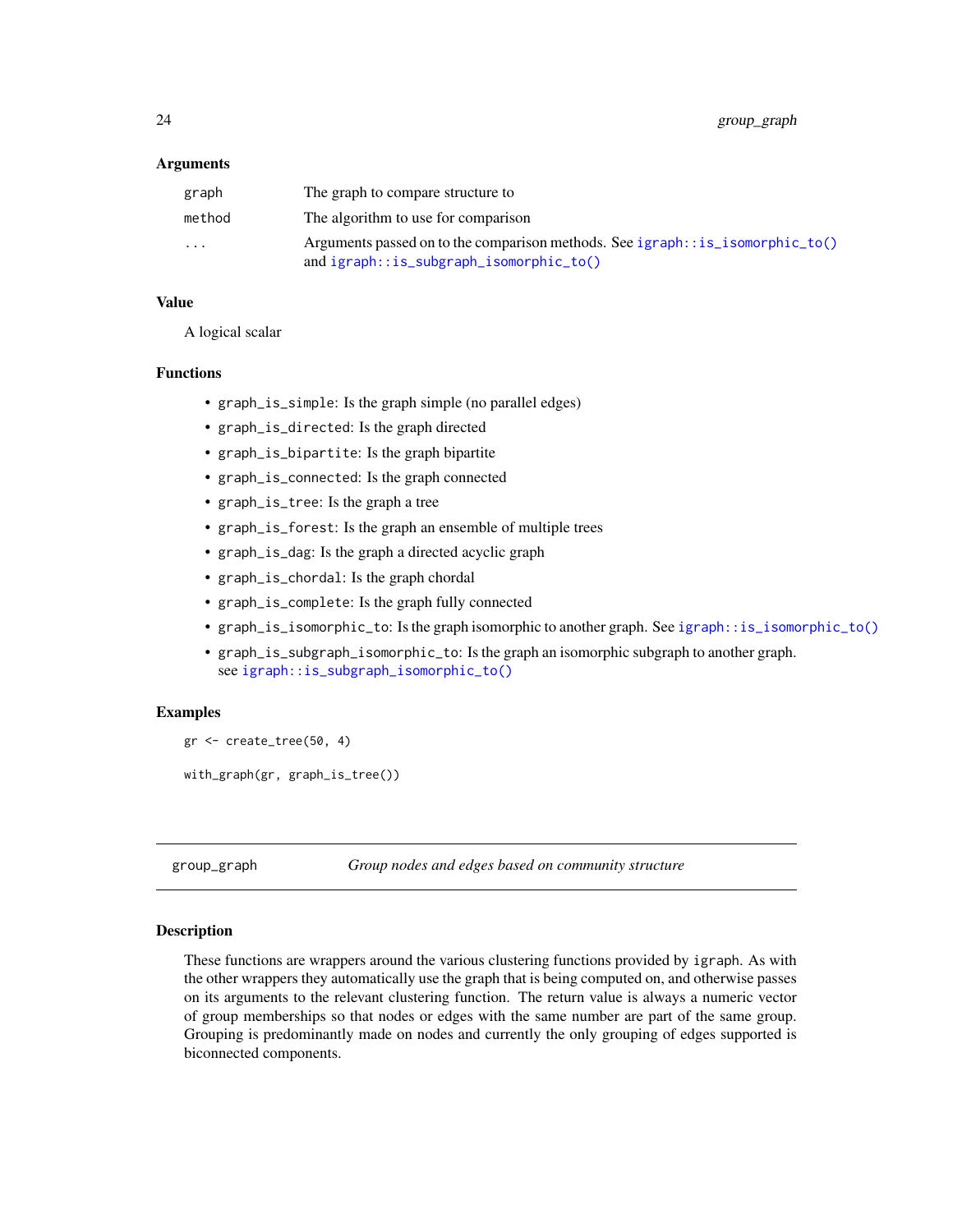# <span id="page-24-0"></span>group\_graph 25

# Usage

```
group_components(type = "weak")
group_edge_betweenness(weights = NULL, directed = TRUE, n_groups = NULL)
group_fast_greedy(weights = NULL, n_groups = NULL)
group_infomap(weights = NULL, node_weights = NULL, trials = 10)
group_label_prop(weights = NULL, label = NULL, fixed = NULL)
group_leading_eigen(
 weights = NULL,steps = -1,
 label = NULL,options = igraph::arpack_defaults,
 n_groups = NULL
\mathcal{L}group_louvain(weights = NULL)
group_optimal(weights = NULL)
group_spinglass(weights = NULL, ...)
group_walktrap(weights = NULL, steps = 4, n_groups = NULL)
group_biconnected_component()
```
#### Arguments

| type         | The type of component to find. Either 'weak' or 'strong'                                                                         |  |
|--------------|----------------------------------------------------------------------------------------------------------------------------------|--|
| weights      | The weight of the edges to use for the calculation. Will be evaluated in the<br>context of the edge data.                        |  |
| directed     | Should direction of edges be used for the calculations                                                                           |  |
| n_groups     | Integer scalar, the desired number of communities. If too low or two high, then<br>an error message is given.                    |  |
| node_weights | The weight of the nodes to use for the calculation. Will be evaluated in the<br>context of the node data.                        |  |
| trials       | Number of times partition of the network should be attempted                                                                     |  |
| label        | The initial groups of the nodes. Will be evaluated in the context of the node data.                                              |  |
| fixed        | A logical vector determining which nodes should keep their initial groups. Will<br>be evaluated in the context of the node data. |  |
| steps        | The number of steps in the random walks                                                                                          |  |
| options      | Settings passed on to igraph::arpack()                                                                                           |  |
| $\cdots$     | arguments passed on to igraph:: cluster_spinglass()                                                                              |  |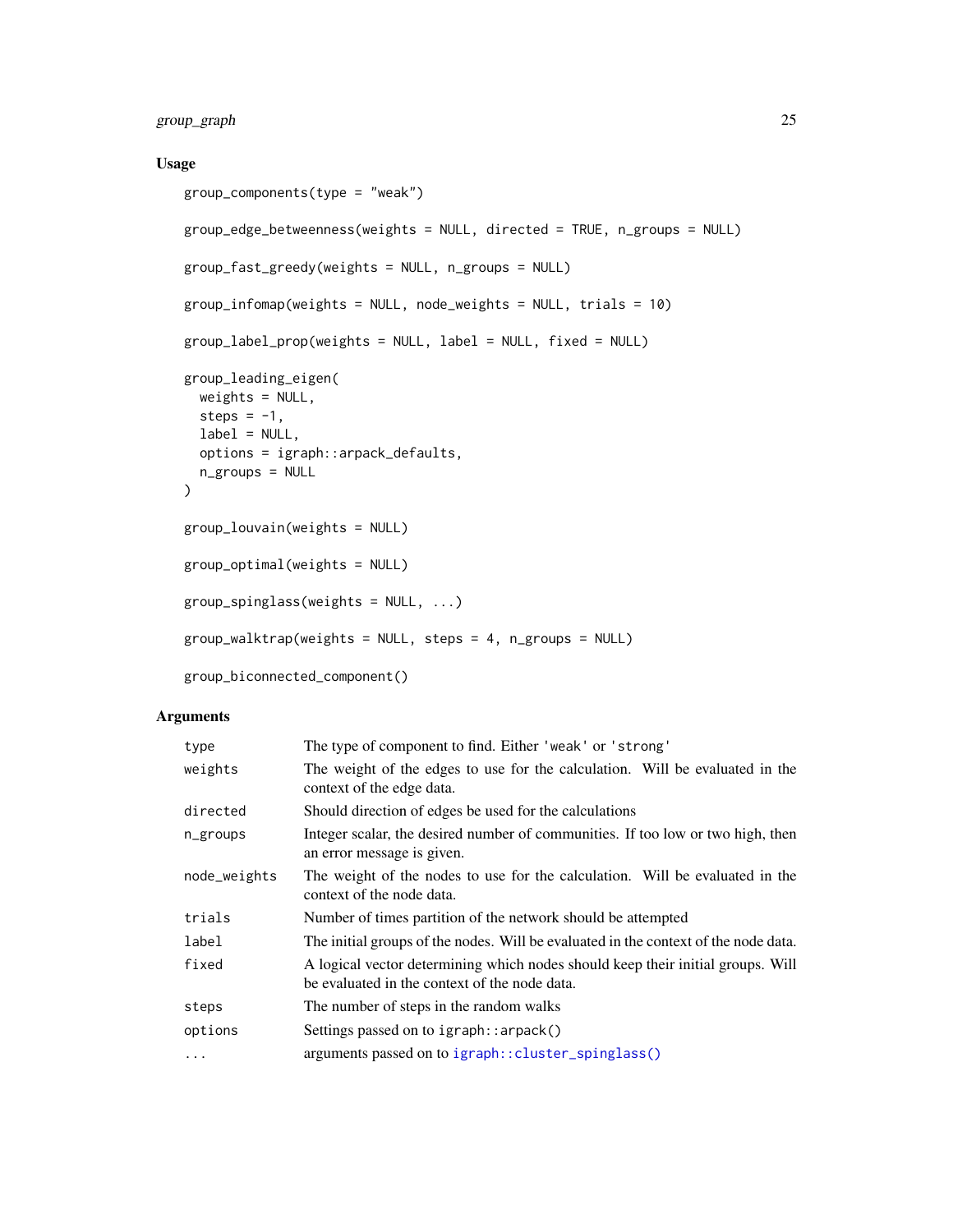#### <span id="page-25-0"></span>Value

a numeric vector with the membership for each node in the graph. The enumeration happens in order based on group size progressing from the largest to the smallest group

#### Functions

- group\_components: Group by connected compenents using [igraph::components\(\)](#page-0-0)
- group\_edge\_betweenness: Group densely connected nodes using [igraph::cluster\\_edge\\_betweenness\(\)](#page-0-0)
- group\_fast\_greedy: Group nodes by optimising modularity using [igraph::cluster\\_fast\\_greedy\(\)](#page-0-0)
- group\_infomap: Group nodes by minimizing description length using [igraph::cluster\\_infomap\(\)](#page-0-0)
- group\_label\_prop: Group nodes by propagating labels using [igraph::cluster\\_label\\_prop\(\)](#page-0-0)
- group\_leading\_eigen: Group nodes based on the leading eigenvector of the modularity matrix using [igraph::cluster\\_leading\\_eigen\(\)](#page-0-0)
- group\_louvain: Group nodes by multilevel optimisation of modularity using [igraph::cluster\\_louvain\(\)](#page-0-0)
- group\_optimal: Group nodes by optimising the moldularity score using [igraph::cluster\\_optimal\(\)](#page-0-0)
- group\_spinglass: Group nodes using simulated annealing with [igraph::cluster\\_spinglass\(\)](#page-0-0)
- group\_walktrap: Group nodes via short random walks using [igraph::cluster\\_walktrap\(\)](#page-0-0)
- group\_biconnected\_component: Group edges by their membership of the maximal binconnected components using [igraph::biconnected\\_components\(\)](#page-0-0)

#### Examples

```
create_notable('tutte') %>%
 activate(nodes) %>%
 mutate(group = group_infomap())
```
local\_graph *Measures based on the neighborhood of each node*

#### Description

These functions wraps a set of functions that all measures quantities of the local neighborhood of each node. They all return a vector or list matching the node position.

#### Usage

```
local_size(order = 1, mode = "all", mindist = 0)local\_members(order = 1, mode = "all", mindist = 0)local_triangles()
local_ave_degree(weights = NULL)
local_transitivity(weights = NULL)
```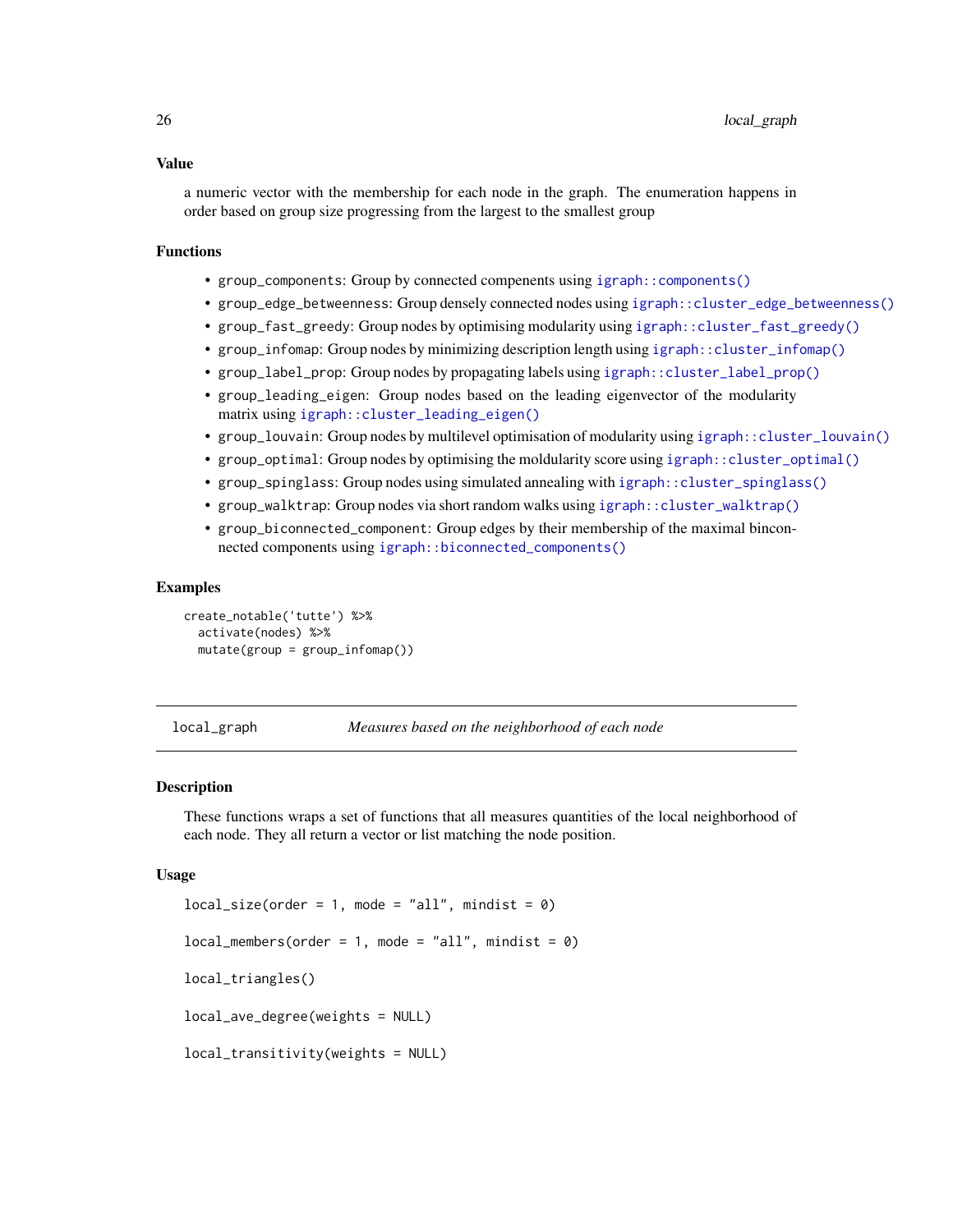# <span id="page-26-0"></span>local\_graph 27

# Arguments

| order   | Integer giving the order of the neighborhood.                                                                                                                                                                                                                                                                                                                                                                                                              |
|---------|------------------------------------------------------------------------------------------------------------------------------------------------------------------------------------------------------------------------------------------------------------------------------------------------------------------------------------------------------------------------------------------------------------------------------------------------------------|
| mode    | Character constant, it specifies how to use the direction of the edges if a directed<br>graph is analyzed. For 'out' only the outgoing edges are followed, so all vertices<br>reachable from the source vertex in at most order steps are counted. For "in"'<br>all vertices from which the source vertex is reachable in at most order steps are<br>counted. "all" ignores the direction of the edges. This argument is ignored for<br>undirected graphs. |
| mindist | The minimum distance to include the vertex in the result.                                                                                                                                                                                                                                                                                                                                                                                                  |
| weights | Weight vector. If the graph has a weight edge attribute, then this is used by<br>default. If this argument is given, then vertex strength (see strength) is used<br>instead of vertex degree. But note that knnk is still given in the function of the<br>normal vertex degree. Weights are are used to calculate a weighted degree (also<br>called strength) instead of the degree.                                                                       |

# Value

A numeric vector or a list (for local\_members) with elements corresponding to the nodes in the graph.

# Functions

- local\_size: The size of the neighborhood in a given distance from the node. (Note that the node itself is included unless mindist > 0). Wraps [igraph::ego\\_size\(\)](#page-0-0).
- local\_members: The members of the neighborhood of each node in a given distance. Wraps [igraph::ego\(\)](#page-0-0).
- local\_triangles: The number of triangles each node participate in. Wraps [igraph::count\\_triangles\(\)](#page-0-0).
- local\_ave\_degree: Calculates the average degree based on the neighborhood of each node. Wraps [igraph::knn\(\)](#page-0-0).
- local\_transitivity: Calculate the transitivity of each node, that is, the propensity for the nodes neighbors to be connected. Wraps [igraph::transitivity\(\)](#page-0-0)

# Examples

```
# Get all neighbors of each graph
create_notable('chvatal') %>%
 activate(nodes) %>%
 mutate(neighbourhood = local_meanbers(mindist = 1))# These are equivalent
create_notable('chvatal') %>%
 activate(nodes) %>%
 mutate(n_{neighbours} = local_size(mindist = 1),degree = centrality_degree()) %>%
 as_tibble()
```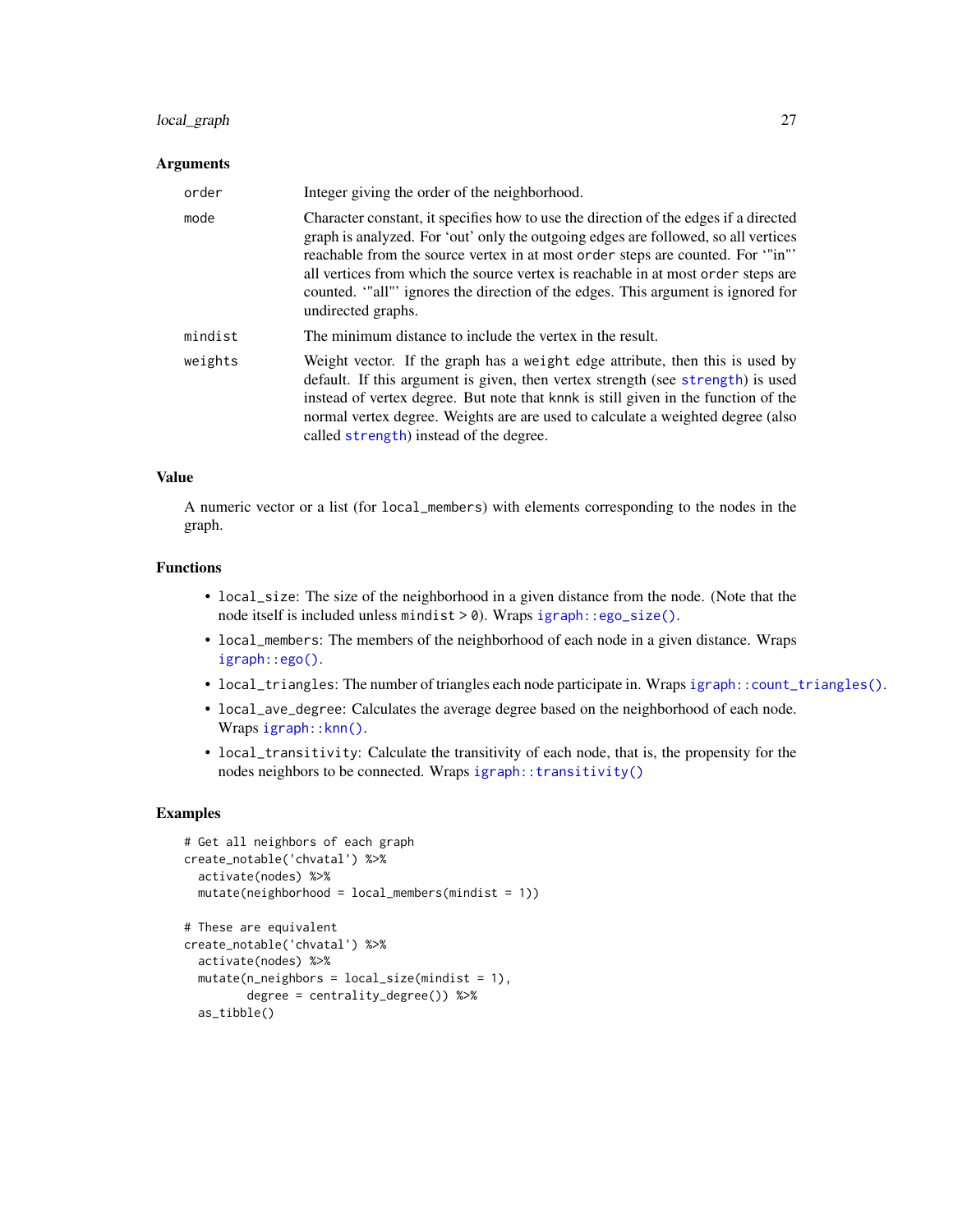### <span id="page-27-1"></span><span id="page-27-0"></span>Description

These functions allow you to map over the nodes in a graph, by first performing a breath first search on the graph and then mapping over each node in the order they are visited. The mapping function will have access to the result and search statistics for all the nodes between itself and the root in the search. To map over the nodes in the reverse direction use [map\\_bfs\\_back\(\)](#page-28-1).

#### Usage

```
map_bfs(root, mode = "out", unreachable = FALSE, f, ...map_bfs_lgl(root, mode = "out", unreachable = FALSE, .f, ...)map_bfs_cchr(root, mode = "out", unreachable = FALSE, .f, ...)map_bfs\_int(root, mode = "out", unreachable = FALSE, .f, ...)map_bfs_dbl(root, mode = "out", unreachable = FALSE, .f, ...)
```
#### Arguments

| root        | The node to start the search from                                                                                                                                                     |
|-------------|---------------------------------------------------------------------------------------------------------------------------------------------------------------------------------------|
| mode        | How should edges be followed? 'out' only follows outbound edges, 'in' only<br>follows inbound edges, and 'all' follows all edges. This parameter is ignored<br>for undirected graphs. |
| unreachable | Should the search jump to an unvisited node if the search is completed without<br>visiting all nodes.                                                                                 |
| $\cdot$ f   | A function to map over all nodes. See Details                                                                                                                                         |
| $\ddotsc$   | Additional parameters to pass to . f                                                                                                                                                  |

# Details

The function provided to .f will be called with the following arguments in addition to those supplied through ...:

- graph: The full tbl\_graph object
- node: The index of the node currently mapped over
- rank: The rank of the node in the search
- parent: The index of the node that led to the current node
- before: The index of the node that was visited before the current node
- after: The index of the node that was visited after the current node.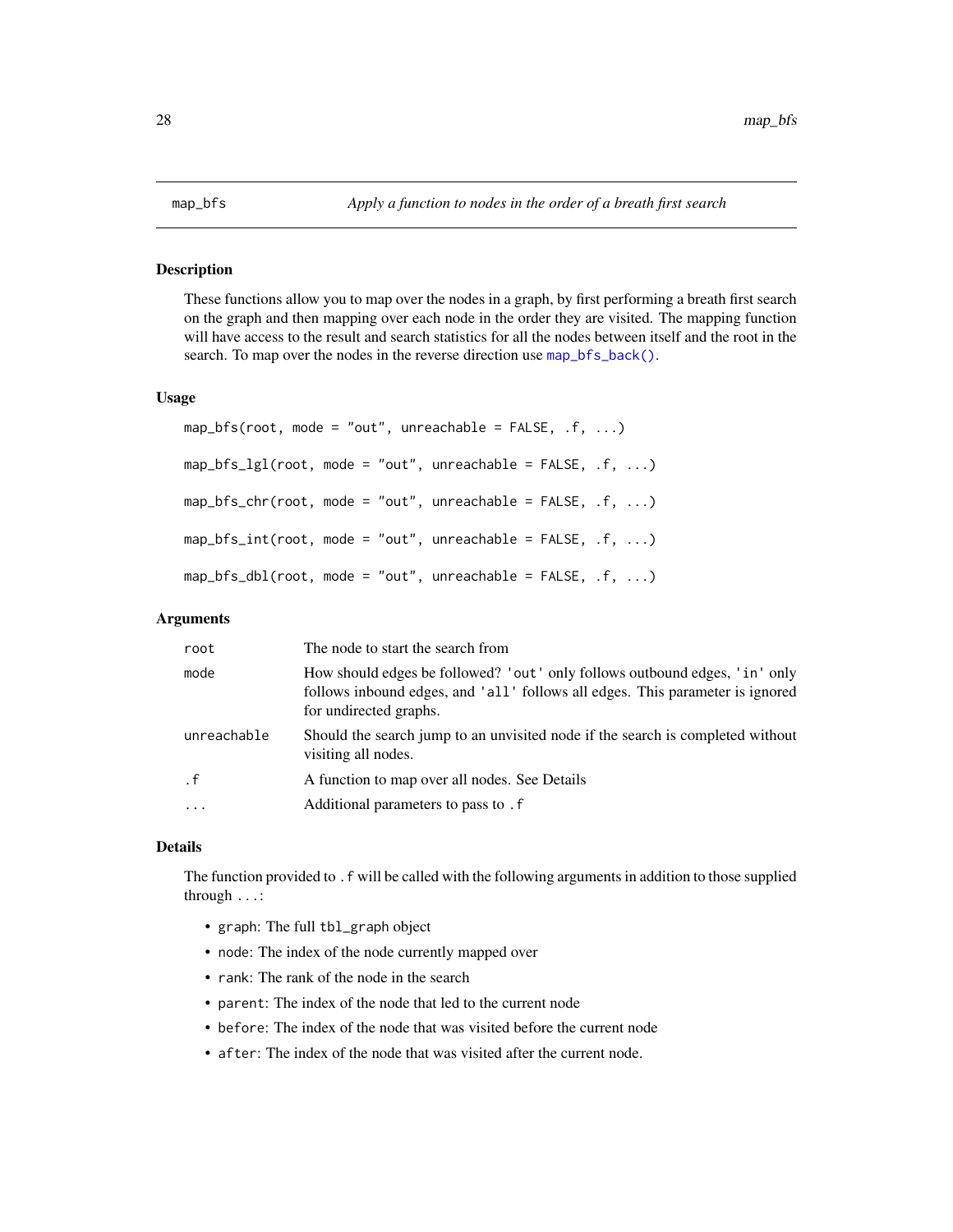- <span id="page-28-0"></span>• dist: The distance of the current node from the root
- path: A table containing node, rank, parent, before, after, dist, and result columns giving the values for each node leading to the current node. The result column will contain the result of the mapping of each node in a list.

Instead of spelling out all of these in the function it is possible to simply name the ones needed and use ... to catch the rest.

# Value

map\_bfs() returns a list of the same length as the number of nodes in the graph, in the order matching the node order in the graph (that is, not in the order they are called). map\_bfs\_\*() tries to coerce its result into a vector of the classes logical (map\_bfs\_lgl), character (map\_bfs\_chr), integer (map\_bfs\_int), or double (map\_bfs\_dbl). These functions will throw an error if they are unsuccesful, so they are type safe.

# See Also

Other node map functions: [map\\_bfs\\_back\(](#page-28-1)), [map\\_dfs\\_back\(](#page-31-1)), [map\\_dfs\(](#page-30-1))

#### Examples

```
# Accumulate values along a search
create_tree(40, children = 3, directed = TRUE) %>%
 mutate(value = round(runif(40)*100)) %>%
 mutate(value_acc = map_bfs_dbl(node_is_root(), .f = function(node, path, ...) {
    sum(.N()$value[c(node, path$node)])
 }))
```
<span id="page-28-1"></span>map\_bfs\_back *Apply a function to nodes in the reverse order of a breath first search*

#### Description

These functions allow you to map over the nodes in a graph, by first performing a breath first search on the graph and then mapping over each node in the reverse order they are visited. The mapping function will have access to the result and search statistics for all the nodes following itself in the search. To map over the nodes in the original direction use [map\\_bfs\(\)](#page-27-1).

#### Usage

```
map_bfs_back(root, mode = "out", unreachable = FALSE, .f, ...)map_bfs_back_lg1(root, mode = "out", unreachable = FALSE, .f, ...)map_bfs_back_cchr(root, mode = "out", unreachable = FALSE, .f, ...)map_bfs_back\_int(root, mode = "out", unreachable = FALSE, .f, ...)map_bfs_back_dbl(root, mode = "out", unreachable = FALSE, .f, ...)
```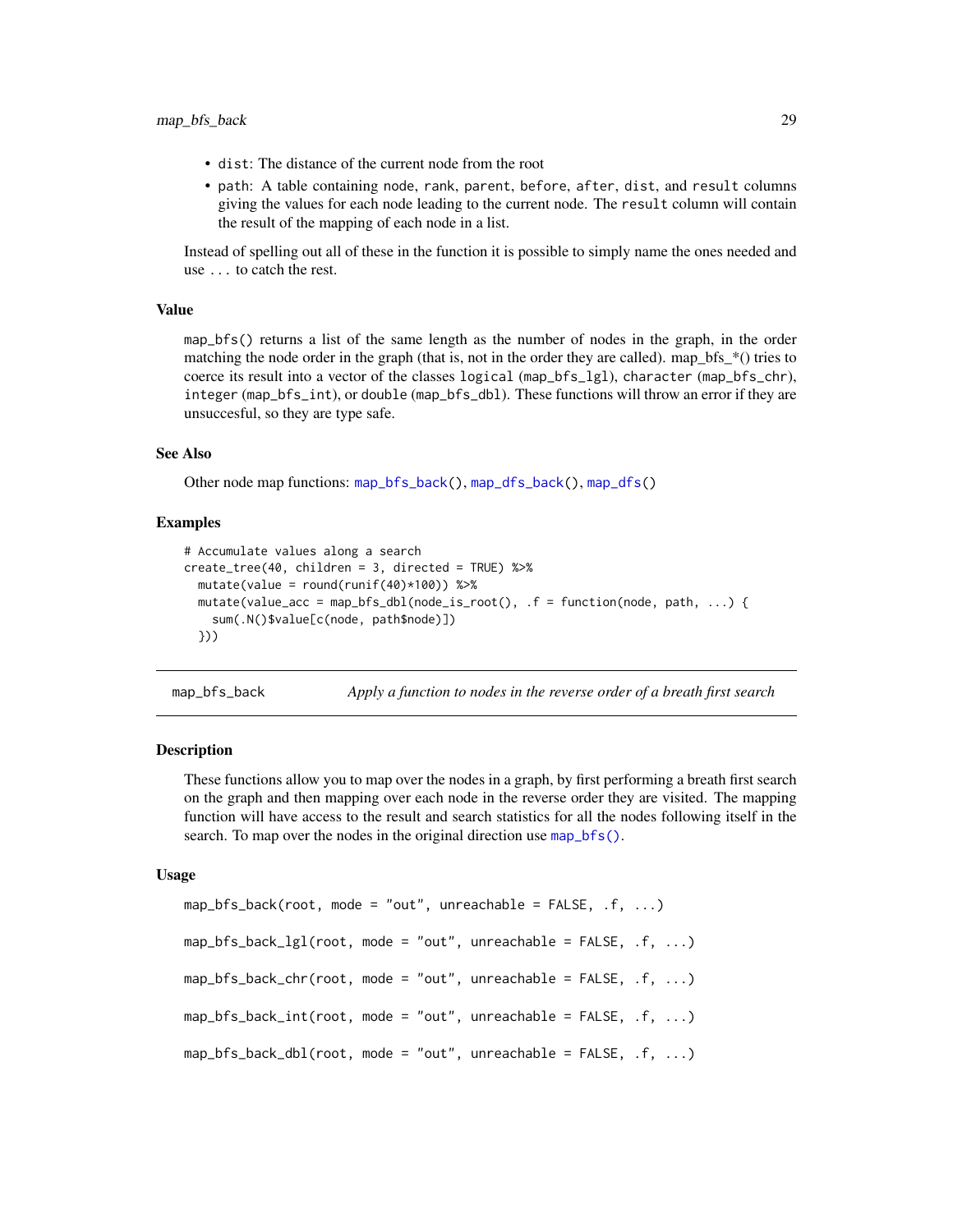#### <span id="page-29-0"></span>Arguments

| root        | The node to start the search from                                                                                                                                                     |
|-------------|---------------------------------------------------------------------------------------------------------------------------------------------------------------------------------------|
| mode        | How should edges be followed? 'out' only follows outbound edges, 'in' only<br>follows inbound edges, and 'all' follows all edges. This parameter is ignored<br>for undirected graphs. |
| unreachable | Should the search jump to an unvisited node if the search is completed without<br>visiting all nodes.                                                                                 |
| . f         | A function to map over all nodes. See Details                                                                                                                                         |
| $\ddotsc$   | Additional parameters to pass to . f                                                                                                                                                  |

# Details

The function provided to .f will be called with the following arguments in addition to those supplied through ...:

- graph: The full tbl\_graph object
- node: The index of the node currently mapped over
- rank: The rank of the node in the search
- parent: The index of the node that led to the current node
- before: The index of the node that was visited before the current node
- after: The index of the node that was visited after the current node.
- dist: The distance of the current node from the root
- path: A table containing node, rank, parent, before, after, dist, and result columns giving the values for each node reached from the current node. The result column will contain the result of the mapping of each node in a list.

Instead of spelling out all of these in the function it is possible to simply name the ones needed and use ... to catch the rest.

# Value

map\_bfs\_back() returns a list of the same length as the number of nodes in the graph, in the order matching the node order in the graph (that is, not in the order they are called). map\_bfs\_back\_ $*()$ tries to coerce its result into a vector of the classes logical (map\_bfs\_back\_lgl), character (map\_bfs\_back\_chr), integer (map\_bfs\_back\_int), or double (map\_bfs\_back\_dbl). These functions will throw an error if they are unsuccesful, so they are type safe.

# See Also

Other node map functions: [map\\_bfs\(](#page-27-1)), [map\\_dfs\\_back\(](#page-31-1)), [map\\_dfs\(](#page-30-1))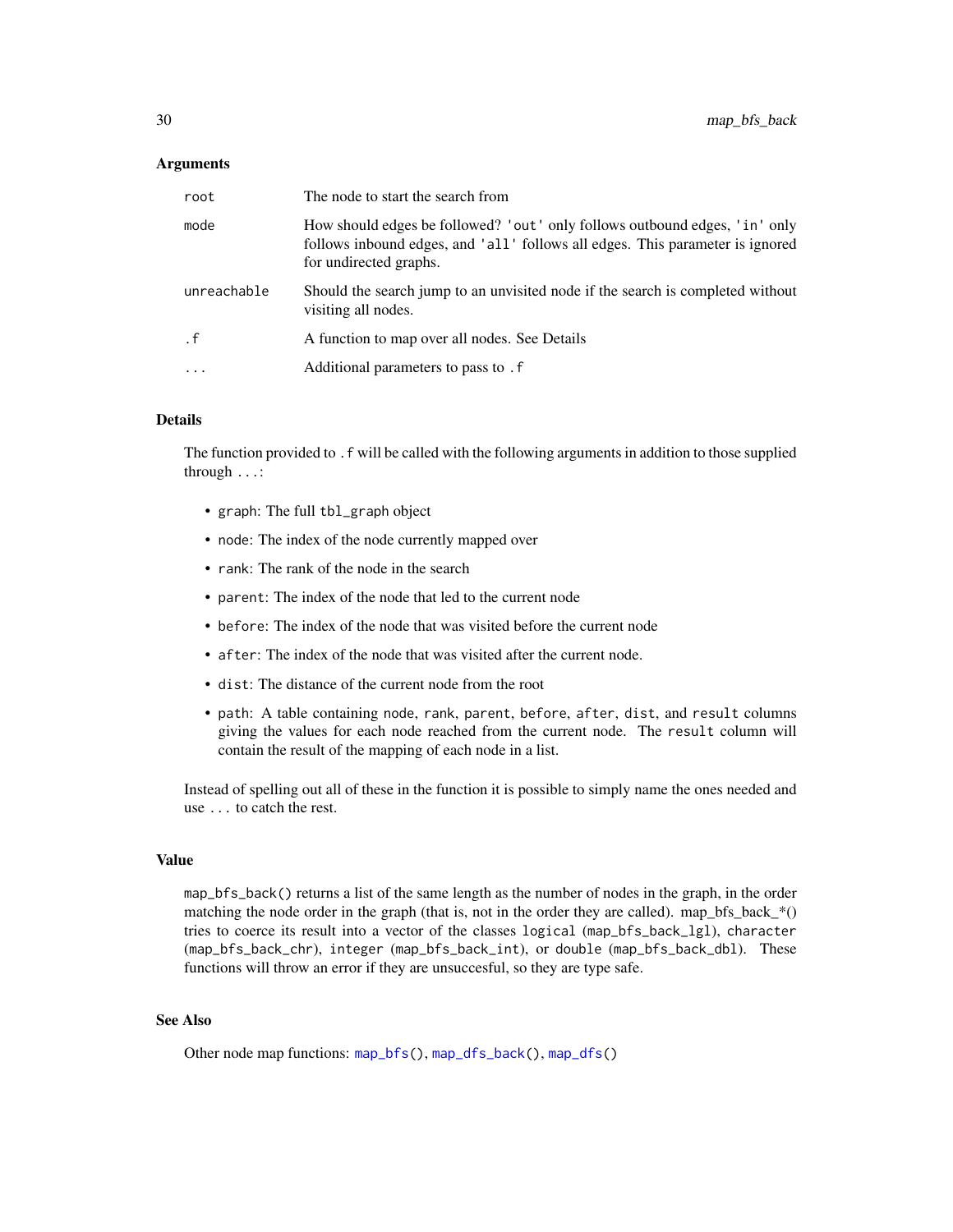#### <span id="page-30-0"></span> $map\_dfs$  31

# Examples

```
# Collect values from children
create_tree(40, children = 3, directed = TRUE) %>%
  mutate(value = round(runif(40)*100)) %>%
  mutate(child_acc = map_bfs_back_dbl(node_is_root(), .f = function(node, path, ...) {
    if (nrow(path) == 0) .N()$value[node]
   else {
      sum(unlist(path$result[path$parent == node]))
    }
  }))
```
<span id="page-30-1"></span>map\_dfs *Apply a function to nodes in the order of a depth first search*

# Description

These functions allow you to map over the nodes in a graph, by first performing a depth first search on the graph and then mapping over each node in the order they are visited. The mapping function will have access to the result and search statistics for all the nodes between itself and the root in the search. To map over the nodes in the reverse direction use map\_df s\_back().

#### Usage

```
map_dfs(root, mode = "out", unreachable = FALSE, .f, ...)map_dfs_lgl(root, mode = "out", unreachable = FALSE, .f, ...)map_dfs_chr(root, mode = "out", unreachable = FALSE, .f, ...)map_dfs\_int(root, mode = "out", unreachable = FALSE, .f, ...)map_dfs_dbl(root, mode = "out", unreachable = FALSE, .f, ...)
```
#### Arguments

| root        | The node to start the search from                                                                                                                                                     |
|-------------|---------------------------------------------------------------------------------------------------------------------------------------------------------------------------------------|
| mode        | How should edges be followed? 'out' only follows outbound edges, 'in' only<br>follows inbound edges, and 'all' follows all edges. This parameter is ignored<br>for undirected graphs. |
| unreachable | Should the search jump to an unvisited node if the search is completed without<br>visiting all nodes.                                                                                 |
| $\cdot$ f   | A function to map over all nodes. See Details                                                                                                                                         |
| $\cdot$     | Additional parameters to pass to . f                                                                                                                                                  |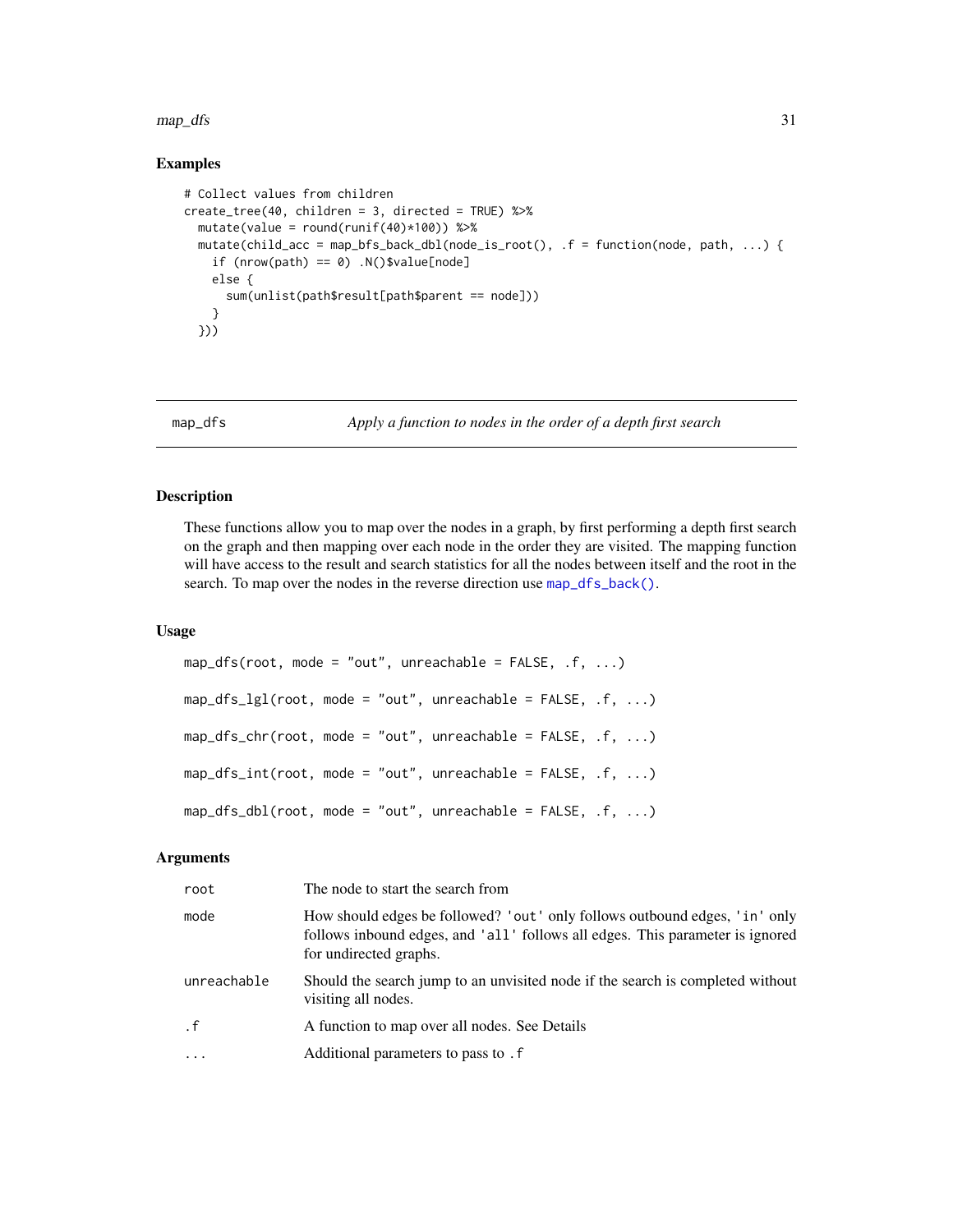<span id="page-31-0"></span>The function provided to .f will be called with the following arguments in addition to those supplied through ...:

- graph: The full tbl\_graph object
- node: The index of the node currently mapped over
- rank: The rank of the node in the search
- rank\_out: The rank of the completion of the nodes subtree
- parent: The index of the node that led to the current node
- dist: The distance of the current node from the root
- path: A table containing node, rank, rank\_out, parent, dist, and resultcolumns giving the values for each node leading to the current node. Theresult' column will contain the result of the mapping of each node in a list.

Instead of spelling out all of these in the function it is possible to simply name the ones needed and use ... to catch the rest.

#### Value

map\_dfs() returns a list of the same length as the number of nodes in the graph, in the order matching the node order in the graph (that is, not in the order they are called). map\_dfs\_ $*($ ) tries to coerce its result into a vector of the classes logical (map\_dfs\_lgl), character (map\_dfs\_chr), integer (map\_dfs\_int), or double (map\_dfs\_dbl). These functions will throw an error if they are unsuccesful, so they are type safe.

# See Also

Other node map functions: [map\\_bfs\\_back\(](#page-28-1)), [map\\_bfs\(](#page-27-1)), [map\\_dfs\\_back\(](#page-31-1))

#### Examples

```
# Add a random integer to the last value along a search
create_tree(40, children = 3, directed = TRUE) %>%
 mutate(child_acc = map_dfs_int(node_is_root(), .f = function(node, path, ...) {
   last_val <- if (nrow(path) == 0) 0L else tail(unlist(path$result), 1)
   last_val + sample(1:10, 1)}))
```
<span id="page-31-1"></span>map\_dfs\_back *Apply a function to nodes in the reverse order of a depth first search*

#### Description

These functions allow you to map over the nodes in a graph, by first performing a depth first search on the graph and then mapping over each node in the reverse order they are visited. The mapping function will have access to the result and search statistics for all the nodes following itself in the search. To map over the nodes in the original direction use map\_df s().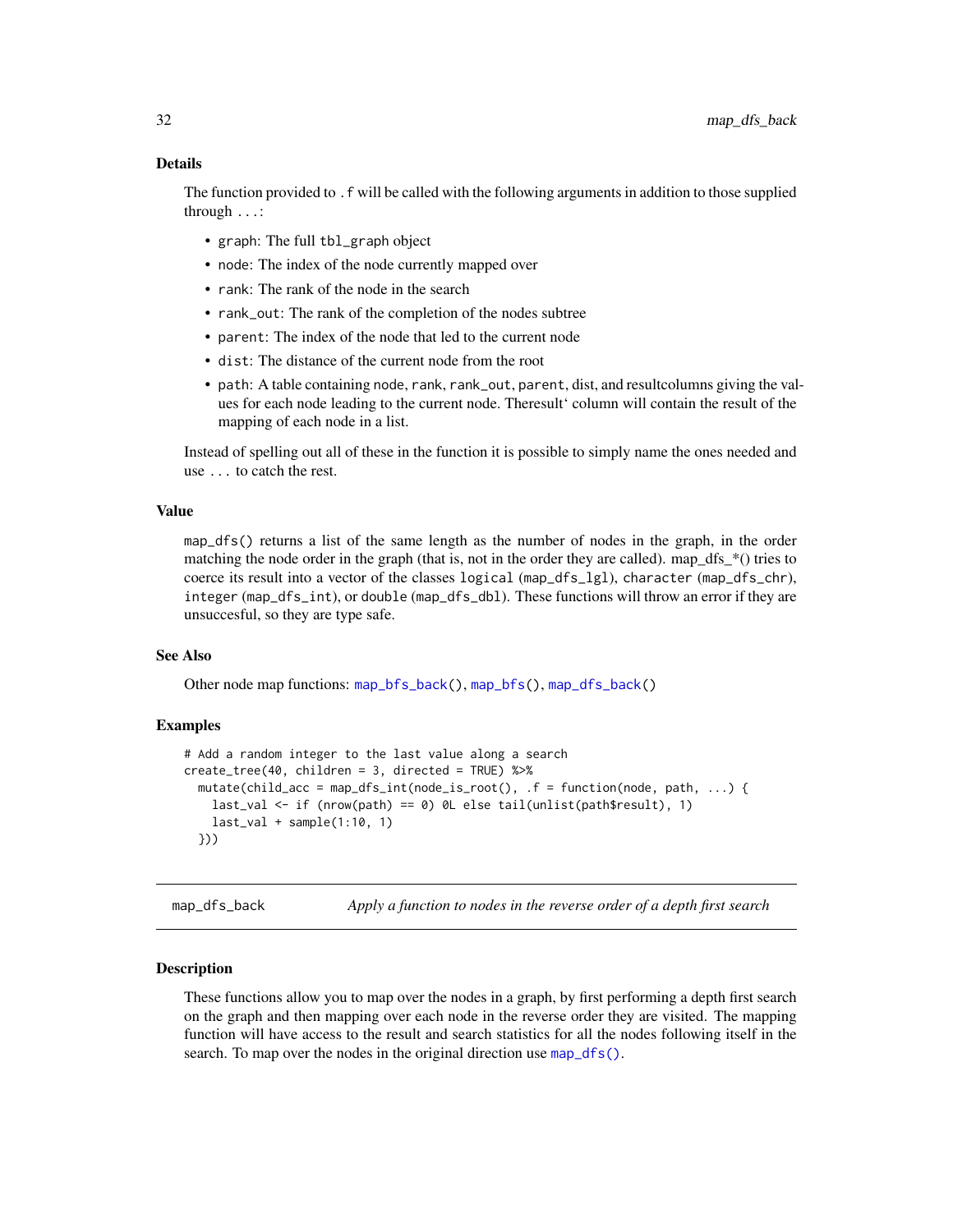#### Usage

```
map_dfs_back(root, mode = "out", unreachable = FALSE, .f, ...)map_dfs_back_lgl(root, mode = "out", unreachable = FALSE, .f, ...)
map_dfs_back_chr(root, mode = "out", unreachable = FALSE, .f, ...)
map_dfs_back\_int(root, mode = "out", unreachable = FALSE, .f, ...)map_dfs_back_dbl(root, mode = "out", unreachable = FALSE, .f, ...)
```
## Arguments

| root                                                                                                                                                                                          | The node to start the search from                                                                     |
|-----------------------------------------------------------------------------------------------------------------------------------------------------------------------------------------------|-------------------------------------------------------------------------------------------------------|
| mode<br>How should edges be followed? 'out' only follows outbound edges, 'in' only<br>follows inbound edges, and 'all' follows all edges. This parameter is ignored<br>for undirected graphs. |                                                                                                       |
| unreachable                                                                                                                                                                                   | Should the search jump to an unvisited node if the search is completed without<br>visiting all nodes. |
| $\cdot$ f                                                                                                                                                                                     | A function to map over all nodes. See Details                                                         |
| $\cdot$                                                                                                                                                                                       | Additional parameters to pass to . f                                                                  |

#### Details

The function provided to .f will be called with the following arguments in addition to those supplied through ...:

- graph: The full tbl\_graph object
- node: The index of the node currently mapped over
- rank: The rank of the node in the search
- rank\_out: The rank of the completion of the nodes subtree
- parent: The index of the node that led to the current node
- dist: The distance of the current node from the root
- path: A table containing node, rank, rank\_out, parent, dist, and resultcolumns giving the values for each node reached from the current node. Theresult' column will contain the result of the mapping of each node in a list.

Instead of spelling out all of these in the function it is possible to simply name the ones needed and use ... to catch the rest.

# Value

map\_dfs\_back() returns a list of the same length as the number of nodes in the graph, in the order matching the node order in the graph (that is, not in the order they are called). map dfs back  $*($ tries to coerce its result into a vector of the classes logical (map\_dfs\_back\_lgl), character (map\_dfs\_back\_chr), integer (map\_dfs\_back\_int), or double (map\_dfs\_back\_dbl). These functions will throw an error if they are unsuccesful, so they are type safe.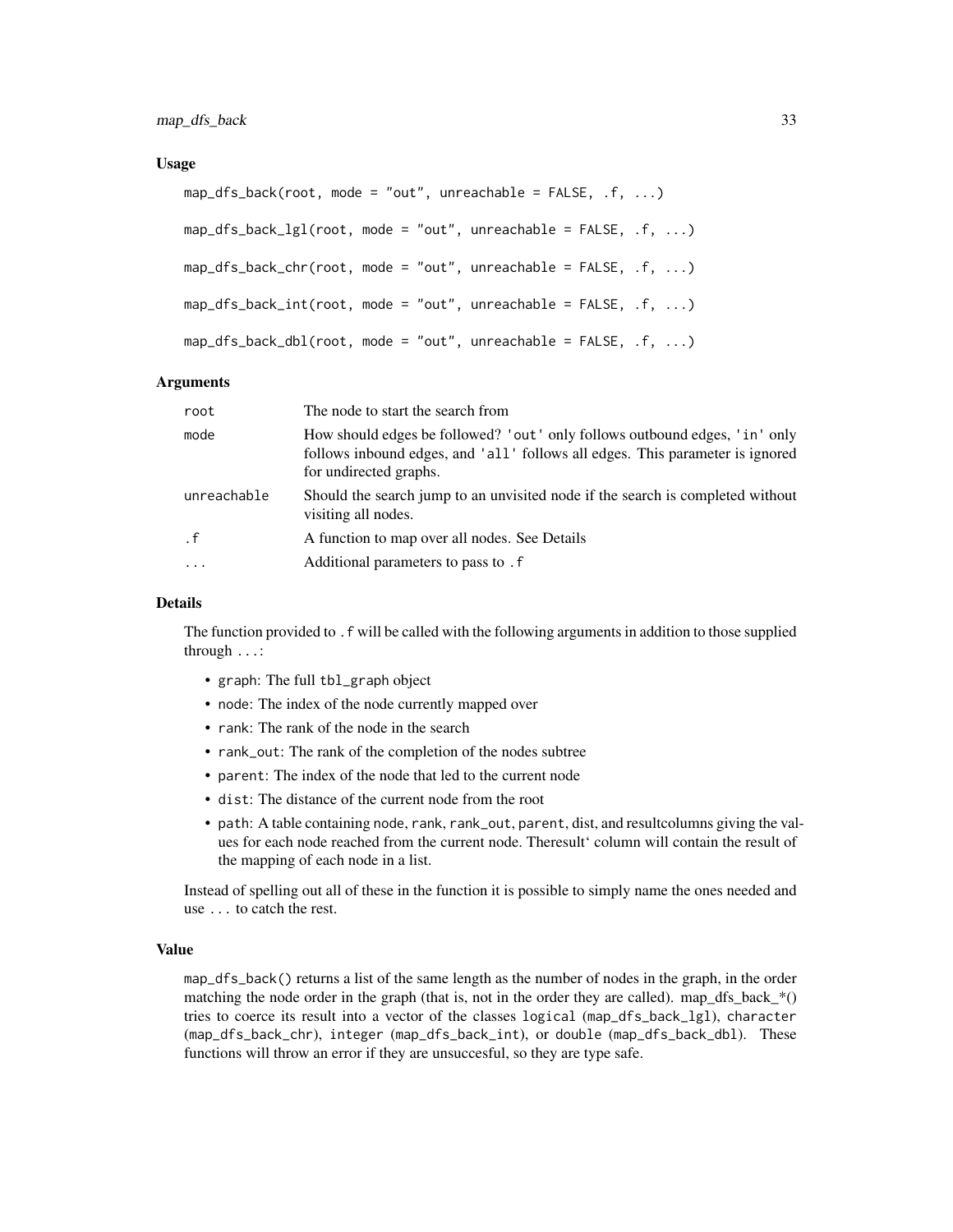#### See Also

Other node map functions: [map\\_bfs\\_back\(](#page-28-1)), [map\\_bfs\(](#page-27-1)), [map\\_dfs\(](#page-30-1))

#### Examples

```
# Collect values from the 2 closest layers of children in a dfs search
create_tree(40, children = 3, directed = TRUE) %>%
  mutate(value = round(runif(40)*100)) %>%
  mutate(child_acc = map_dfs_back(node_is_root(), .f = function(node, path, dist, ...) {
   if (nrow(path) == 0) .N()$value[node]
   else {
      unlist(path$result[path$dist - dist <= 2])}
  }))
```
map\_local *Map a function over a graph representing the neighborhood of each node*

#### Description

This function extracts the neighborhood of each node as a graph and maps over each of these neighborhood graphs. Conceptually it is similar to [igraph::local\\_scan\(\)](#page-0-0), but it borrows the type safe versions available in [map\\_bfs\(\)](#page-27-1) and [map\\_dfs\(\)](#page-30-1).

#### Usage

```
map_local(order = 1, mode = "all", mindist = 0, .f, ...)
map\_local\_lgl(order = 1, mode = "all", mindist = 0, .f, ...)map\_local\_chr(order = 1, mode = "all", mindist = 0, .f, ...)map\_local\_int(order = 1, mode = "all", mindist = 0, .f, ...)map\_local\_dbl(order = 1, mode = "all", mindist = 0, .f, ...)
```
### Arguments

| order   | Integer giving the order of the neighborhood.                                                                                                                                                                                                                                                                                                                                                                                                              |
|---------|------------------------------------------------------------------------------------------------------------------------------------------------------------------------------------------------------------------------------------------------------------------------------------------------------------------------------------------------------------------------------------------------------------------------------------------------------------|
| mode    | Character constant, it specifies how to use the direction of the edges if a directed<br>graph is analyzed. For 'out' only the outgoing edges are followed, so all vertices<br>reachable from the source vertex in at most order steps are counted. For ""in"<br>all vertices from which the source vertex is reachable in at most order steps are<br>counted. "all" ignores the direction of the edges. This argument is ignored for<br>undirected graphs. |
| mindist | The minimum distance to include the vertex in the result.                                                                                                                                                                                                                                                                                                                                                                                                  |

<span id="page-33-0"></span>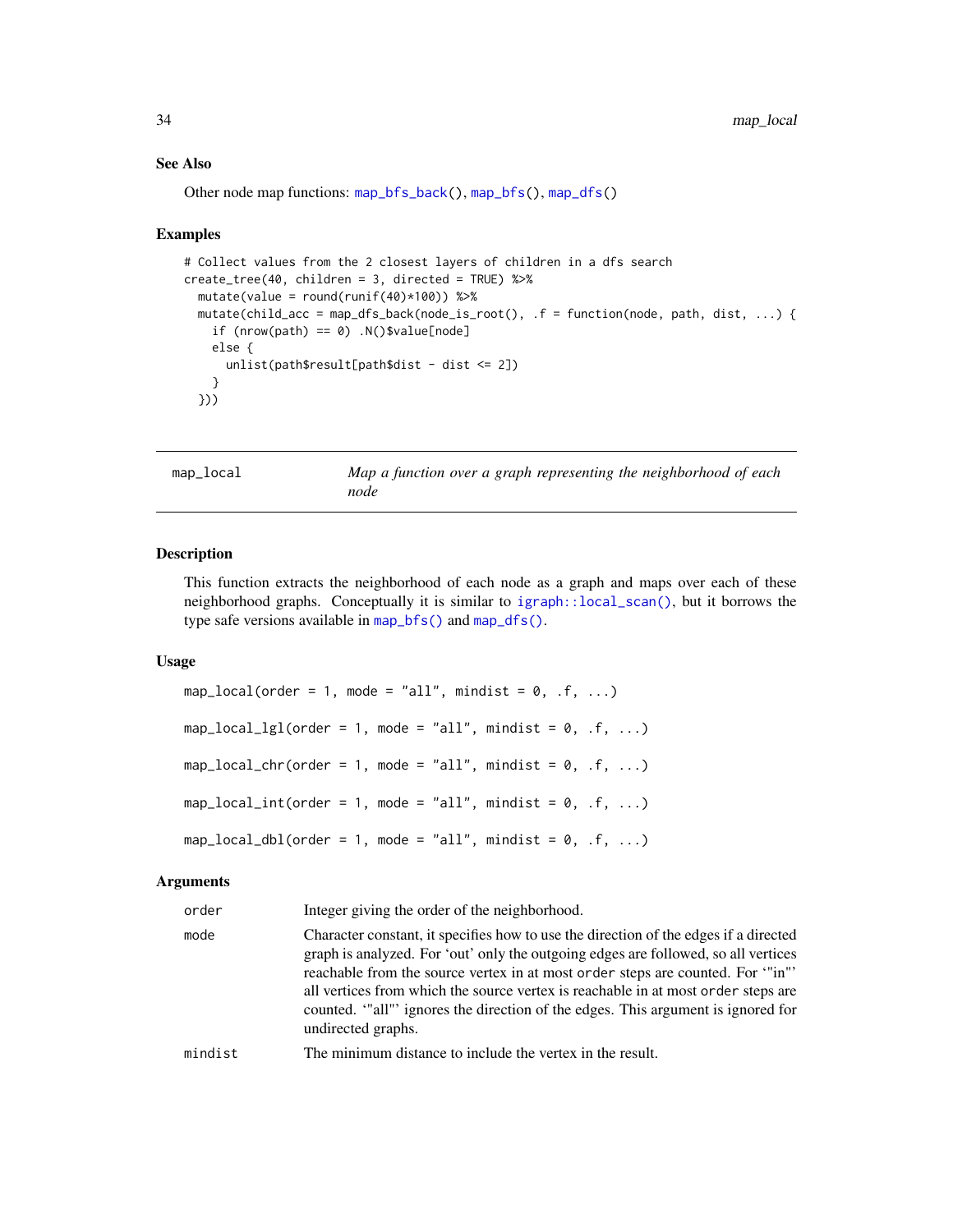#### <span id="page-34-0"></span>morph 35

| . $\mathsf f$ | A function to map over all nodes. See Details |  |
|---------------|-----------------------------------------------|--|
| $\cdots$      | Additional parameters to pass to . f          |  |

#### Details

The function provided to .f will be called with the following arguments in addition to those supplied through ...:

- neighborhood: The neighborhood graph of the node
- graph: The full tbl\_graph object
- node: The index of the node currently mapped over

The neighborhood graph will contain an extra node attribute called .central\_node, which will be TRUE for the node that the neighborhood is expanded from and FALSE for everything else.

#### Value

map\_local() returns a list of the same length as the number of nodes in the graph, in the order matching the node order in the graph. map\_local\_ $*($ ) tries to coerce its result into a vector of the classes logical (map\_local\_lgl), character (map\_local\_chr), integer (map\_local\_int), or double (map\_local\_dbl). These functions will throw an error if they are unsuccesful, so they are type safe.

#### Examples

```
# Smooth out values over a neighborhood
create_notable('meredith') %>%
 mutate(value = rpois(graph_order(), 5)) %>%
 mutate(value_smooth = map_local_dbl(order = 2, .f = function(neighborhood, ...) {
   mean(as_tibble(neighborhood, active = 'nodes')$value)
 }))
```
<span id="page-34-1"></span>morph *Create a temporary alternative representation of the graph to compute on*

# Description

The morph/unmorph verbs are used to create temporary representations of the graph, such as e.g. its search tree or a subgraph. A morphed graph will accept any of the standard dplyr verbs, and changed to the data is automatically propagated to the original graph when unmorphing. Tidygraph comes with a range of [morphers,](#page-36-1) but is it also possible to supply your own. See Details for the requirement for custom morphers. The crystallise verb is used to extract the temporary graph representation into a tibble containing one separate graph per row and a name and graph column holding the name of each graph and the graph itself respectively. convert() is a shorthand for performing both morph and crystallise along with extracting a single tbl\_graph (defaults to the first). For morphs were you know they only create a single graph, and you want to keep it, this is an easy way.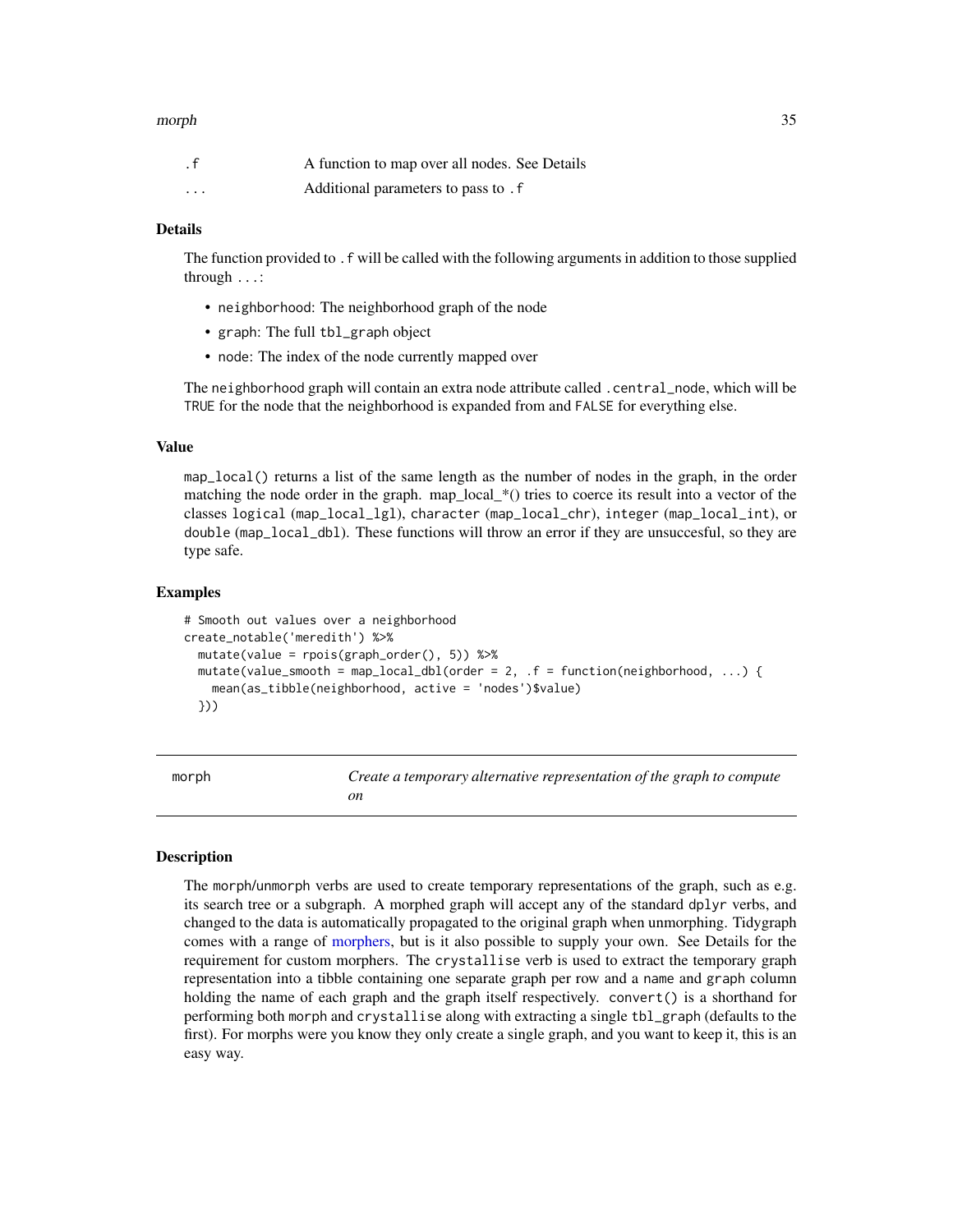#### Usage

```
morph(.data, .f, ...)
unmorph(.data)
crystallise(.data)
crystallize(.data)
convert(.data, .f, . . . , .select = 1, .clear = FALSE)
```
# Arguments

| .data     | A tbl_graph or a morphed_tbl_graph                                                                        |
|-----------|-----------------------------------------------------------------------------------------------------------|
| $\cdot$ f | A morphing function. See morphers for a list of provided one.                                             |
| $\cdots$  | Arguments passed on to the morpher                                                                        |
| .select   | The graph to return during convert $()$ . Either an index or the name as created<br>during crystallise(). |
| .clean    | Should references to the node and edge indexes in the original graph be removed<br>when using convert     |

### Details

It is only possible to change and add to node and edge data from a morphed state. Any filtering/removal of nodes and edges will not result in removal from the main graph. However, nodes and edges not present in the morphed state will be unaffected in the main graph when unmorphing (if new columns were added during the morhped state they will be filled with NA).

Morphing an already morhped graph will unmorph prior to applying the new morph.

During a morphed state, the mapping back to the original graph is stored in .tidygraph\_node\_index and .tidygraph\_edge\_index columns. These are accesible but protected, meaning that any changes to them with e.g. mutate will be ignored. Furthermore, if the morph results in the merging of nodes and/or edges the original data is stored in a .data column. This is protected as well.

When supplying your own morphers the morphing function should accept a tbl\_graph as its first input. The provided graph will already have nodes and edges mapped with a .tidygraph\_node\_index and .tidygraph\_edge\_index column. The return value must be a tbl\_graph or a list of tbl\_graphs and these must contain either a .tidygraph\_node\_index column or a .tidygraph\_edge\_index column (or both). Note that it is possible for the morph to have the edges mapped back to the original nodes and vice versa (e.g. as with [to\\_linegraph\)](#page-36-2). In that case the edge data in the morphed graph(s) will contain a .tidygraph\_node\_index column and or the node data a .tidygraph\_edge\_index column. If the morphing results in the collapse of multiple columns or edges the index columns should be converted to list columns mapping the new node/edge back to all the nodes/edges it represents. Furthermore the original node/edge data should be collapsed to a list of tibbles, with the row order matching the order in the index column element.

#### Value

A morphed\_tbl\_graph

<span id="page-35-0"></span>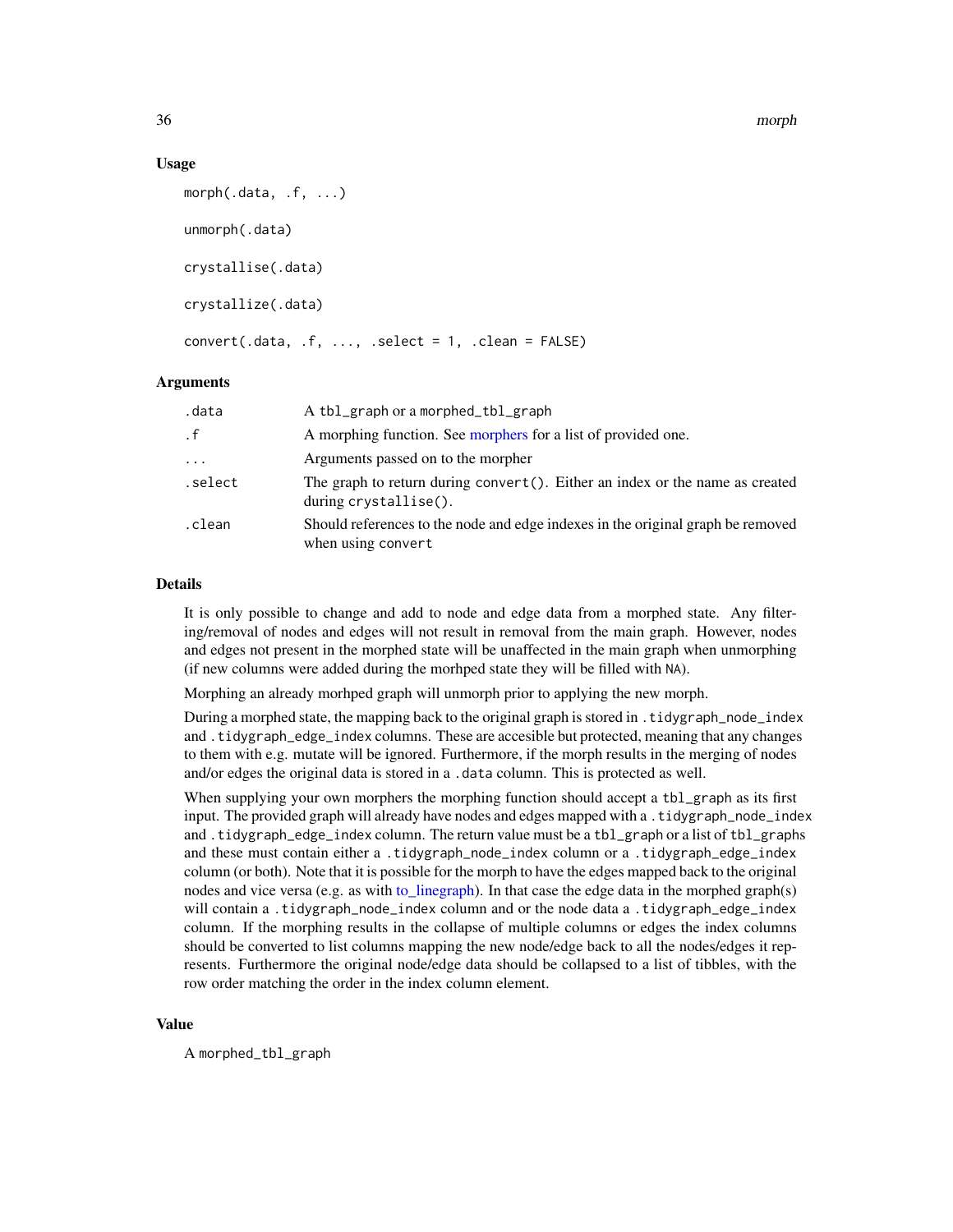#### <span id="page-36-0"></span>morphers 37

#### Examples

```
create_notable('meredith') %>%
  mutate(group = group_infomap()) %>%
  morph(to_contracted, group) %>%
  mutate(group_centrality = centrality_pagerank()) %>%
  unmorph()
```
<span id="page-36-1"></span>morphers *Functions to generate alternate representations of graphs*

#### <span id="page-36-2"></span>Description

These functions are meant to be passed into [morph\(\)](#page-34-1) to create a temporary alternate representation of the input graph. They are thus not meant to be called directly. See below for detail of each morpher.

# Usage

```
to_linegraph(graph)
to_subgraph(graph, ..., subset_by = NULL)
to_subcomponent(graph, node)
to_split(graph, ..., split_by = NULL)
to_components(graph, type = "weak")
to_complement(graph, loops = FALSE)
to_local_neighborhood(graph, node, order = 1, mode = "all")
to_dominator_tree(graph, root, mode = "out")
to_minimum_spanning_tree(graph, weights = NULL)
to_shortest_path(graph, from, to, mode = "out", weights = NULL)
to_bfs_tree(graph, root, mode = "out", unreachable = FALSE)
to_dfs_tree(graph, root, mode = "out", unreachable = FALSE)
to_simple(graph, remove_multiples = TRUE, remove_loops = TRUE)
to_contracted(graph, ..., simplify = TRUE)
to_unfolded_tree(graph, root, mode = "out")
```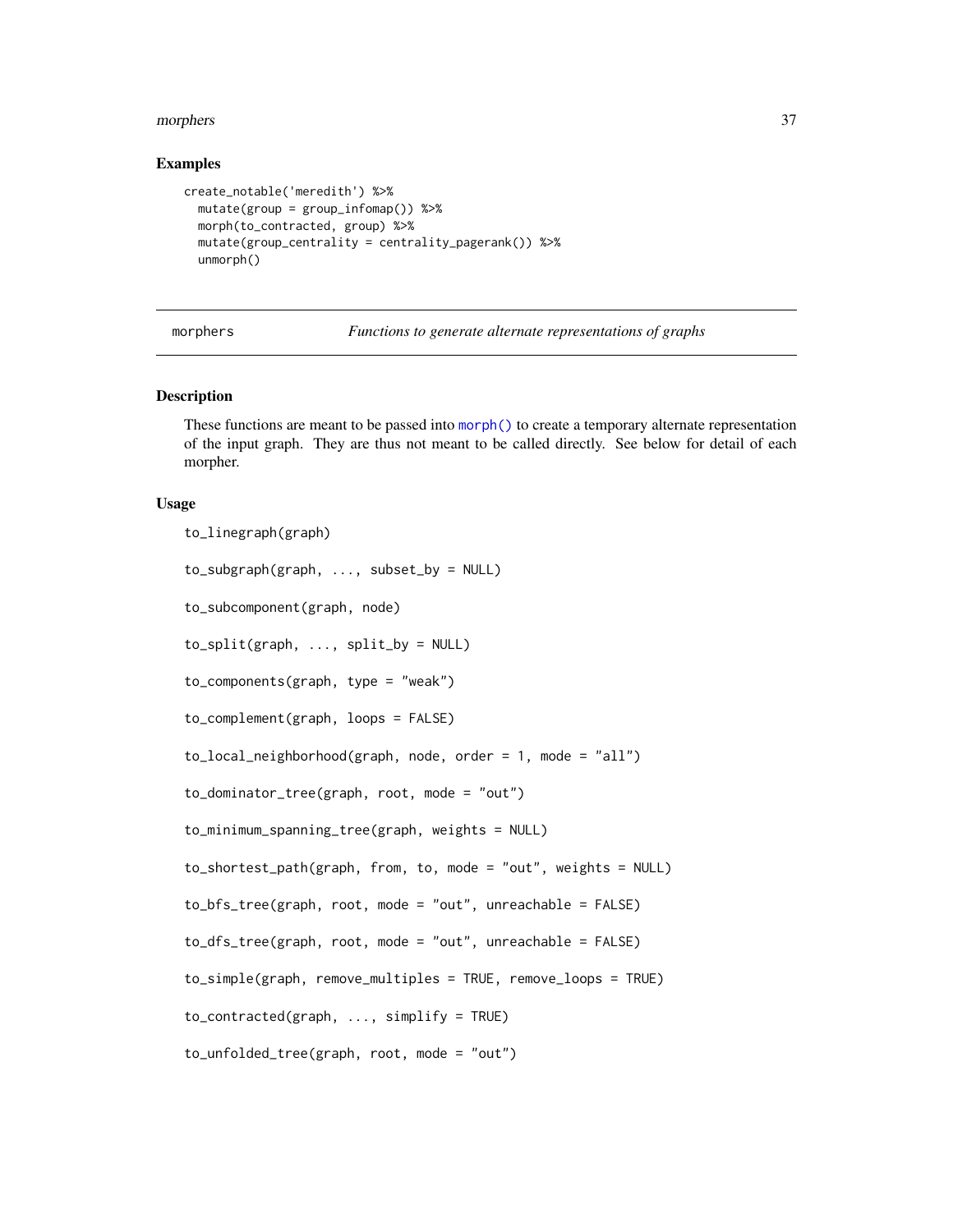```
to_directed(graph)
```
to\_undirected(graph)

```
to_hierarchical_clusters(graph, method = "walktrap", weights = NULL, ...)
```
# Arguments

| graph               | A tbl_graph                                                                                                                                                                           |  |
|---------------------|---------------------------------------------------------------------------------------------------------------------------------------------------------------------------------------|--|
| $\cdots$            | Arguments to pass on to $filter()$ , $group_by()$ , or the cluster algorithm (see<br>igraph::cluster_walktrap(),igraph::cluster_leading_eigen(),andigraph::cluster_edge_t             |  |
| subset_by, split_by |                                                                                                                                                                                       |  |
|                     | Whether to create subgraphs based on nodes or edges                                                                                                                                   |  |
| node                | The center of the neighborhood for to_local_neighborhood() and the node<br>to that should be included in the component for to_subcomponent()                                          |  |
| type                | The type of component to split into. Either 'weak' or 'strong'                                                                                                                        |  |
| loops               | Should loops be included. Defaults to FALSE                                                                                                                                           |  |
| order               | The radius of the neighborhood                                                                                                                                                        |  |
| mode                | How should edges be followed? 'out' only follows outbound edges, 'in' only<br>follows inbound edges, and 'all' follows all edges. This parameter is ignored<br>for undirected graphs. |  |
| root                | The root of the tree                                                                                                                                                                  |  |
| weights             | Optional edge weights for the calculations                                                                                                                                            |  |
| from, to            | The start and end node of the path                                                                                                                                                    |  |
| unreachable         | Should the search jump to a node in a new component when stuck.                                                                                                                       |  |
| remove_multiples    |                                                                                                                                                                                       |  |
|                     | Should edges that run between the same nodes be reduced to one                                                                                                                        |  |
| remove_loops        | Should edges that start and end at the same node be removed                                                                                                                           |  |
| simplify            | Should edges in the contracted graph be simplified? Defaults to TRUE                                                                                                                  |  |
| method              | The clustering method to use. Either 'walktrap', 'leading_eigen', or 'edge_betweenness'                                                                                               |  |
|                     |                                                                                                                                                                                       |  |

# Value

A list of tbl\_graphs

# Functions

- to\_linegraph: Convert a graph to its line graph. When unmorphing node data will be merged back into the original edge data. Edge data will be ignored.
- to\_subgraph: Convert a graph to a single subgraph. ... is evaluated in the same manner as filter. When unmorphing all data in the subgraph will get merged back.
- to\_subcomponent: Convert a graph to a single component containing the specified node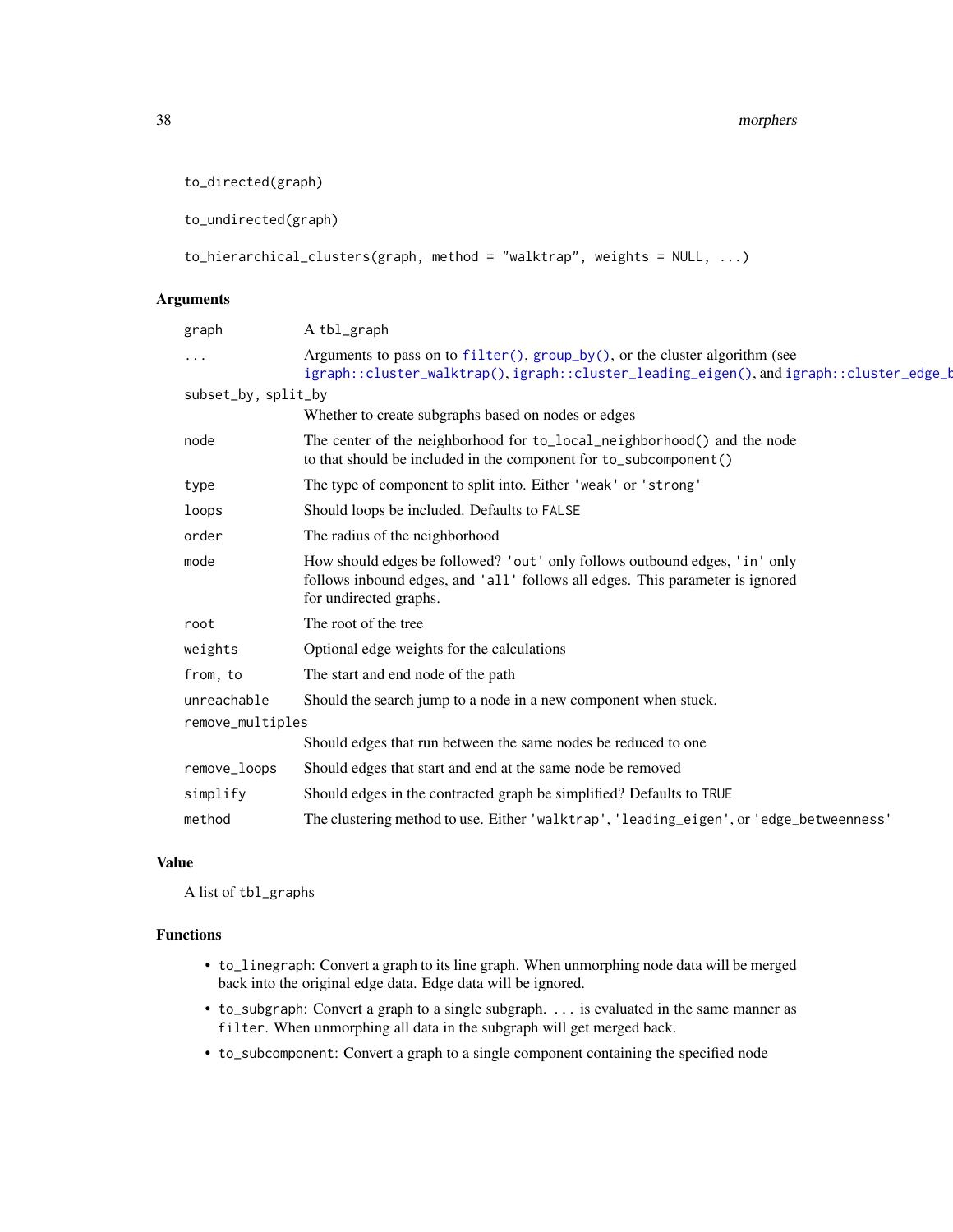#### morphers 39

- to\_split: Convert a graph into a list of separate subgraphs. ... is evaluated in the same manner as group\_by. When unmorphing all data in the subgraphs will get merged back, but in the case of split\_by = 'edges' only the first instance of node data will be used (as the same node can be present in multiple subgraphs).
- to\_components: Split a graph into its separate components. When unmorphing all data in the subgraphs will get merged back.
- to\_complement: Convert a graph into its complement. When unmorphing only node data will get merged back.
- to\_local\_neighborhood: Convert a graph into the local neighborhood around a single node. When unmorphing all data will be merged back.
- to\_dominator\_tree: Convert a graph into its dominator tree based on a specific root. When unmorphing only node data will get merged back.
- to\_minimum\_spanning\_tree: Convert a graph into its minimum spanning tree/forest. When unmorphing all data will get merged back.
- to\_shortest\_path: Limit a graph to the shortest path between two nodes. When unmorphing all data is merged back.
- to\_bfs\_tree: Convert a graph into a breath-first search tree based on a specific root. When unmorphing only node data is merged back.
- to\_dfs\_tree: Convert a graph into a depth-first search tree based on a specific root. When unmorphing only node data is merged back.
- to\_simple: Collapse parallel edges and remove loops in a graph. When unmorphing all data will get merged back
- to\_contracted: Combine multiple nodes into one. ... is evaluated in the same manner as group\_by. When unmorphing all data will get merged back.
- to\_unfolded\_tree: Unfold a graph to a tree or forest starting from multiple roots (or one), potentially duplicating nodes and edges.
- to\_directed: Make a graph directed in the direction given by from and to
- to\_undirected: Make a graph undirected
- to\_hierarchical\_clusters: Convert a graph into a hierarchical clustering based on a grouping

#### Examples

```
# Compute only on a subgraph of every even node
create_notable('meredith') %>%
 morph(to_subgraph, seq_len(graph_order()) %% 2 == 0) %>%
 mutate(neighbour_count = centrality_degree()) %>%
 unmorph()
```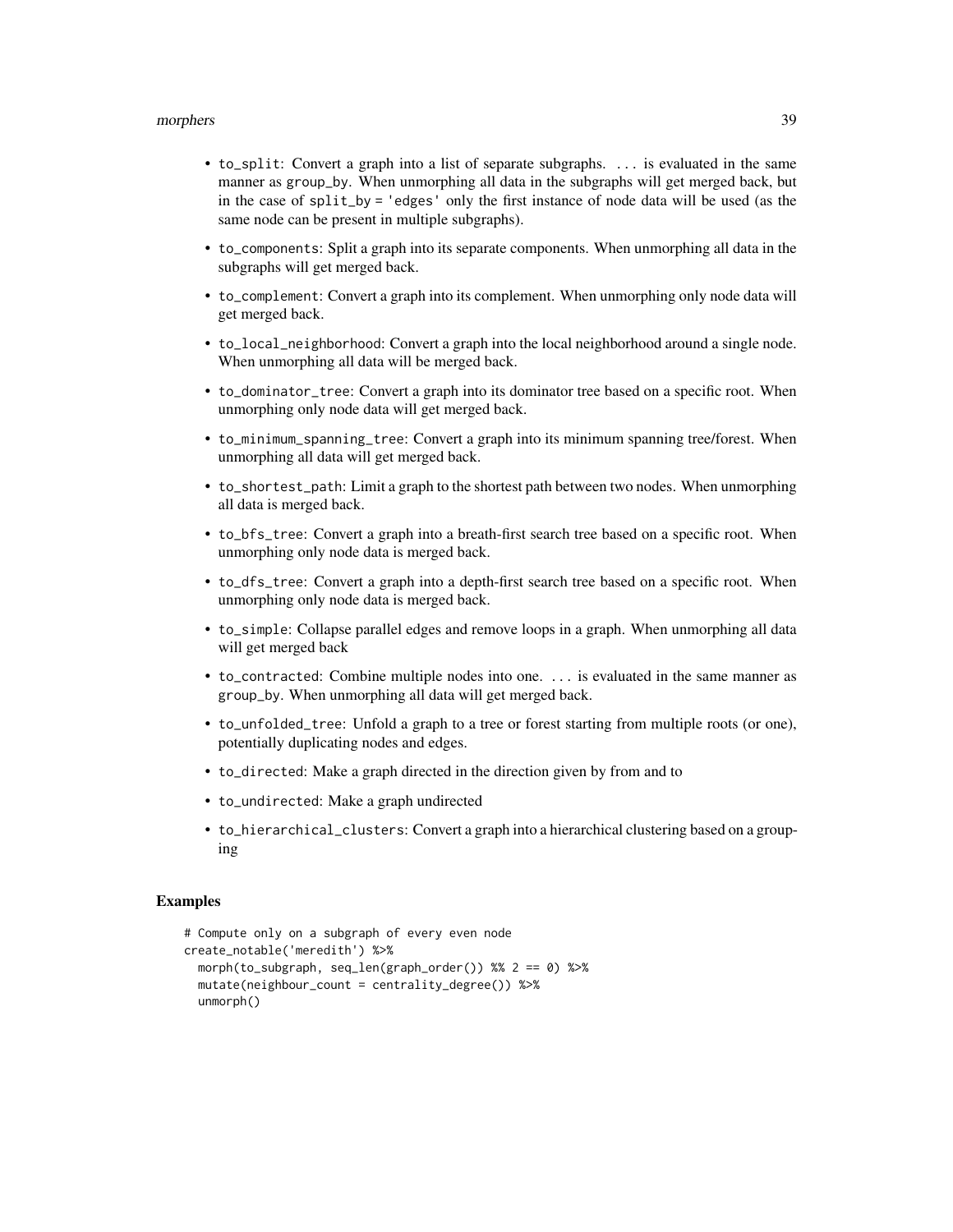<span id="page-39-0"></span>

#### Description

These functions are a collection of node measures that do not really fall into the class of [centrality](#page-6-1) measures. For lack of a better place they are collected under the node\_\* umbrella of functions.

#### Usage

```
node_eccentricity(mode = "out")
```

```
node_constraint(weights = NULL)
```

```
node_coreness(mode = "out")
```

```
node_diversity(weights)
```
node\_bridging\_score()

node\_effective\_network\_size()

node\_connectivity\_impact()

node\_closeness\_impact()

```
node_fareness_impact()
```
# Arguments

| mode    | The way edges should be followed in the case of directed graphs. |
|---------|------------------------------------------------------------------|
| weights | The weights to use for each node during calculation              |

# Value

A numeric vector of the same length as the number of nodes in the graph.

#### Functions

- node\_eccentricity: measure the maximum shortest path to all other nodes in the graph
- node\_constraint: measures Burts constraint of the node. See [igraph::constraint\(\)](#page-0-0)
- node\_coreness: measures the coreness of each node. See [igraph::coreness\(\)](#page-0-0)
- node\_diversity: measures the diversity of the node. See [igraph::diversity\(\)](#page-0-0)
- node\_bridging\_score: measures Valente's Bridging measures for detecting structural bridges (influenceR)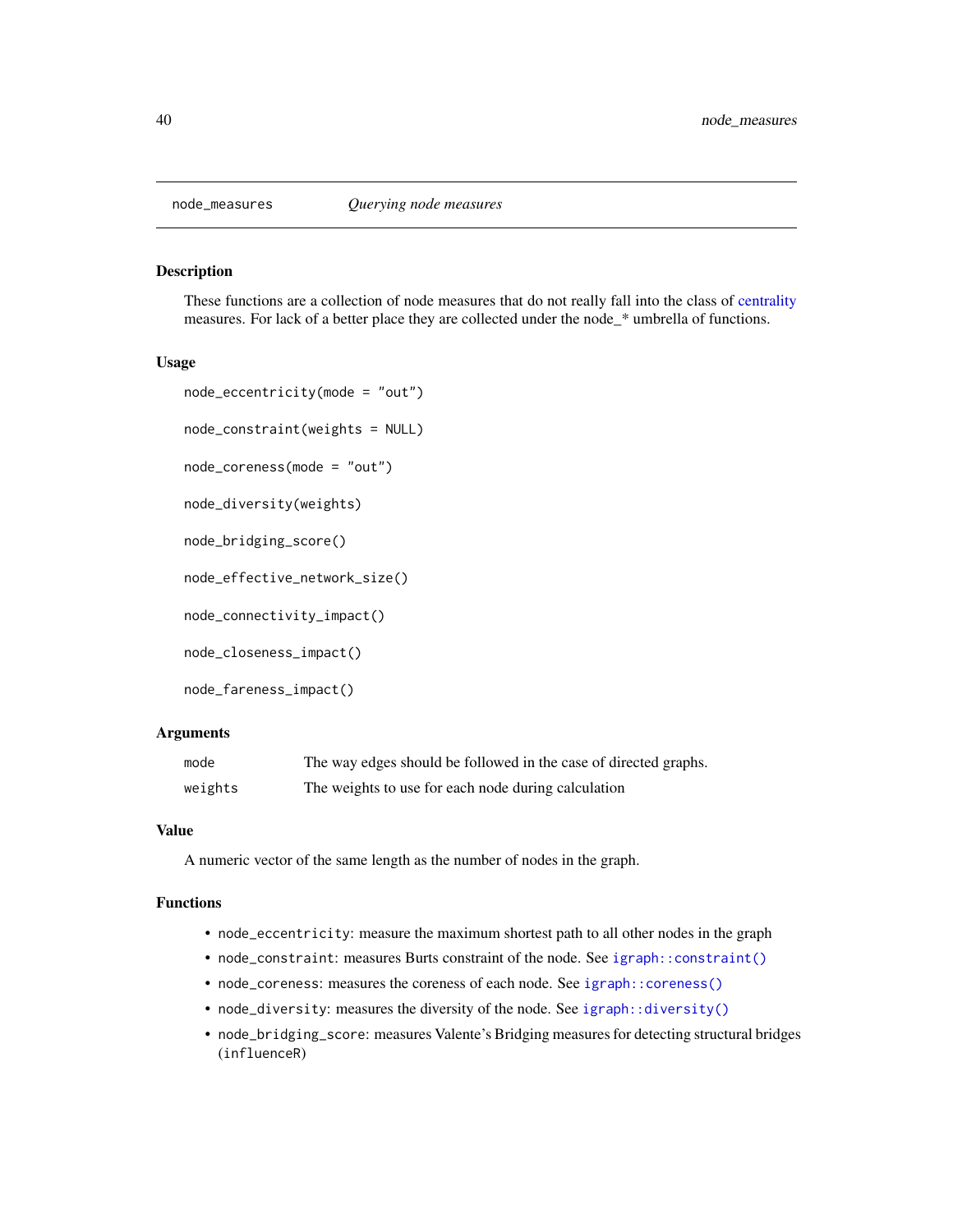- <span id="page-40-0"></span>• node\_effective\_network\_size: measures Burt's Effective Network Size indicating access to structural holes in the network (influenceR)
- node\_connectivity\_impact: measures the impact on connectivity when removing the node (NetSwan)
- node\_closeness\_impact: measures the impact on closeness when removing the node (NetSwan)
- node\_fareness\_impact: measures the impact on fareness (distance between all node pairs) when removing the node (NetSwan)

#### Examples

```
# Calculate Burt's Constraint for each node
create_notable('meredith') %>%
 mutate(b_constraint = node_constraint())
```
#### node\_rank *Calculate node ranking*

#### Description

This set of functions tries to calculate a ranking of the nodes in a graph so that nodes sharing certain topological traits are in proximity in the resulting order. These functions are of great value when composing matrix layouts and arc diagrams but could concievably be used for other things as well.

#### Usage

```
node_rank_hclust(
 method = "average",
 dist = "shortest",
 mode = "out",weights = NULL,
  algorithm = "automatic"
\lambdanode_rank_anneal(
  cool = 0.5,
  tmin = 1e-04,
  swap_to_inversion = 0.5,
  step_multiplier = 100,
  reps = 1,
  dist = "shortest",
 mode = "out",
 weights = NULL,
  algorithm = "automatic"
)
```
node\_rank\_branch\_bound(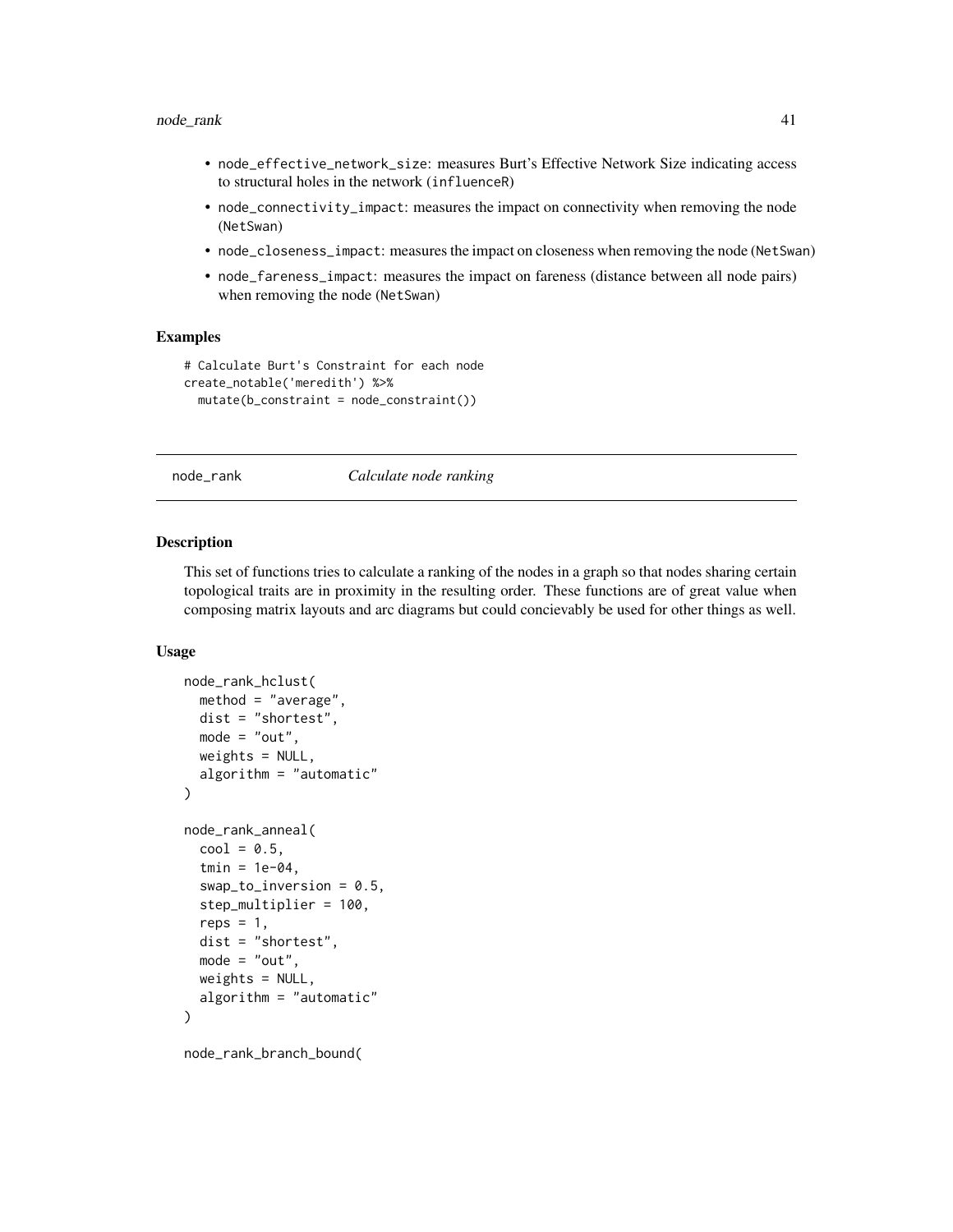```
weighted_gradient = FALSE,
  dist = "shortest",
 mode = "out",weights = NULL,
  algorithm = "automatic"
\mathcal{L}node_rank_traveller(
 method = "two-opt",...,
 dist = "shortest",
 mode = "out",weights = NULL,
 algorithm = "automatic"
\lambdanode_rank_two(
 dist = "shortest",
 mode = "out",weights = NULL,algorithm = "automatic"
\mathcal{L}node_rank_mds(
 method = "cmdscale",
 dist = "shortest",
 mode = "out",weights = NULL,
 algorithm = "automatic"
\mathcal{L}node_rank_leafsort(
 method = "average",
  type = "0L0",dist = "shortest",
 mode = "out",weights = NULL,algorithm = "automatic"
\mathcal{L}node_rank_visual(
 dist = "shortest",
 mode = "out",weights = NULL,
 algorithm = "automatic"
\mathcal{L}
```
node\_rank\_spectral(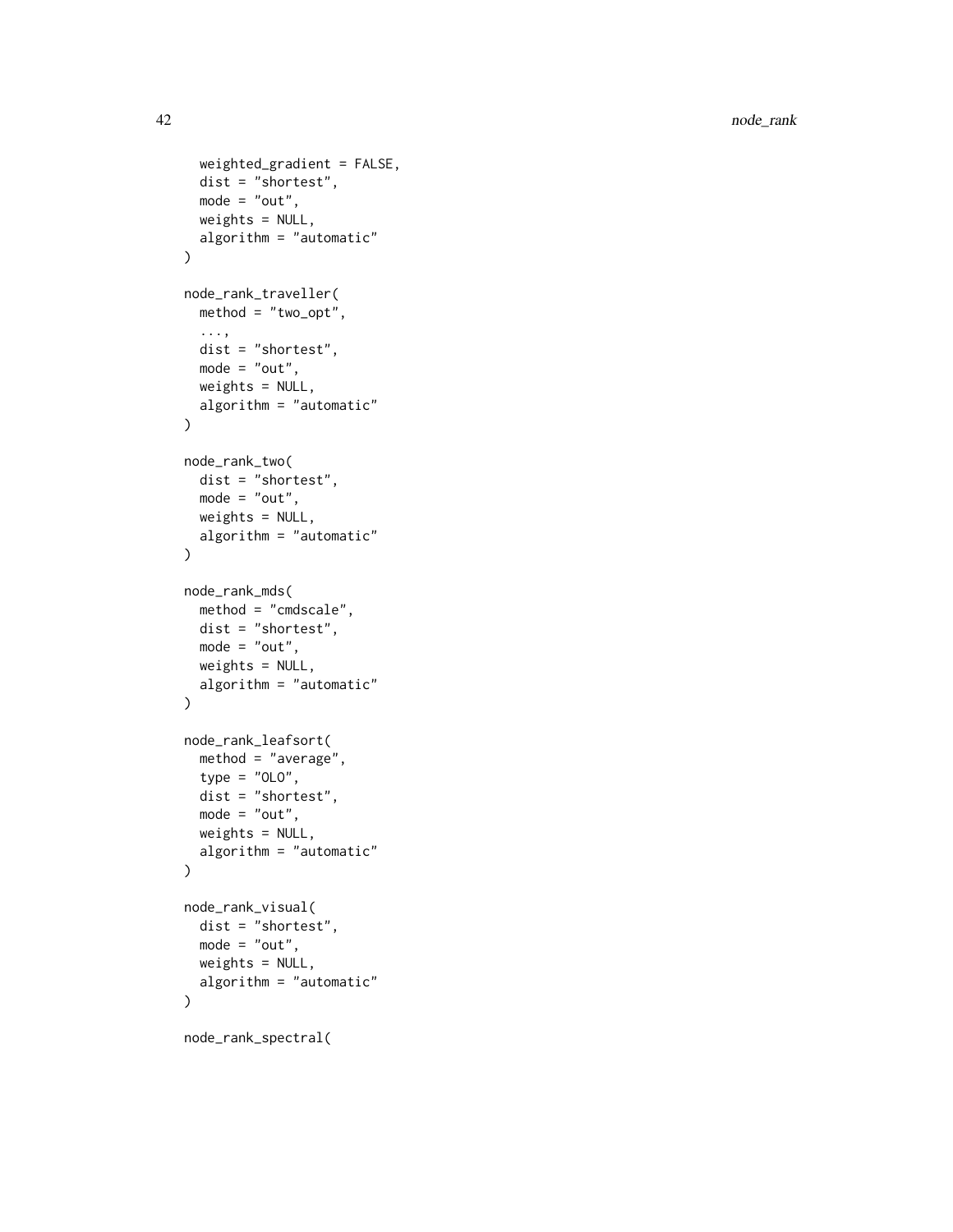```
normalized = FALSE,
  dist = "shortest",
 mode = "out",weights = NULL,
  algorithm = "automatic"
\mathcal{L}node_rank_spin_out(
  step = 25,
 nstart = 10,
 dist = "shortest",
 mode = "out",weights = NULL,
 algorithm = "automatic"
)
node_rank_spin_in(
  step = 5,
  sigma = seq(20, 1, length.out = 10),
  dist = "shortest",mode = "out",weights = NULL,
 algorithm = "automatic"
\mathcal{L}node_rank_quadratic(
  criterion = "2SUM",
  reps = 1,
  step = 2 * graphįorder(),
  step_multiplier = 1.1,
  temp_multiplier = 0.5,
 maxsteps = 50,
 dist = "shortest",
 mode = "out",weights = NULL,
 algorithm = "automatic"
)
node_rank_genetic(
  ...,
 dist = "shortest",
 mode = "out",weights = NULL,algorithm = "automatic"
\lambdanode_rank_dendser(
  ...,
```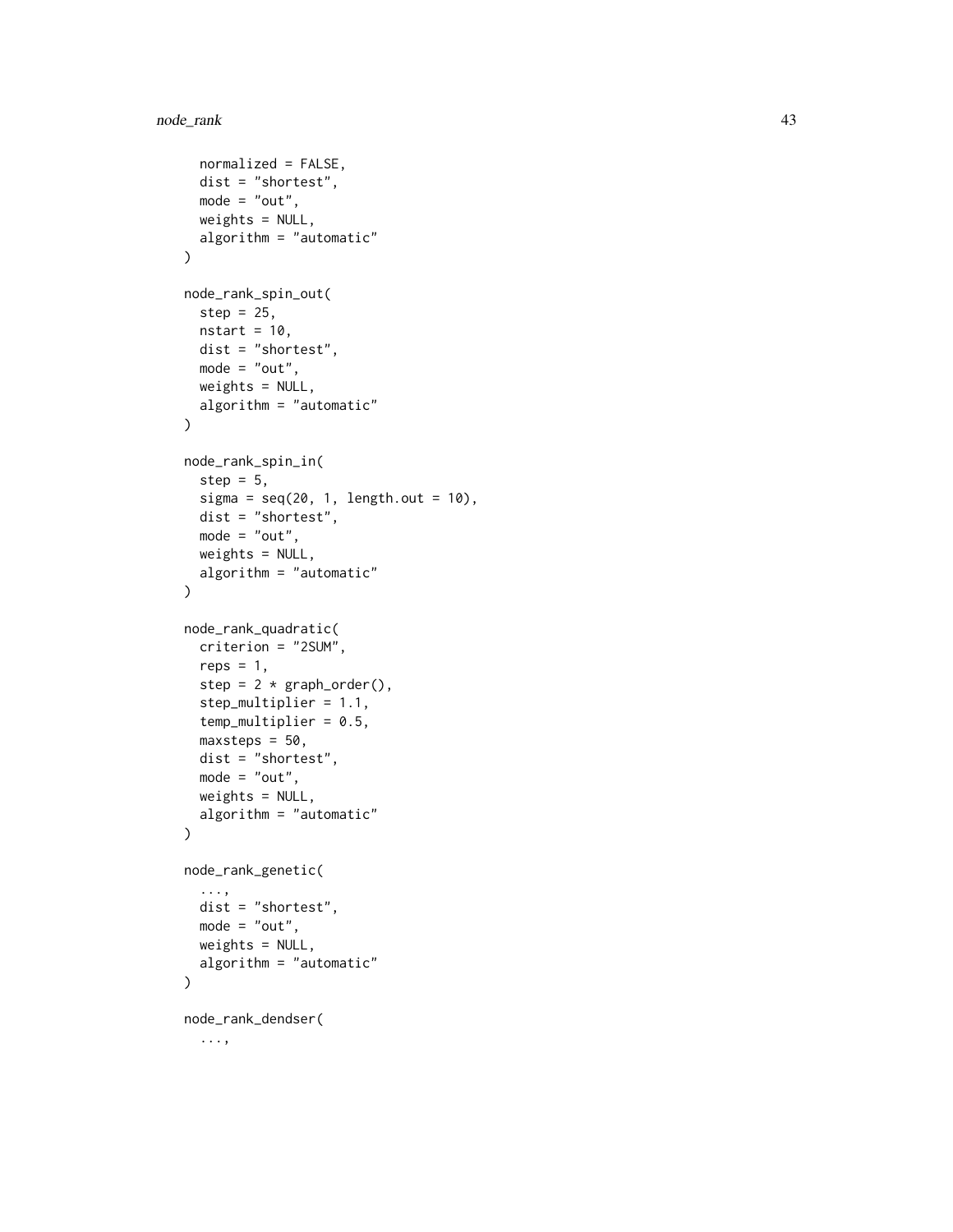```
dist = "shortest",
   mode = "out",
   weights = NULL,
   algorithm = "automatic"
\overline{)}
```
# Arguments

| method            | The method to use. See <i>Functions</i> section for reference                                                                                                                                                                                                                        |  |
|-------------------|--------------------------------------------------------------------------------------------------------------------------------------------------------------------------------------------------------------------------------------------------------------------------------------|--|
| dist              | The algorithm to use for deriving a distance matrix from the graph. One of                                                                                                                                                                                                           |  |
|                   | • "shortest" (default): Use the shortest path between all nodes                                                                                                                                                                                                                      |  |
|                   | • "euclidean": Calculate the L2 norm on the adjacency matrix of the graph                                                                                                                                                                                                            |  |
|                   | • "manhattan": Calculate the L1 norm on the adjacency matrix of the graph                                                                                                                                                                                                            |  |
|                   | • "maximum": Calculate the supremum norm on the adjacenecy matrix of the<br>graph                                                                                                                                                                                                    |  |
|                   | • "canberra": Calculate a weighted manhattan distance on the adjacency<br>matrix of the graph                                                                                                                                                                                        |  |
|                   | • "binary": Calculate distance as the proportion of agreement between nodes<br>based on the adjacency matrix of the graph                                                                                                                                                            |  |
|                   | or a function that takes a tbl_graph and return a dist object with a size match-<br>ing the order of the graph.                                                                                                                                                                      |  |
| mode              | Which edges should be included in the distance calculation. For distance mea-<br>sures based on the adjacency matrix, 'out' will use the matrix as is, 'in' will<br>use the transpose, and 'all' will take the mean of the two. Defaults to 'out'.<br>Ignored for undirected graphs. |  |
| weights           | An edge variable to use as weight for the shortest path calculation if $dist =$<br>'shortest'                                                                                                                                                                                        |  |
| algorithm         | The algorithm to use for the shortest path calculation if dist = 'shortest'                                                                                                                                                                                                          |  |
| cool              | cooling rate                                                                                                                                                                                                                                                                         |  |
| tmin              | minimum temperature                                                                                                                                                                                                                                                                  |  |
| swap_to_inversion |                                                                                                                                                                                                                                                                                      |  |
|                   | Proportion of swaps in local neighborhood search                                                                                                                                                                                                                                     |  |
| step_multiplier   |                                                                                                                                                                                                                                                                                      |  |
|                   | Multiplication factor for number of iterations per temperature                                                                                                                                                                                                                       |  |
| reps              | Number of repeats with random initialisation                                                                                                                                                                                                                                         |  |
| weighted_gradient | minimize the weighted gradient measure? Defaults to FALSE                                                                                                                                                                                                                            |  |
|                   | Arguments passed on to other algorithms. See Functions section for reference                                                                                                                                                                                                         |  |
| $\cdots$          |                                                                                                                                                                                                                                                                                      |  |
| type              | The type of leaf reordering, either 'GW' to use the "GW" method or 'OLO' to<br>use the "OLO" method (both in seriation)                                                                                                                                                              |  |
| normalized        | Should the normalized laplacian of the similarity matrix be used?                                                                                                                                                                                                                    |  |
| step              | The number iterations to run per initialisation                                                                                                                                                                                                                                      |  |
| nstart            | The number of random initialisations to perform                                                                                                                                                                                                                                      |  |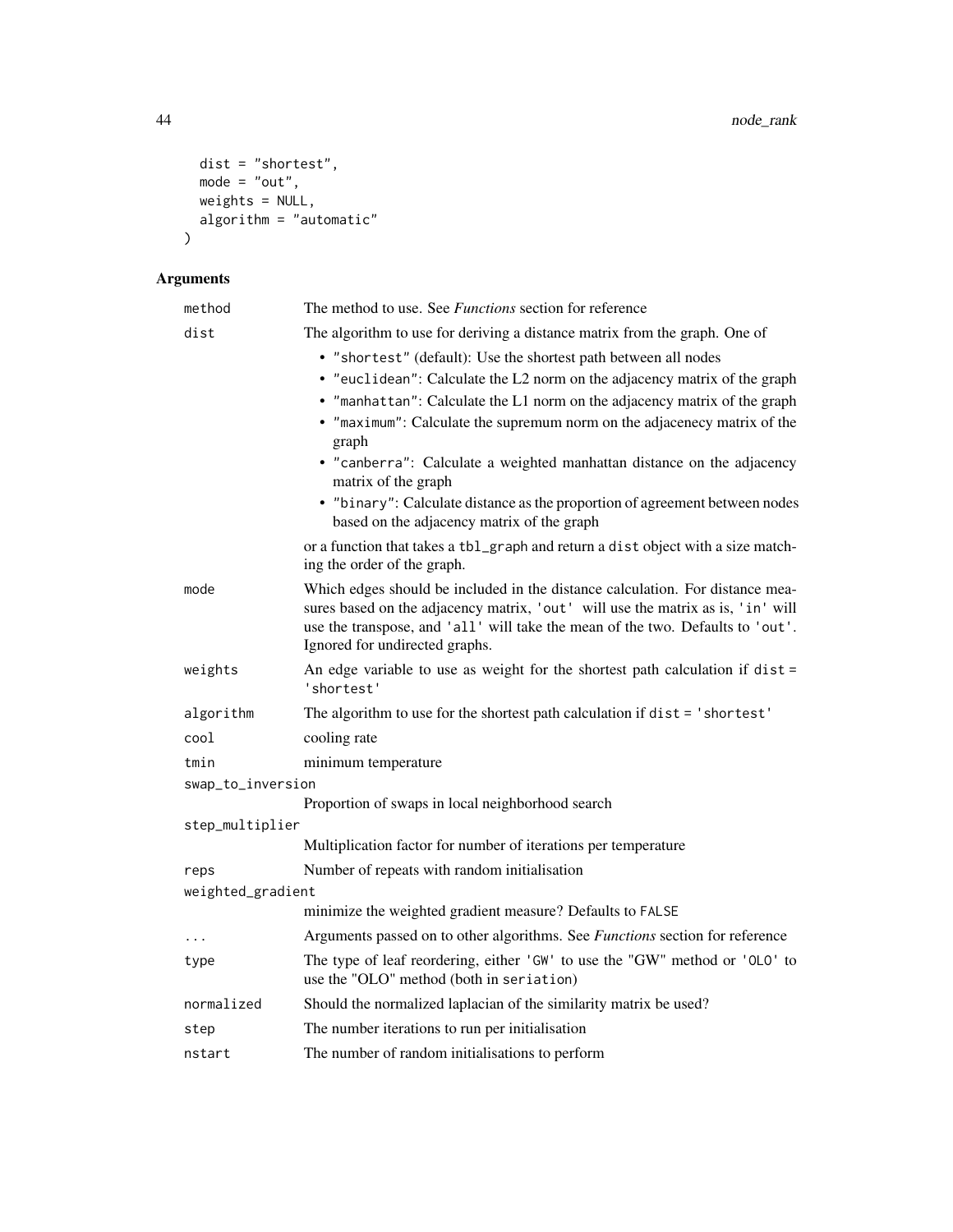<span id="page-44-0"></span>

| sigma           | The variance around the diagonal to use for the weight matrix. Either a single<br>number or a decreasing sequence.                                                   |
|-----------------|----------------------------------------------------------------------------------------------------------------------------------------------------------------------|
| criterion       | The criterion to minimize. Either "LS" (Linear Seriation Problem), "2SUM"<br>(2-Sum Problem), "BAR" (Banded Anti-Robinson form), or "Inertia" (Inertia<br>criterion) |
| temp_multiplier |                                                                                                                                                                      |
|                 | Temperature multiplication factor between 0 and 1                                                                                                                    |
| maxsteps        | The upper bound of iterations                                                                                                                                        |

#### Value

An integer vector giving the position of each node in the ranking

#### Functions

- node\_rank\_hclust: Use hierarchical clustering to rank nodes (see [stats::hclust\(\)](#page-0-0) for allowed methods)
- node\_rank\_anneal: Use simulated annealing based on the "ARSA" method in seriation
- node\_rank\_branch\_bound: Use branch and bounds strategy to minimize the gradient measure (only feasable for small graphs). Will use "BBURCG" or "BBWRCG" in seriation dependent on the weighted\_gradient argument
- node\_rank\_traveller: Minimize hamiltonian path length using a travelling salesperson solver. See the the solve\_TSP function in TSP for an overview of possible arguments
- node\_rank\_two: Use Rank-two ellipse seriation to rank the nodes. Uses "R2E" method in seriation
- node\_rank\_mds: Rank by multidimensional scaling onto one dimension. method = 'cmdscale' will use the classic scaling from stats, method = 'isoMDS' will use isoMDS from MASS, and method = 'sammon' will use sammon from MASS
- node\_rank\_leafsort: Minimize hamiltonian path length by reordering leafs in a hierarchical clustering. Method refers to the clustering algorithm (either 'average', 'single', 'complete', or 'ward')
- node\_rank\_visual: Use Prim's algorithm to find a minimum spanning tree giving the rank. Uses the "VAT" method in seriation
- node\_rank\_spectral: Minimize the 2-sum problem using a relaxation approach. Uses the "Spectral" or "Spectral\_norm" methods in seriation depending on the value of the norm argument
- node\_rank\_spin\_out: Sorts points into neighborhoods by pushing large distances away from the diagonal. Uses the "SPIN\_STS" method in seriation
- node\_rank\_spin\_in: Sorts points into neighborhoods by concentrating low distances around the diagonal. Uses the "SPIN\_NH" method in seriation
- node\_rank\_quadratic: Use quadratic assignment problem formulations to minimize criterions using simulated annealing. Uses the "QAP\_LS", "QAP\_2SUM", "QAP\_BAR", or "QAP\_Inertia" methods from seriation dependant on the criterion argument
- node\_rank\_genetic: Optimizes different criteria based on a genetic algorithm. Uses the "GA" method from seriation. See register\_GA for an overview of relevant arguments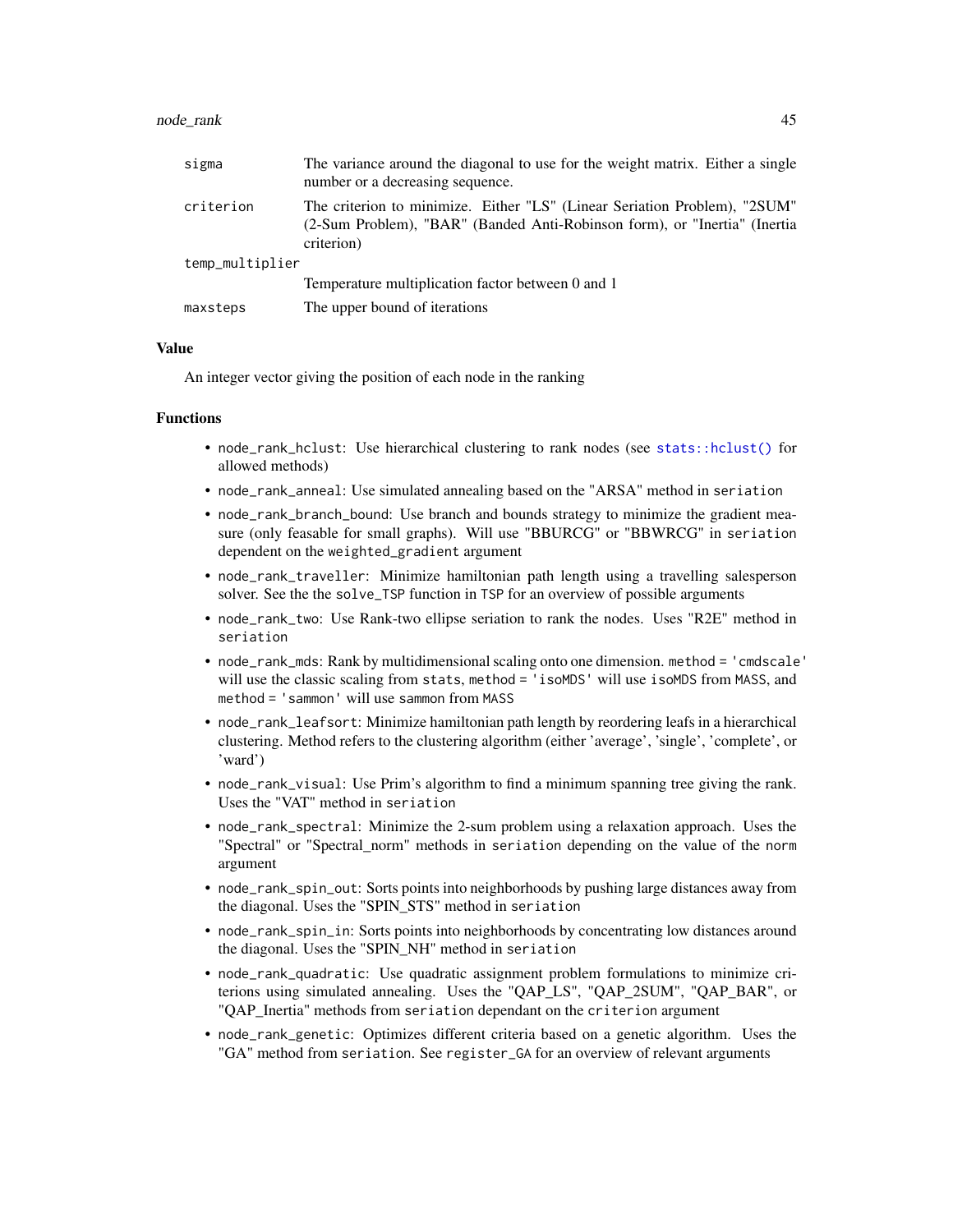• node\_rank\_dendser: Optimizes different criteria based on heuristic dendrogram seriation. Uses the "DendSer" method from seriation. See register\_DendSer for an overview of relevant arguments

# Examples

```
graph <- create_notable('zachary') %>%
 mutate(rank = node_rank_hclust())
```
node\_topology *Node properties related to the graph topology*

# Description

These functions calculate properties that are dependent on the overall topology of the graph.

## Usage

```
node_dominator(root, mode = "out")
```

```
node_topo_order(mode = "out")
```
#### Arguments

| root | The node to start the dominator search from        |
|------|----------------------------------------------------|
| mode | How should edges be followed. Either 'in' or 'out' |

# Value

A vector of the same length as the number of nodes in the graph

# Functions

- node\_dominator: Get the immediate dominator of each node. Wraps [igraph::dominator\\_tree\(\)](#page-0-0).
- node\_topo\_order: Get the topological order of nodes in a DAG. Wraps igraph:: topo\_sort().

# Examples

```
# Sort a graph based on its topological order
create_tree(10, 2) %>%
  arrange(sample(graph_order())) %>%
  mutate(old_ind = seq_len(graph_order())) %>%
  arrange(node_topo_order())
```
<span id="page-45-0"></span>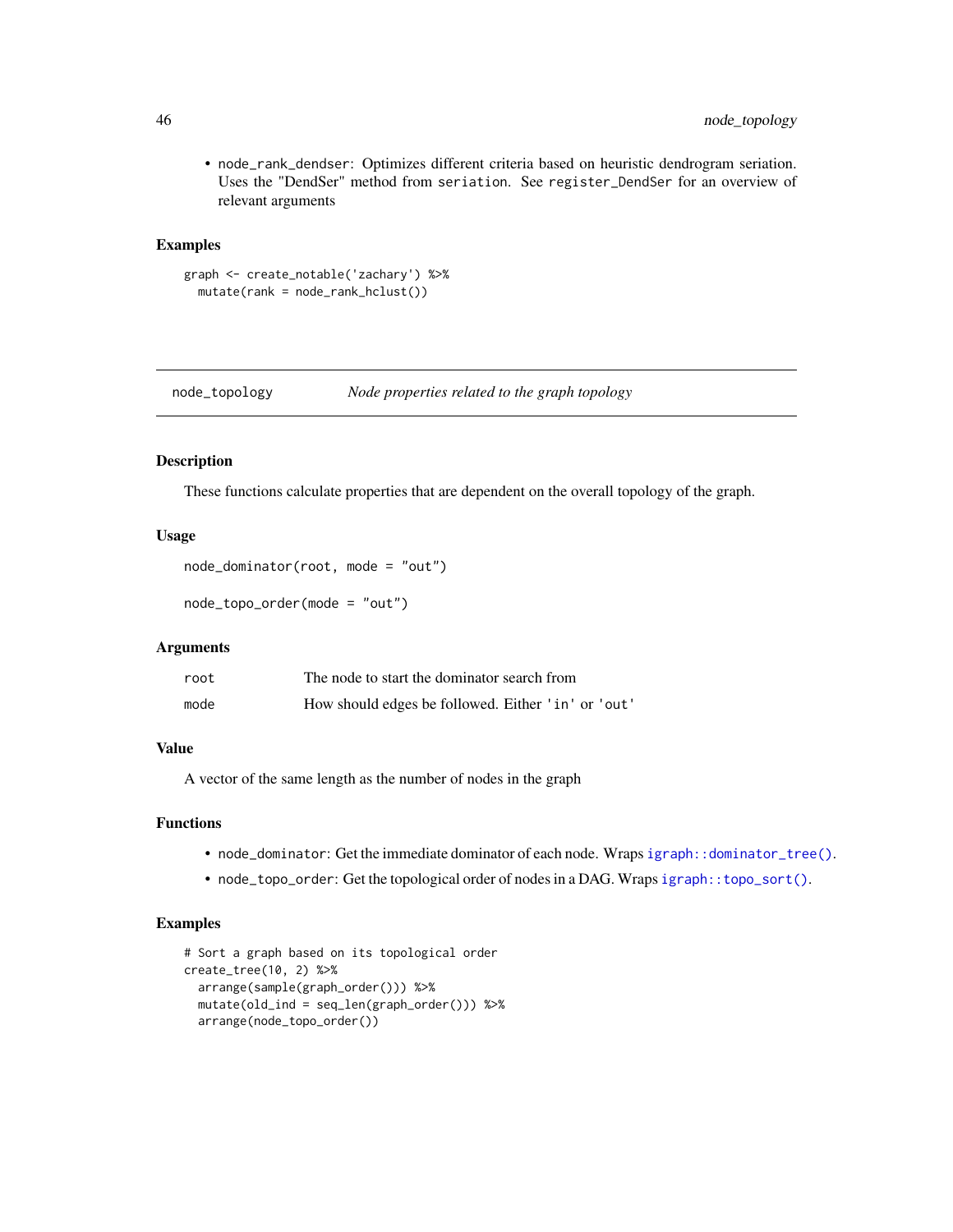<span id="page-46-0"></span>

### Description

These functions all lets the user query whether each node is of a certain type. All of the functions returns a logical vector indicating whether the node is of the type in question. Do note that the types are not mutually exclusive and that nodes can thus be of multiple types.

#### Usage

```
node_is_cut()
node_is_root()
node_is_leaf()
node_is_sink()
node_is_source()
node_is_isolated()
node_is_universal(mode = "out")
node_is_simplical(mode = "out")
node_is_center(mode = "out")
node_is_adjacent(to, mode = "all", include_to = TRUE)
node_is\_keyplayer(k, p = 0, tol = 1e-04, maxsec = 120, roundsec = 30)
```
# Arguments

| mode       | The way edges should be followed in the case of directed graphs. |
|------------|------------------------------------------------------------------|
| to         | The nodes to test for adjacency to                               |
| include_to | Should the nodes in to be marked as adjacent as well             |
| k          | The number of keyplayers to identify                             |
| p          | The probability to accept a lesser state                         |
| tol        | Optimisation tolerance, below which the optimisation will stop   |
| maxsec     | The total computation budget for the optimization, in seconds    |
| roundsec   | Number of seconds in between synchronizing workers' answer       |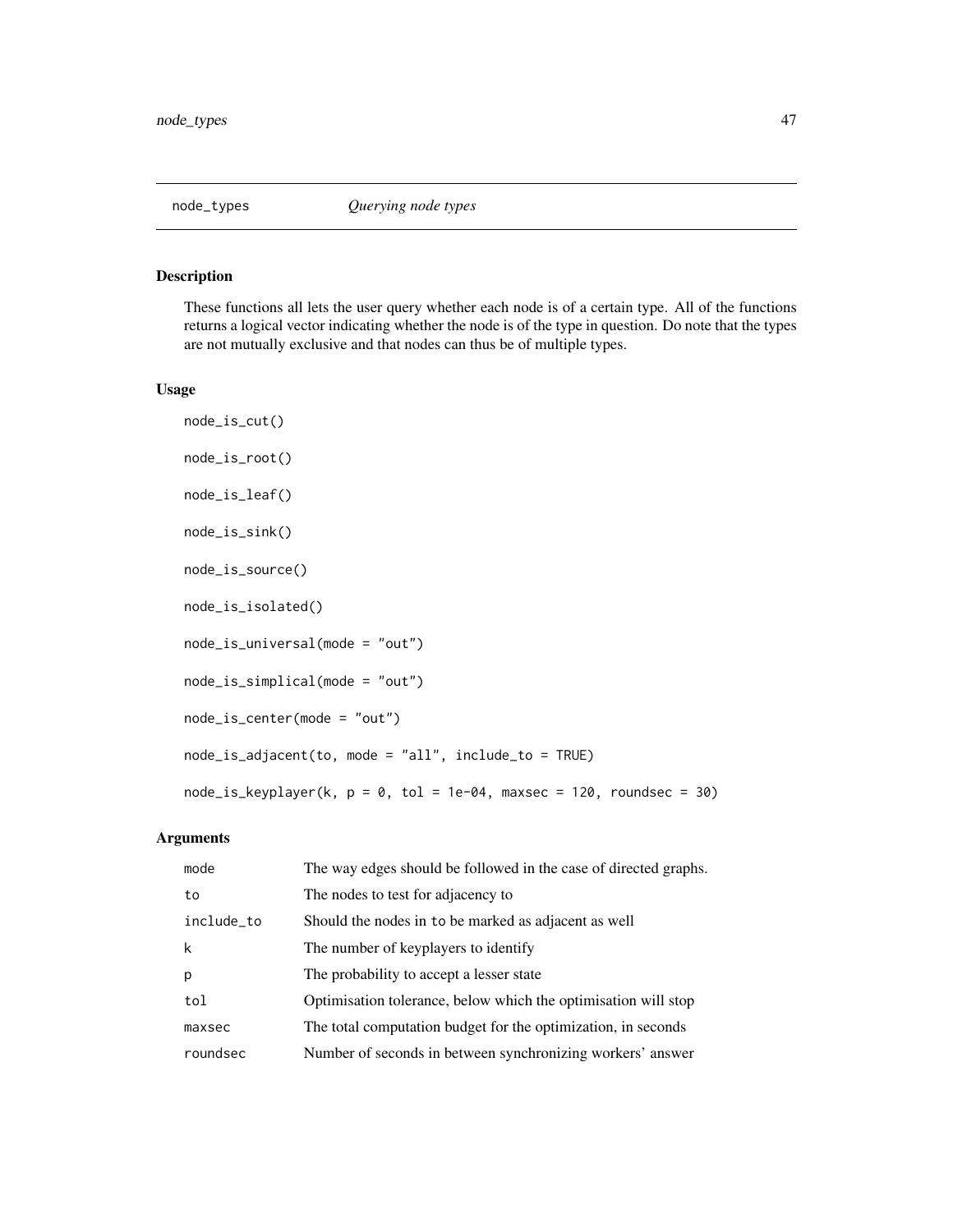#### <span id="page-47-0"></span>Value

A logical vector of the same length as the number of nodes in the graph.

#### Functions

- node\_is\_cut: is the node a cut node (articaultion node)
- node\_is\_root: is the node a root in a tree
- node is leaf: is the node a leaf in a tree
- node\_is\_sink: does the node only have incomming edges
- node\_is\_source: does the node only have outgoing edges
- node\_is\_isolated: is the node unconnected
- node\_is\_universal: is the node connected to all other nodes in the graph
- node\_is\_simplical: are all the neighbors of the node connected
- node\_is\_center: does the node have the minimal eccentricity in the graph
- node\_is\_adjacent: is a node adjacent to any of the nodes given in to
- node\_is\_keyplayer: Is a node part of the keyplayers in the graph (influenceR)

#### Examples

```
# Find the root and leafs in a tree
create_tree(40, 2) %>%
 mutate(root = node_is_root(), leaf = node_is_leaf())
```
pair\_measures *Calculate node pair properties*

# Description

This set of functions can be used for calculations that involve node pairs. If the calculateable measure is not symmetric the function will come in two flavours, differentiated with \_to/\_from suffix. The \*\_to() functions will take the provided node indexes as the target node (recycling if necessary). For the \* from() functions the provided nodes are taken as the source. As for the other wrappers provided, they are intended for use inside the tidygraph framework and it is thus not necessary to supply the graph being computed on as the context is known.

#### Usage

```
node_adhesion_to(nodes)
```
node\_adhesion\_from(nodes)

node\_cohesion\_to(nodes)

node\_cohesion\_from(nodes)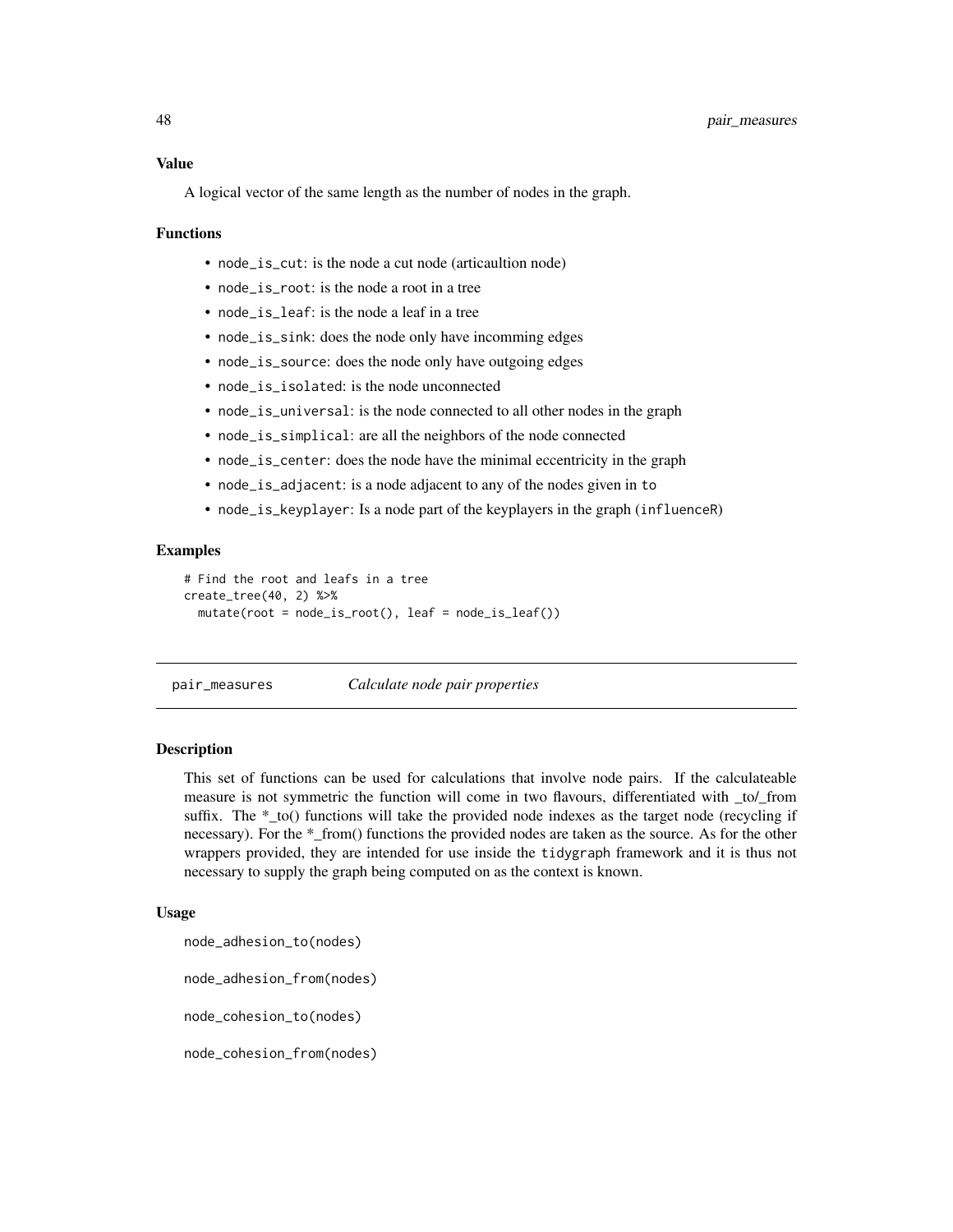```
node_distance_to(nodes, mode = "out", weights = NULL, algorithm = "automatic")
node_distance_from(
  nodes,
 mode = "out",weights = NULL,algorithm = "automatic"
\lambdanode_cocitation_with(nodes)
node_bibcoupling_with(nodes)
node_similarity_with(nodes, mode = "out", loops = FALSE, method = "jaccard")
node_max_flow_to(nodes, capacity = NULL)
node_max_flow_from(nodes, capacity = NULL)
```
# Arguments

| nodes     | The other part of the node pair (the first part is the node defined by the row).<br>Recycled if necessary.                                                                                        |
|-----------|---------------------------------------------------------------------------------------------------------------------------------------------------------------------------------------------------|
| mode      | How should edges be followed? If 'all' all edges are considered, if 'in' only<br>inbound edges are considered, and if 'out' only outbound edges are considered                                    |
| weights   | The weights to use for calculation                                                                                                                                                                |
| algorithm | The distance algorithms to use. By default it will try to select the fastest suit-<br>able algorithm. Possible values are "automatic", "unweighted", "dijkstra",<br>"bellman-ford", and "johnson" |
| loops     | Should loop edges be considered                                                                                                                                                                   |
| method    | The similarity measure to calculate. Possible values are: "jaccard", "dice",<br>and "invlogweighted"                                                                                              |
| capacity  | The edge capacity to use.                                                                                                                                                                         |

#### Value

A numeric vector of the same length as the number of nodes in the graph

# Functions

- node\_adhesion\_to: Calculate the adhesion to the specified node. Wraps [igraph::edge\\_connectivity\(\)](#page-0-0)
- node\_adhesion\_from: Calculate the adhesion from the specified node. Wraps [igraph::edge\\_connectivity\(\)](#page-0-0)
- node\_cohesion\_to: Calculate the cohesion to the specified node. Wraps [igraph::vertex\\_connectivity\(\)](#page-0-0)
- node\_cohesion\_from: Calculate the cohesion from the specified node. Wraps [igraph::vertex\\_connectivity\(\)](#page-0-0)
- node\_distance\_to: Calculate various distance metrics between node pairs. Wraps [igraph::distances\(\)](#page-0-0)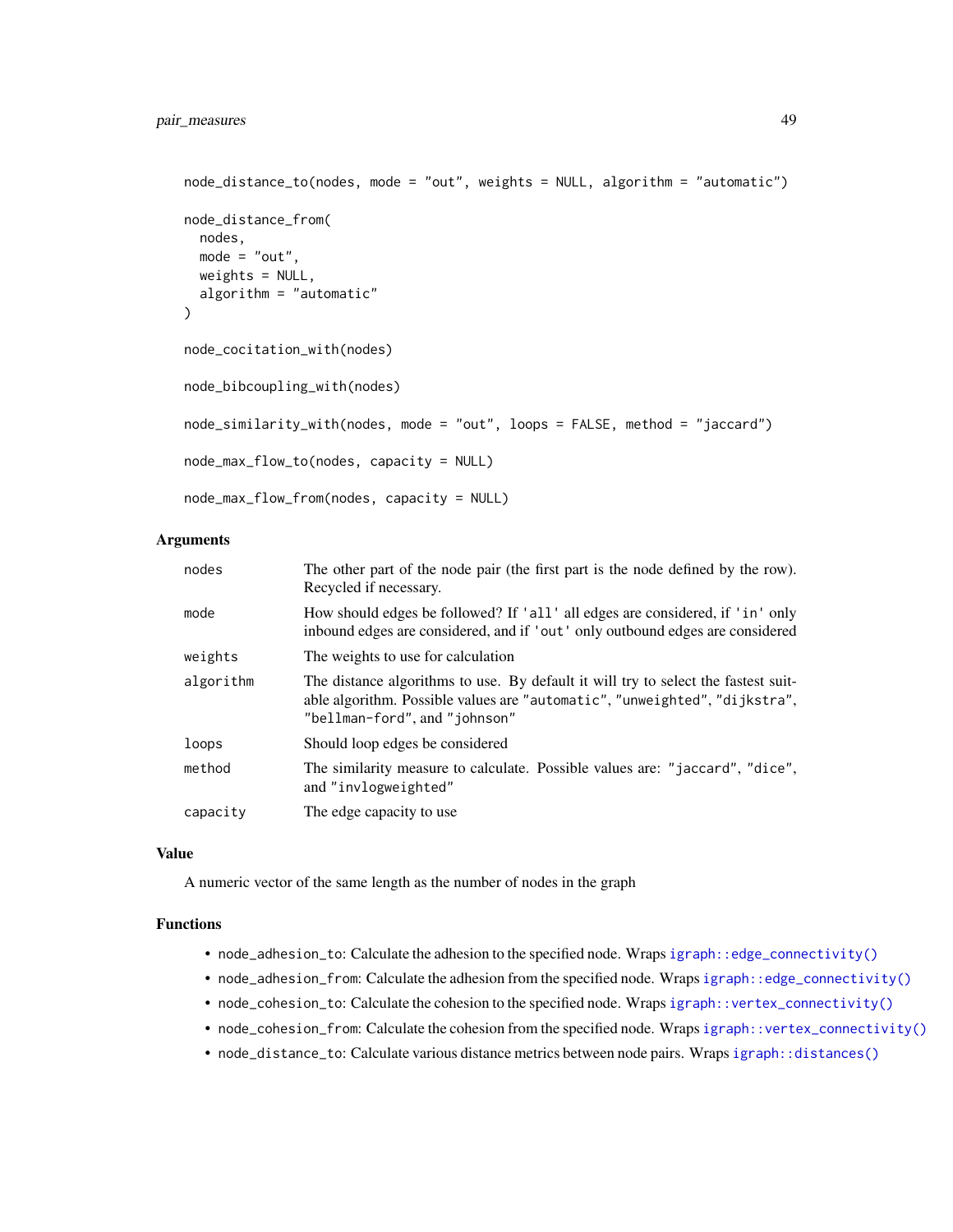<span id="page-49-0"></span>50 reroute and the set of the set of the set of the set of the set of the set of the set of the set of the set of the set of the set of the set of the set of the set of the set of the set of the set of the set of the set o

- node\_distance\_from: Calculate various distance metrics between node pairs. Wraps [igraph::distances\(\)](#page-0-0)
- node\_cocitation\_with: Calculate node pair cocitation count. Wraps igraph:: cocitation()
- node\_bibcoupling\_with: Calculate node pair bibliographic coupling. Wraps [igraph::bibcoupling\(\)](#page-0-0)
- node\_similarity\_with: Calculate various node pair similarity measures. Wraps [igraph::similarity\(\)](#page-0-0)
- node\_max\_flow\_to: Calculate the maximum flow to a node. Wraps [igraph::max\\_flow\(\)](#page-0-0)
- node\_max\_flow\_from: Calculate the maximum flow from a node. Wraps [igraph::max\\_flow\(\)](#page-0-0)

#### Examples

```
# Calculate the distance to the center node
create_notable('meredith') %>%
 mutate(dist_to_center = node_distance_to(node_is_center()))
```
reroute *Change terminal nodes of edges*

#### **Description**

The reroute verb lets you change the beginning and end node of edges by specifying the new indexes of the start and/or end node(s). Optionally only a subset of the edges can be rerouted using the subset argument, which should be an expression that are to be evaluated in the context of the edge data and should return an index compliant vector (either logical or integer).

#### Usage

```
reroute(.data, from = NULL, to = NULL, subset = NULL)
```
#### Arguments

| .data   | A tbl_graph or morphed_tbl_graph object. grouped_tbl_graph will be ungrouped    |
|---------|---------------------------------------------------------------------------------|
|         | prior to rerouting                                                              |
| from.to | The new indexes of the terminal nodes. If NULL nothing will be changed          |
| subset  | An expression evaluating to an indexing vector in the context of the edge data. |

#### Value

An object of the same class as .data

#### Examples

```
# Switch direction of edges
create_notable('meredith') %>%
 activate(edges) %>%
 reroute(from = to, to = from)
# Using subset
create_notable('meredith') %>%
 activate(edges) %>%
 reroute(from = 1, subset = to > 10)
```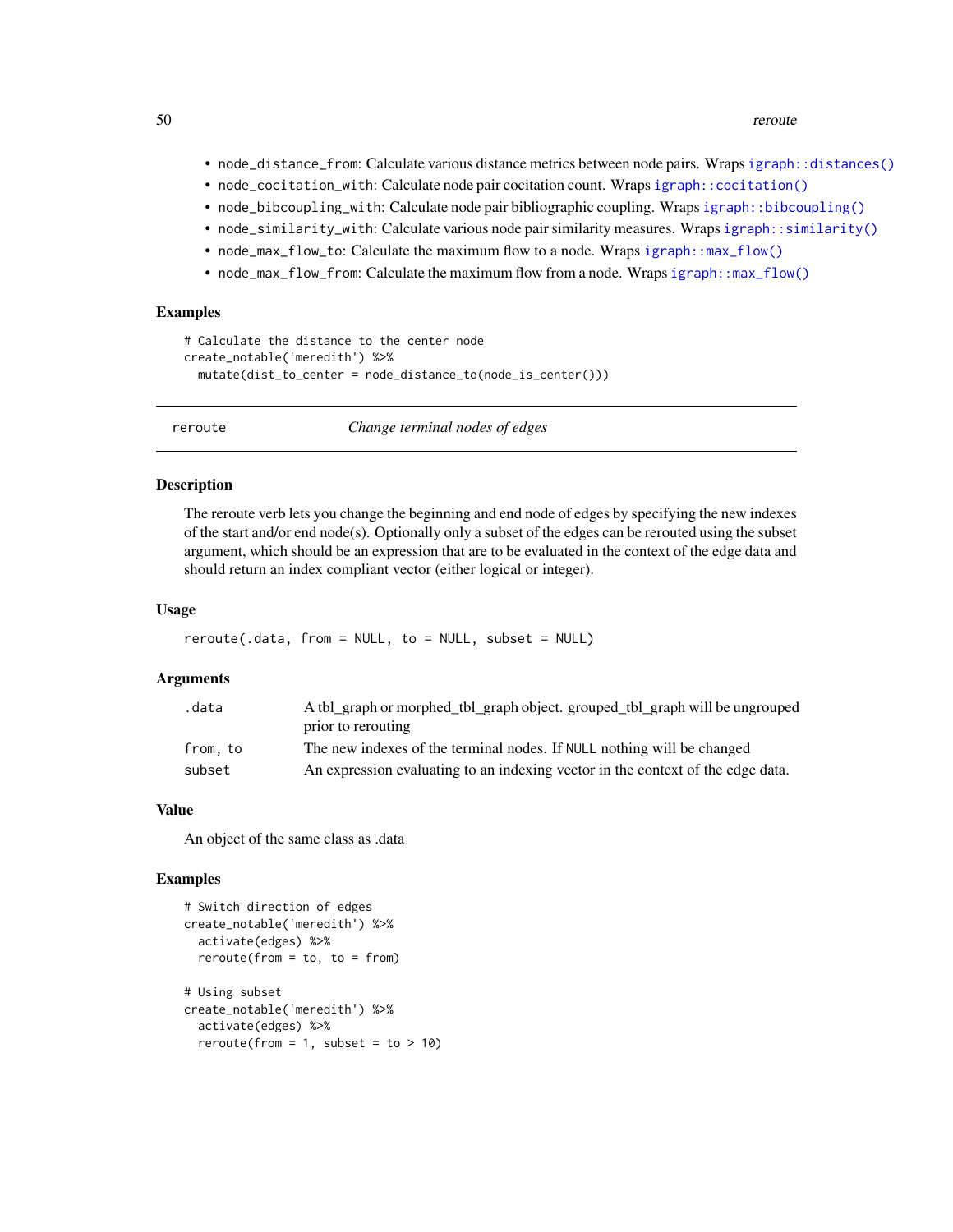<span id="page-50-1"></span><span id="page-50-0"></span>

# Description

This set of graph games creates graphs directly through sampling of different attributes, topologies, etc. The nature of their algorithm is described in detail at the linked igraph documentation.

#### Usage

```
play_degree(out_degree, in_degree = NULL, method = "simple")
play_dotprod(position, directed = TRUE)
play_fitness(m, out_fit, in_fit = NULL, loops = FALSE, multiple = FALSE)
play_fitness_power(
 n,
 m,
 out_exp,
 in\_exp = -1,
 loops = FALSE,
 multiple = FALSE,
  correct = TRUE
\mathcal{L}play_erdos_renyi(n, p, m, directed = TRUE, loops = FALSE)
play_geometry(n, radius, torus = FALSE)
```
#### Arguments

| out_degree, in_degree |                                                                                             |  |
|-----------------------|---------------------------------------------------------------------------------------------|--|
|                       | The degrees of each node in the graph                                                       |  |
| method                | The algorithm to use for the generation. Either 'simple', ' $vl'$ , or 'simple.no.multiple' |  |
| position              | The latent position of each node by column.                                                 |  |
| directed              | Should the resulting graph be directed                                                      |  |
| m                     | The number of edges in the graph                                                            |  |
| out_fit, in_fit       |                                                                                             |  |
|                       | The fitness of each node                                                                    |  |
| loops                 | Are loop edges allowed                                                                      |  |
| multiple              | Are multiple edges allowed                                                                  |  |
| n                     | The number of nodes in the graph.                                                           |  |
| out_exp, in_exp       |                                                                                             |  |
|                       | Power law exponent of degree distribution                                                   |  |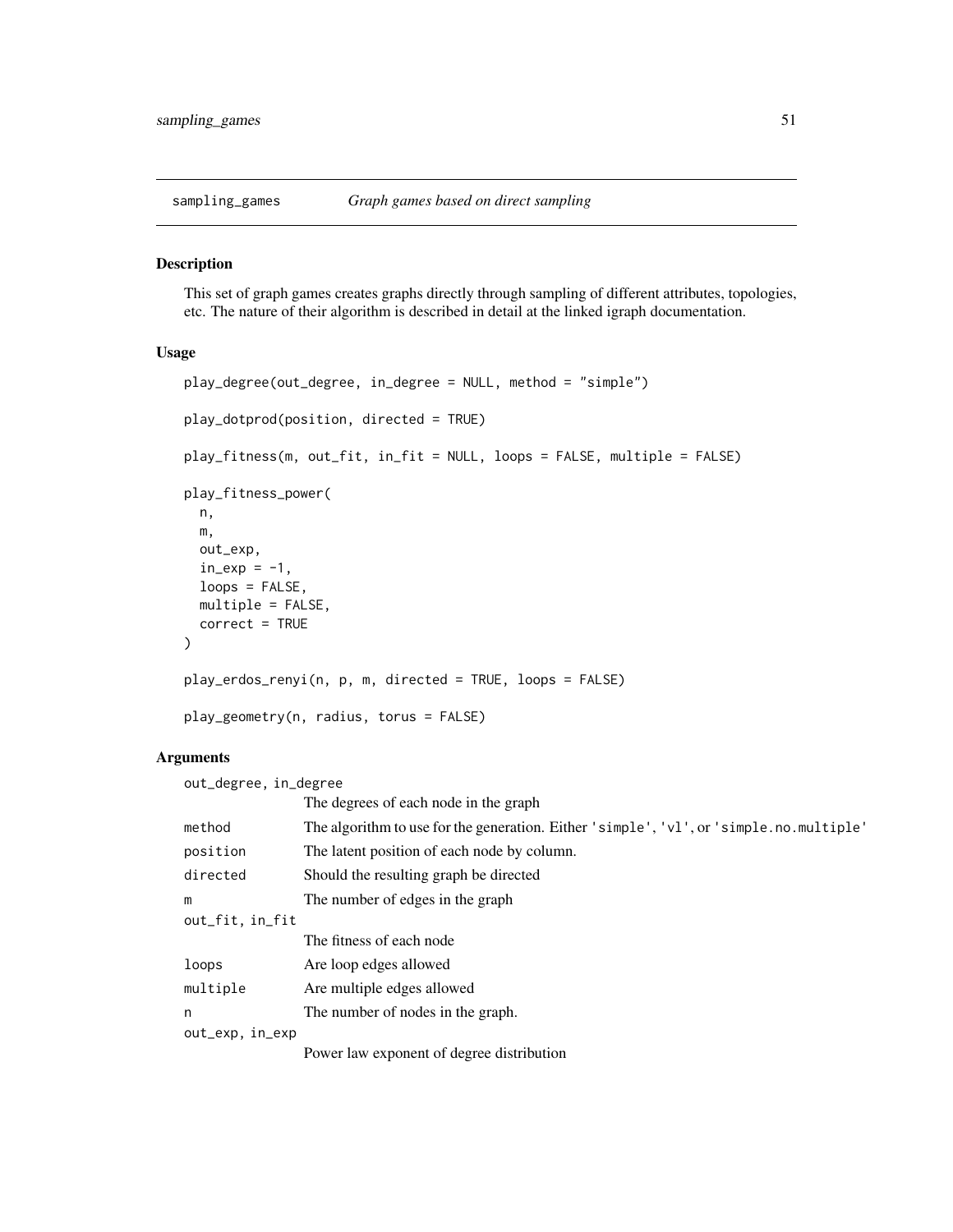<span id="page-51-0"></span>

| correct | Use finite size correction                                       |
|---------|------------------------------------------------------------------|
| p       | The probabilty of an edge occuring                               |
| radius  | The radius within which vertices are connected                   |
| torus   | Should the vertices be distributed on a torus instead of a plane |

#### Value

A tbl\_graph object

#### Functions

- play\_degree: Create graphs based on the given node degrees. See [igraph::sample\\_degseq\(\)](#page-0-0)
- play\_dotprod: Create graphs with link probability given by the dot product of the latent position of termintating nodes. See [igraph::sample\\_dot\\_product\(\)](#page-0-0)
- play\_fitness: Create graphs where edge probabilities are proportional to terminal node fitness scores. See [igraph::sample\\_fitness\(\)](#page-0-0)
- play\_fitness\_power: Create graphs with an expected power-law degree distribution. See [igraph::sample\\_fitness\\_pl\(\)](#page-0-0)
- play\_erdos\_renyi: Create graphs with a fixed edge probability or count. See [igraph::sample\\_gnp\(\)](#page-0-0) and [igraph::sample\\_gnm\(\)](#page-0-0)
- play\_geometry: Create graphs by positioning nodes on a plane or torus and connecting nearby ones. See [igraph::sample\\_grg\(\)](#page-0-0)

#### See Also

Other graph games: [component\\_games](#page-11-1), [evolution\\_games](#page-16-1), [type\\_games](#page-53-1)

#### Examples

plot(play\_erdos\_renyi(20, 0.3))

search\_graph *Search a graph with depth first and breath first*

# Description

These functions wraps the  $igraph::bfs()$  and  $igraph::dfs()$  functions to provide a consistent return value that can be used in dplyr:: mutate() calls. Each function returns an integer vector with values matching the order of the nodes in the graph.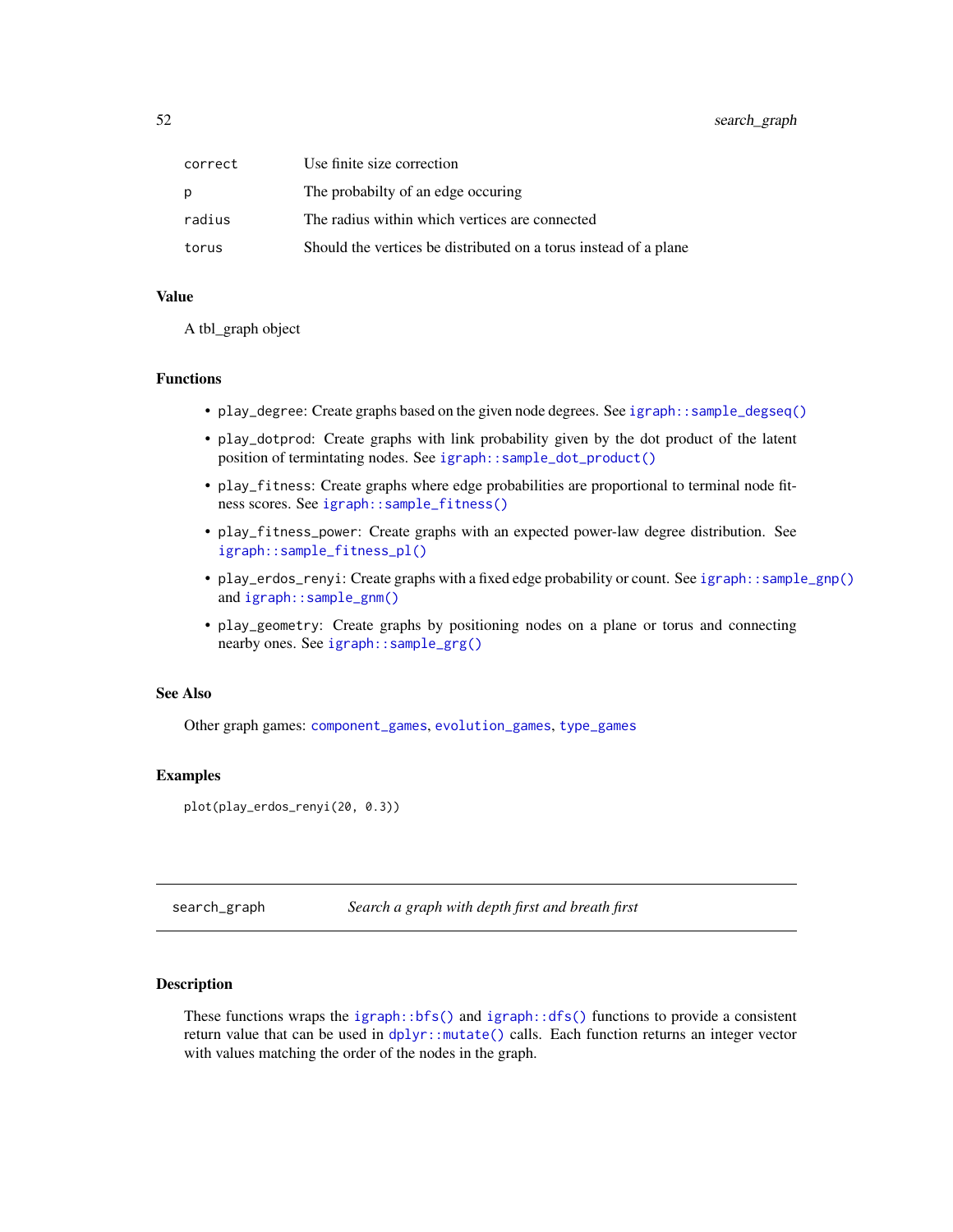#### Usage

```
bfs_rank(root, mode = "out", unreachable = FALSE)
bfs_parent(root, mode = "out", unreachable = FALSE)
bfs_before(root, mode = "out", unreachable = FALSE)
bfs_after(root, mode = "out", unreachable = FALSE)
bfs_dist(root, mode = "out", unreachable = FALSE)
dfs_rank(root, mode = "out", unreachable = FALSE)
dfs_rank_out(root, mode = "out", unreachable = FALSE)
dfs_parent(root, mode = "out", unreachable = FALSE)
dfs_dist(root, mode = "out", unreachable = FALSE)
```
# Arguments

| root        | The node to start the search from                                                                                                                                                                                         |
|-------------|---------------------------------------------------------------------------------------------------------------------------------------------------------------------------------------------------------------------------|
| mode        | How edges are followed in the search if the graph is directed. "out" only fol-<br>lows outbound edges, "in" only follows inbound edges, and "all" or "total"<br>follows all edges. This is ignored for undirected graphs. |
| unreachable | Should the search jump to a new component if the search is terminated without<br>all nodes being visited? Default to FALSE (only reach connected nodes).                                                                  |

# Value

An integer vector, the nature of which is determined by the function.

# Functions

- bfs\_rank: Get the succession in which the nodes are visited in a breath first search
- bfs\_parent: Get the nodes from which each node is visited in a breath first search
- bfs\_before: Get the node that was visited before each node in a breath first search
- bfs\_after: Get the node that was visited after each node in a breath first search
- bfs\_dist: Get the number of nodes between the root and each node in a breath first search
- dfs\_rank: Get the succession in which the nodes are visited in a depth first search
- dfs\_rank\_out: Get the succession in which each nodes subtree is completed in a depth first search
- dfs\_parent: Get the nodes from which each node is visited in a depth first search
- dfs\_dist: Get the number of nodes between the root and each node in a depth first search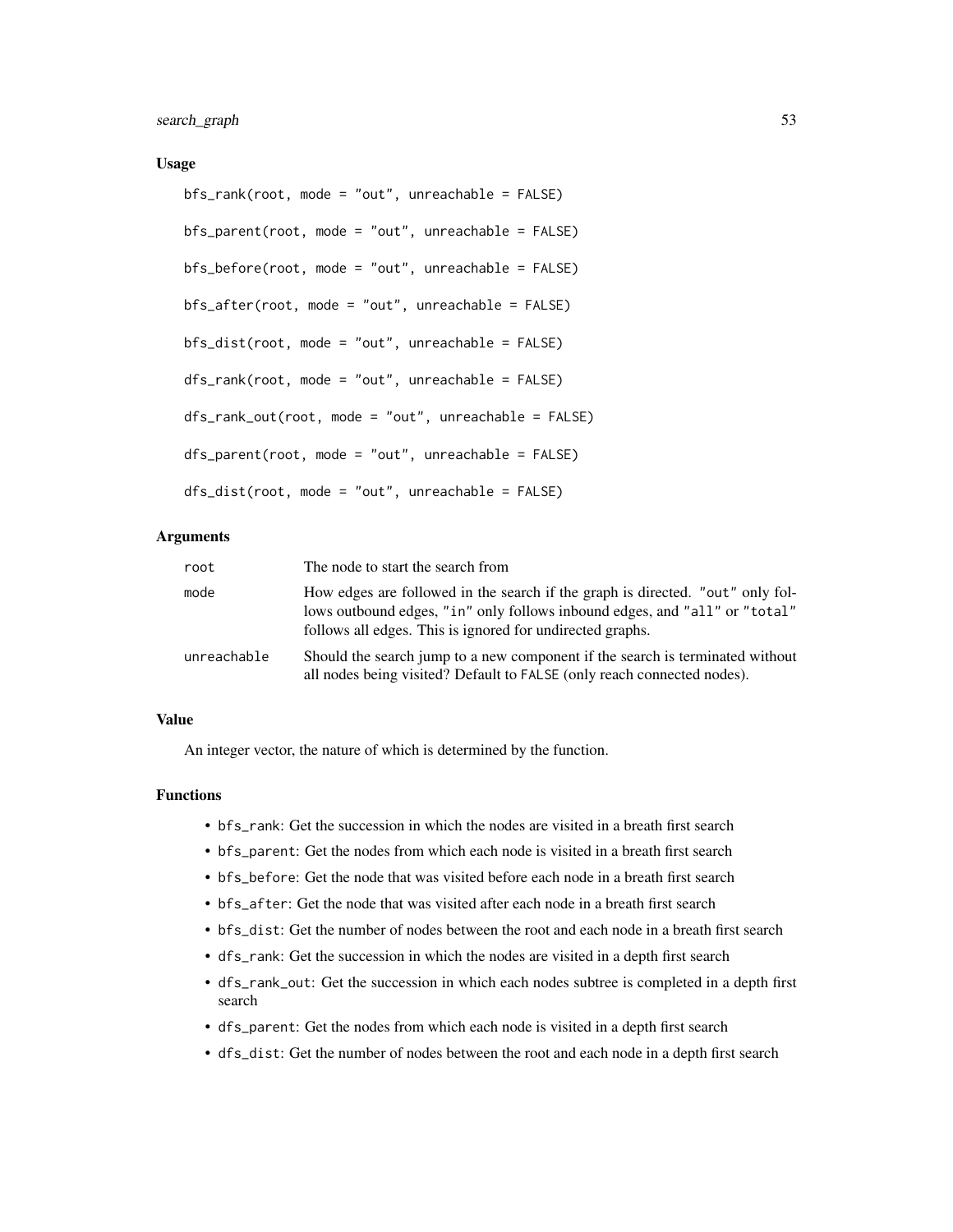# Examples

```
# Get the depth of each node in a tree
create_tree(10, 2) %>%
  activate(nodes) %>%
  mutate(depth = bfs_dist(root = 1))
# Reorder nodes based on a depth first search from node 3
create_notable('franklin') %>%
  activate(nodes) %>%
  mutate(order = dfs\_rank(root = 3)) %>%
  arrange(order)
```
#### <span id="page-53-1"></span>type\_games *Graph games based on different node types*

# <span id="page-53-2"></span>Description

This set of games are build around different types of nodes and simulating their interaction. The nature of their algorithm is described in detail at the linked igraph documentation.

#### Usage

```
play_preference(
  n,
 n_types,
 p_type = rep(1, n_types),
  p_pref = matrix(1, n_types, n_types),
  fixed = FALSE,directed = TRUE,
  loops = FALSE
)
play_preference_asym(
 n,
 n_types,
 p_type = matrix(1, n_types, n_types),
 p_pref = matrix(1, n_types, n_types),
  loops = FALSE
)
play_bipartite(n1, n2, p, m, directed = TRUE, mode = "out")
play_traits(
  n,
  n_types,
  growth = 1,
```
<span id="page-53-0"></span>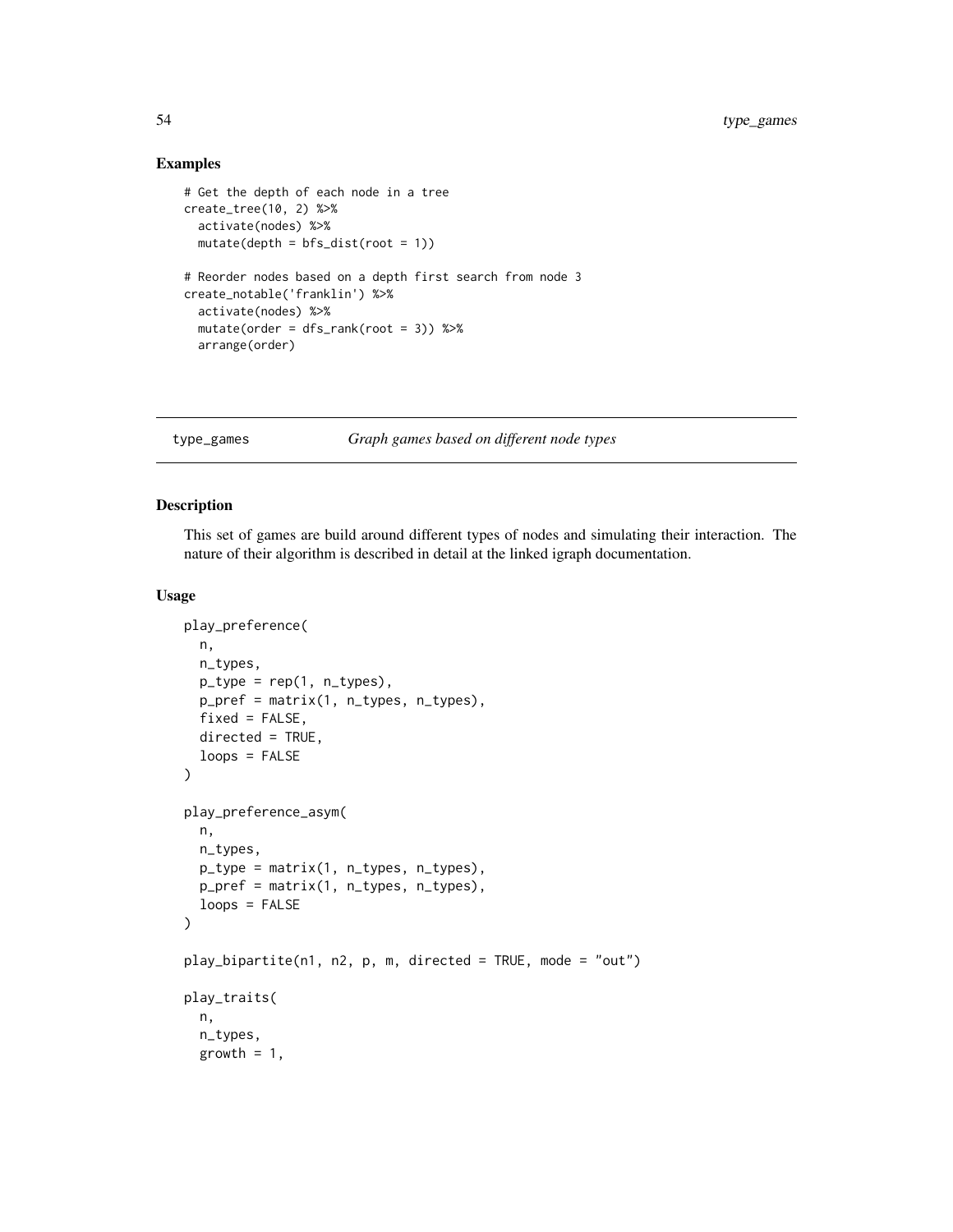# <span id="page-54-0"></span>type\_games 55

```
p_typ = rep(1, n_typ),
 p_pref = matrix(1, n_types, n_types),
 callaway = TRUE,
 directed = TRUE
\mathcal{L}play_citation_type(
 n,
 growth,
  types = rep(\emptyset, n),
 p_pref = rep(1, length(unique(types))),
 directed = TRUE
)
```
# Arguments

| n, n1, n2 | The number of nodes in the graph. For bipartite graphs n1 and n2 specifies the<br>number of nodes of each type. |
|-----------|-----------------------------------------------------------------------------------------------------------------|
| n_types   | The number of different node types in the graph                                                                 |
| p_type    | The probability that a node will be the given type. Either a vector or a matrix,<br>depending on the game       |
| p_pref    | The probability that an edge will be made to a type. Either a vector or a matrix,<br>depending on the game      |
| fixed     | Should n_types be understood as a fixed number of nodes for each type rather<br>than as a probability           |
| directed  | Should the resulting graph be directed                                                                          |
| loops     | Are loop edges allowed                                                                                          |
| p         | The probabilty of an edge occuring                                                                              |
| m         | The number of edges in the graph                                                                                |
| mode      | The flow direction of edges                                                                                     |
| growth    | The number of edges added at each iteration                                                                     |
| callaway  | Use the callaway version of the trait based game                                                                |
| types     | The type of each node in the graph, enumerated from 0                                                           |

# Value

A tbl\_graph object

# Functions

- play\_preference: Create graphs by linking nodes of different types based on a defined probability. See [igraph::sample\\_pref\(\)](#page-0-0)
- play\_preference\_asym: Create graphs by linking nodes of different types based on an asymmetric probability. See [igraph::sample\\_asym\\_pref\(\)](#page-0-0)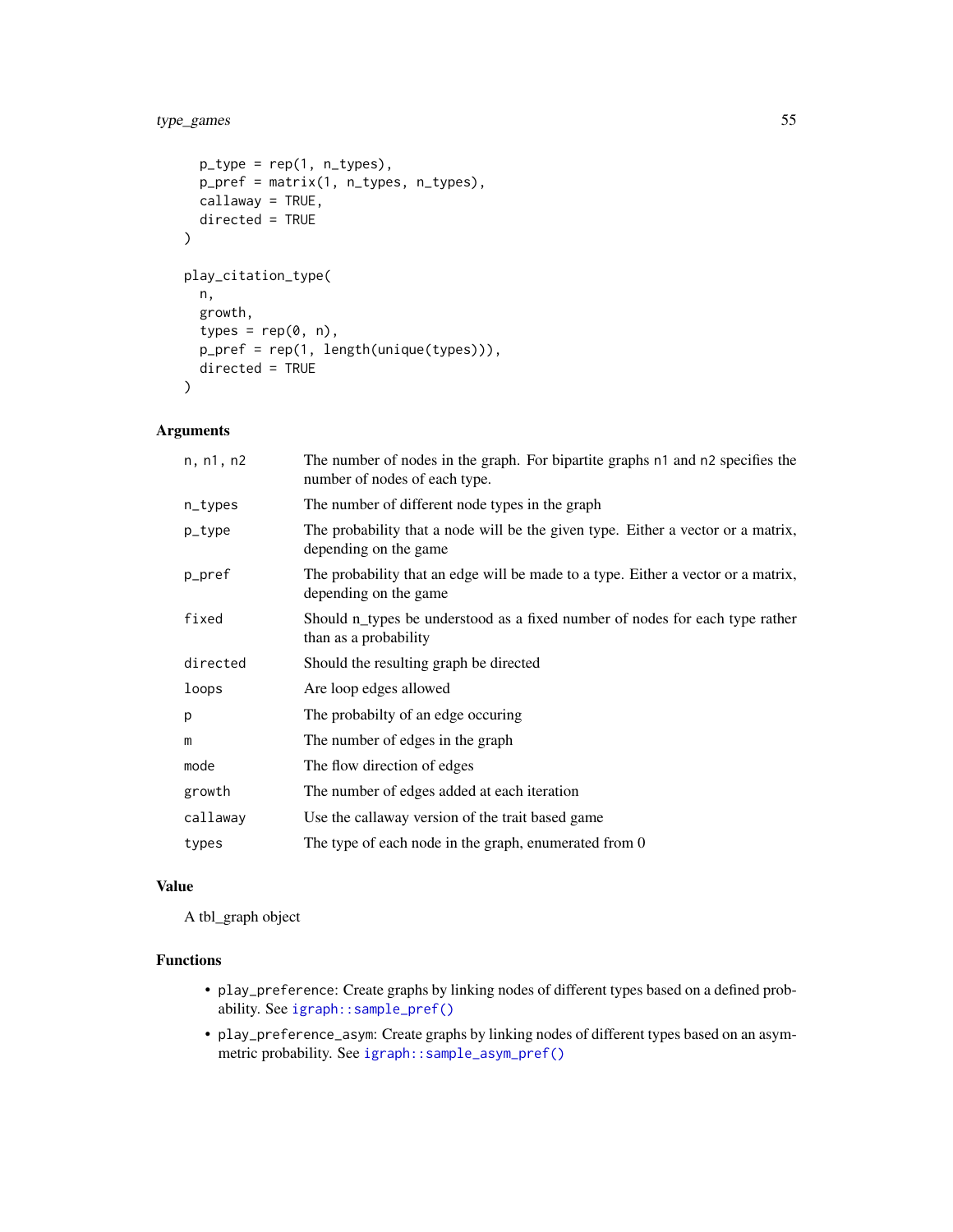- <span id="page-55-0"></span>• play\_bipartite: Create bipartite graphs of fixed size and edge count or probability. See [igraph::sample\\_bipartite\(\)](#page-0-0)
- play\_traits: Create graphs by evolving a graph with type based edge probabilities. See [igraph::sample\\_traits\(\)](#page-0-0) and [igraph::sample\\_traits\\_callaway\(\)](#page-0-0)
- play\_citation\_type: Create citation graphs by evolving with type based linking probability. See [igraph::sample\\_cit\\_types\(\)](#page-0-0) and [igraph::sample\\_cit\\_cit\\_types\(\)](#page-0-0)

# See Also

Other graph games: [component\\_games](#page-11-1), [evolution\\_games](#page-16-1), [sampling\\_games](#page-50-1)

#### Examples

plot(play\_bipartite(20, 30, 0.4))

with\_graph *Evaluate a tidygraph algorithm in the context of a graph*

# **Description**

All tidygraph algorithms are meant to be called inside tidygraph verbs such as mutate(), where the graph that is currently being worked on is known and thus not needed as an argument to the function. In the off chance that you want to use an algorithm outside of the tidygraph framework you can use with\_graph() to set the graph context temporarily while the algorithm is being evaluated.

#### Usage

with\_graph(graph, expr)

#### Arguments

| graph | The tbl_graph to use as context |
|-------|---------------------------------|
| expr  | The expression to evaluate      |

# Value

The value of expr

# Examples

gr <- play\_erdos\_renyi(10, 0.3)

with\_graph(gr, centrality\_degree())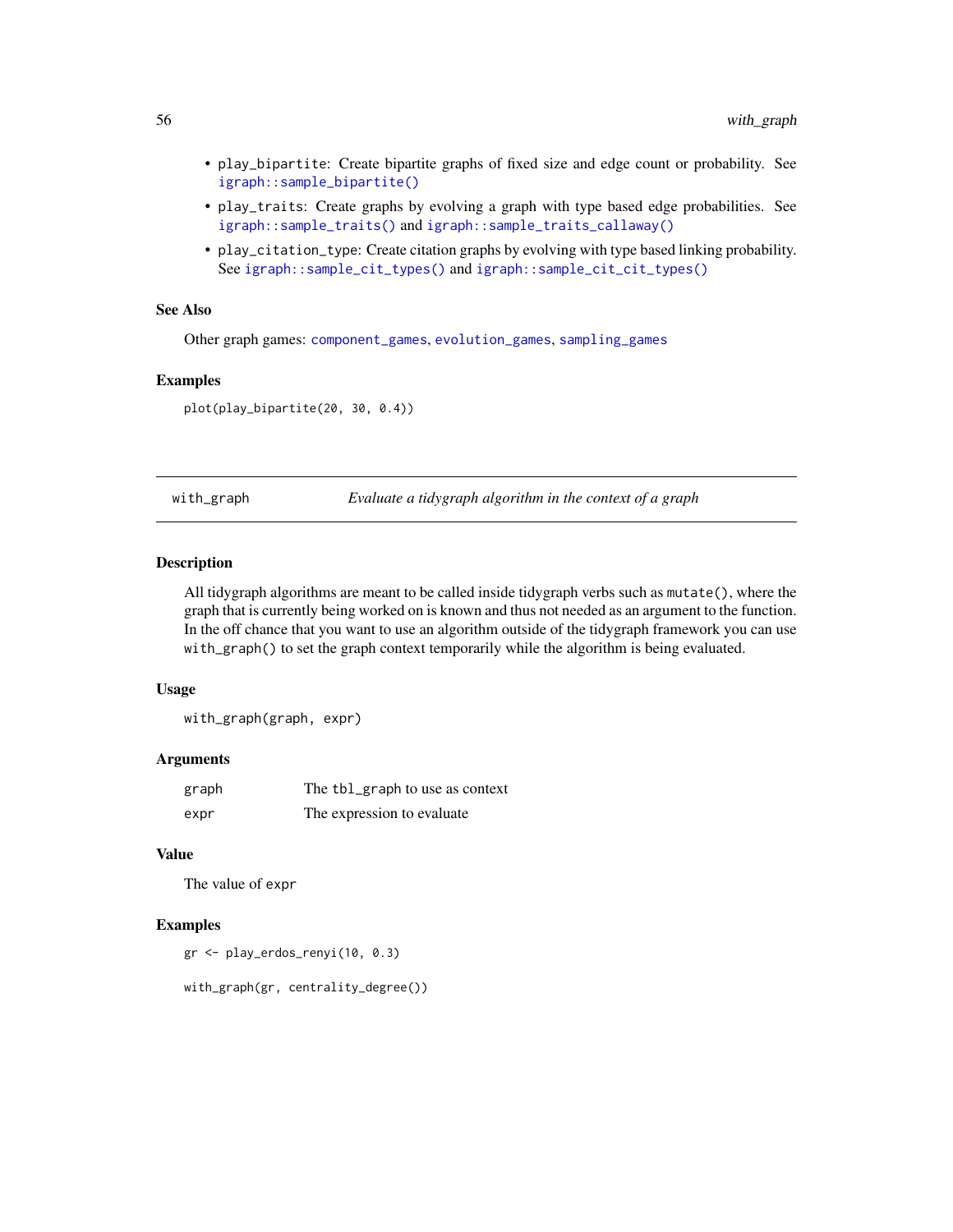# <span id="page-56-0"></span>**Index**

∗ graph games component\_games, [12](#page-11-0) evolution\_games, [17](#page-16-0) sampling\_games, [51](#page-50-0) type\_games, [54](#page-53-0) ∗ node map functions map\_bfs, [28](#page-27-0) map\_bfs\_back, [29](#page-28-0) map\_dfs, [31](#page-30-0) map\_dfs\_back, [32](#page-31-0) .E *(*context\_accessors*)*, [13](#page-12-0) .G *(*context\_accessors*)*, [13](#page-12-0) .N *(*context\_accessors*)*, [13](#page-12-0) %E>% *(*activate*)*, [2](#page-1-0) %N>% *(*activate*)*, [2](#page-1-0) activate, [2](#page-1-0) activate(), *[4](#page-3-0)* active *(*activate*)*, [2](#page-1-0)

as\_tbl\_graph *(*as\_tbl\_graph.data.frame*)*, [3](#page-2-0) as\_tbl\_graph(), *[19](#page-18-0)* as\_tbl\_graph.data.frame, [3](#page-2-0) as\_tibble(), *[4](#page-3-0)*

bfs\_after *(*search\_graph*)*, [52](#page-51-0) bfs\_before *(*search\_graph*)*, [52](#page-51-0) bfs\_dist *(*search\_graph*)*, [52](#page-51-0) bfs\_parent *(*search\_graph*)*, [52](#page-51-0) bfs\_rank *(*search\_graph*)*, [52](#page-51-0) bind\_edges *(*bind\_graphs*)*, [6](#page-5-0) bind\_graphs, [6](#page-5-0) bind\_nodes *(*bind\_graphs*)*, [6](#page-5-0)

centrality, [7,](#page-6-0) *[40](#page-39-0)* centrality\_alpha *(*centrality*)*, [7](#page-6-0) centrality\_authority *(*centrality*)*, [7](#page-6-0) centrality\_betweenness *(*centrality*)*, [7](#page-6-0) centrality\_betweenness\_communicability *(*centrality*)*, [7](#page-6-0)

centrality\_betweenness\_current *(*centrality*)*, [7](#page-6-0) centrality\_betweenness\_network *(*centrality*)*, [7](#page-6-0) centrality\_betweenness\_rsp\_net *(*centrality*)*, [7](#page-6-0) centrality\_betweenness\_rsp\_simple *(*centrality*)*, [7](#page-6-0) centrality\_closeness *(*centrality*)*, [7](#page-6-0) centrality\_closeness\_generalised *(*centrality*)*, [7](#page-6-0) centrality\_closeness\_harmonic *(*centrality*)*, [7](#page-6-0) centrality\_closeness\_residual *(*centrality*)*, [7](#page-6-0) centrality\_communicability *(*centrality*)*, [7](#page-6-0) centrality\_communicability\_even *(*centrality*)*, [7](#page-6-0) centrality\_communicability\_odd *(*centrality*)*, [7](#page-6-0) centrality\_decay *(*centrality*)*, [7](#page-6-0) centrality\_degree *(*centrality*)*, [7](#page-6-0) centrality\_edge\_betweenness *(*centrality*)*, [7](#page-6-0) centrality\_eigen *(*centrality*)*, [7](#page-6-0) centrality\_expected *(*centrality*)*, [7](#page-6-0) centrality\_hub *(*centrality*)*, [7](#page-6-0) centrality\_information *(*centrality*)*, [7](#page-6-0) centrality\_integration *(*centrality*)*, [7](#page-6-0) centrality\_katz *(*centrality*)*, [7](#page-6-0) centrality\_manual *(*centrality*)*, [7](#page-6-0) centrality\_pagerank *(*centrality*)*, [7](#page-6-0) centrality\_power *(*centrality*)*, [7](#page-6-0) centrality\_random\_walk *(*centrality*)*, [7](#page-6-0) centrality\_subgraph *(*centrality*)*, [7](#page-6-0) centrality\_subgraph\_even *(*centrality*)*, [7](#page-6-0) centrality\_subgraph\_odd *(*centrality*)*, [7](#page-6-0) component\_games, [12,](#page-11-0) *[19](#page-18-0)*, *[52](#page-51-0)*, *[56](#page-55-0)*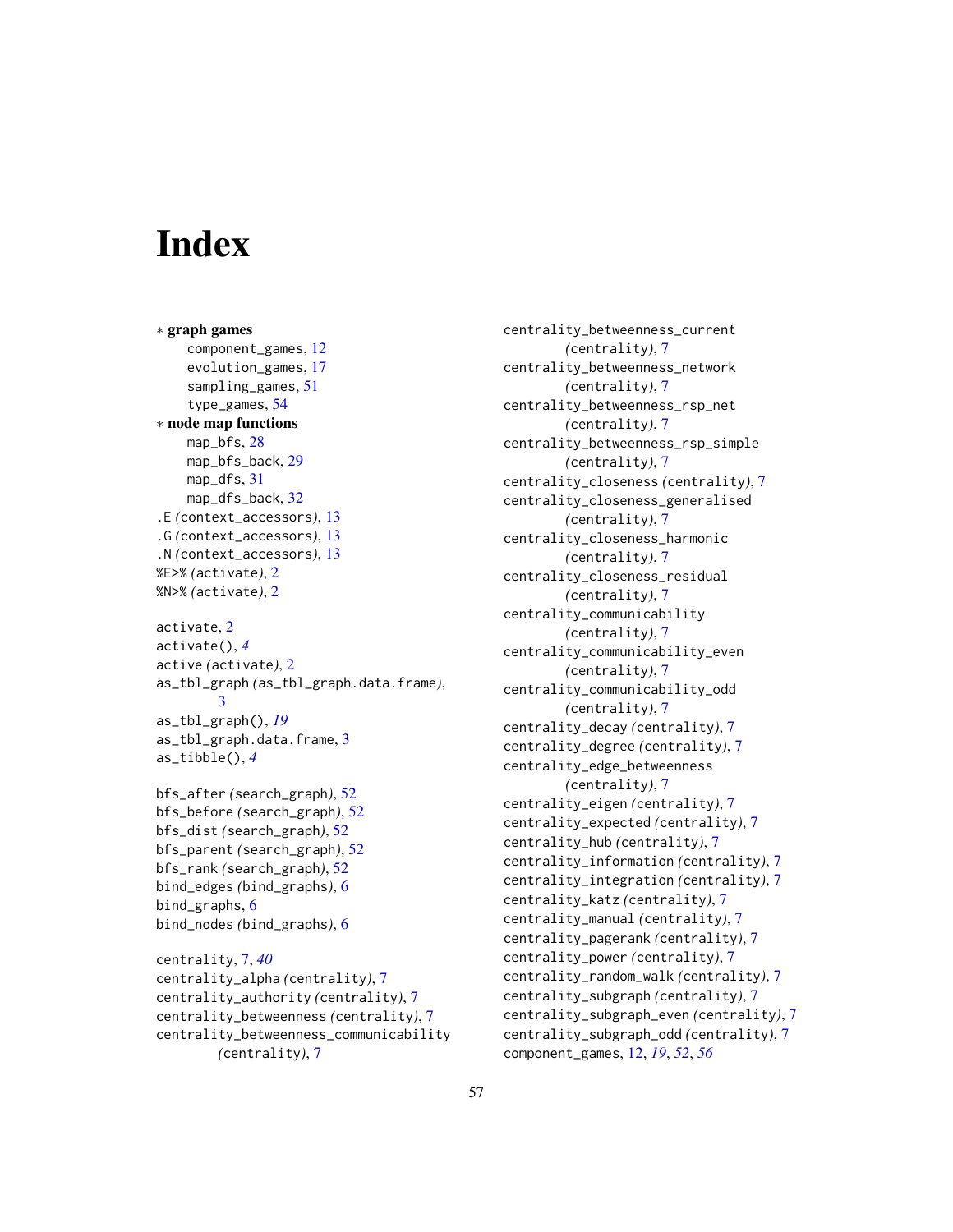```
context_accessors, 13
convert (morph), 35
create_bipartite (create_graphs), 14
create_chordal_ring (create_graphs), 14
create_citation (create_graphs), 14
create_complete (create_graphs), 14
create_de_bruijn (create_graphs), 14
create_empty (create_graphs), 14
create_graphs, 14
create_kautz (create_graphs), 14
create_lattice (create_graphs), 14
create_notable (create_graphs), 14
create_path (create_graphs), 14
create_ring (create_graphs), 14
create_star (create_graphs), 14
create_tree (create_graphs), 14
crystallise (morph), 35
crystallize (morph), 35
```

```
dfs_dist (search_graph), 52
dfs_parent (search_graph), 52
dfs_rank (search_graph), 52
dfs_rank_out (search_graph), 52
dplyr::bind_rows(), 6, 19
dplyr::mutate(), 7, 52
```

```
edge_is_between (edge_types), 16
edge_is_from (edge_types), 16
edge_is_incident (edge_types), 16
edge_is_loop (edge_types), 16
edge_is_multiple (edge_types), 16
edge_is_mutual (edge_types), 16
edge_is_to (edge_types), 16
edge_types, 16
evolution_games, 13, 17, 52, 56
```
# filter(), *[38](#page-37-0)*

```
graph_adhesion (graph_measures), 20
graph_assortativity (graph_measures), 20
graph_asym_count (graph_measures), 20
graph_automorphisms (graph_measures), 20
graph_clique_count (graph_measures), 20
graph_clique_num (graph_measures), 20
graph_component_count (graph_measures),
        20
```
graph\_diameter *(*graph\_measures*)*, [20](#page-19-0) graph\_girth *(*graph\_measures*)*, [20](#page-19-0) graph\_is\_bipartite *(*graph\_types*)*, [23](#page-22-0)

graph\_is\_chordal *(*graph\_types*)*, [23](#page-22-0) graph\_is\_complete *(*graph\_types*)*, [23](#page-22-0) graph\_is\_connected *(*graph\_types*)*, [23](#page-22-0) graph\_is\_dag *(*graph\_types*)*, [23](#page-22-0) graph\_is\_directed *(*graph\_types*)*, [23](#page-22-0) graph\_is\_forest *(*graph\_types*)*, [23](#page-22-0) graph\_is\_isomorphic\_to *(*graph\_types*)*, [23](#page-22-0) graph\_is\_simple *(*graph\_types*)*, [23](#page-22-0) graph\_is\_subgraph\_isomorphic\_to *(*graph\_types*)*, [23](#page-22-0) graph\_is\_tree *(*graph\_types*)*, [23](#page-22-0) graph\_join, [19](#page-18-0) graph\_join(), *[6](#page-5-0)* graph\_mean\_dist *(*graph\_measures*)*, [20](#page-19-0) graph\_measures, [20](#page-19-0) graph\_min\_cut *(*graph\_measures*)*, [20](#page-19-0) graph\_modularity *(*graph\_measures*)*, [20](#page-19-0) graph\_motif\_count *(*graph\_measures*)*, [20](#page-19-0) graph\_mutual\_count *(*graph\_measures*)*, [20](#page-19-0) graph\_order *(*graph\_measures*)*, [20](#page-19-0) graph\_radius *(*graph\_measures*)*, [20](#page-19-0) graph\_reciprocity *(*graph\_measures*)*, [20](#page-19-0) graph\_size *(*graph\_measures*)*, [20](#page-19-0) graph\_types, [23](#page-22-0) graph\_unconn\_count *(*graph\_measures*)*, [20](#page-19-0) group\_biconnected\_component *(*group\_graph*)*, [24](#page-23-0) group\_by(), *[4](#page-3-0)*, *[38](#page-37-0)* group\_components *(*group\_graph*)*, [24](#page-23-0) group\_edge\_betweenness *(*group\_graph*)*, [24](#page-23-0) group\_fast\_greedy *(*group\_graph*)*, [24](#page-23-0) group\_graph, [24](#page-23-0) group\_infomap *(*group\_graph*)*, [24](#page-23-0) group\_label\_prop *(*group\_graph*)*, [24](#page-23-0) group\_leading\_eigen *(*group\_graph*)*, [24](#page-23-0) group\_louvain *(*group\_graph*)*, [24](#page-23-0) group\_optimal *(*group\_graph*)*, [24](#page-23-0) group\_spinglass *(*group\_graph*)*, [24](#page-23-0) group\_walktrap *(*group\_graph*)*, [24](#page-23-0) igraph::alpha\_centrality(), *[10](#page-9-0)* igraph::as.igraph(), *[5,](#page-4-0) [6](#page-5-0)* igraph::assortativity(), *[22](#page-21-0)* igraph::authority\_score(), *[10](#page-9-0)* igraph::automorphisms(), *[22](#page-21-0)* igraph::betweenness(), *[10](#page-9-0)* igraph::bfs(), *[52](#page-51-0)*

igraph::bibcoupling(), *[50](#page-49-0)* igraph::biconnected\_components(), *[26](#page-25-0)*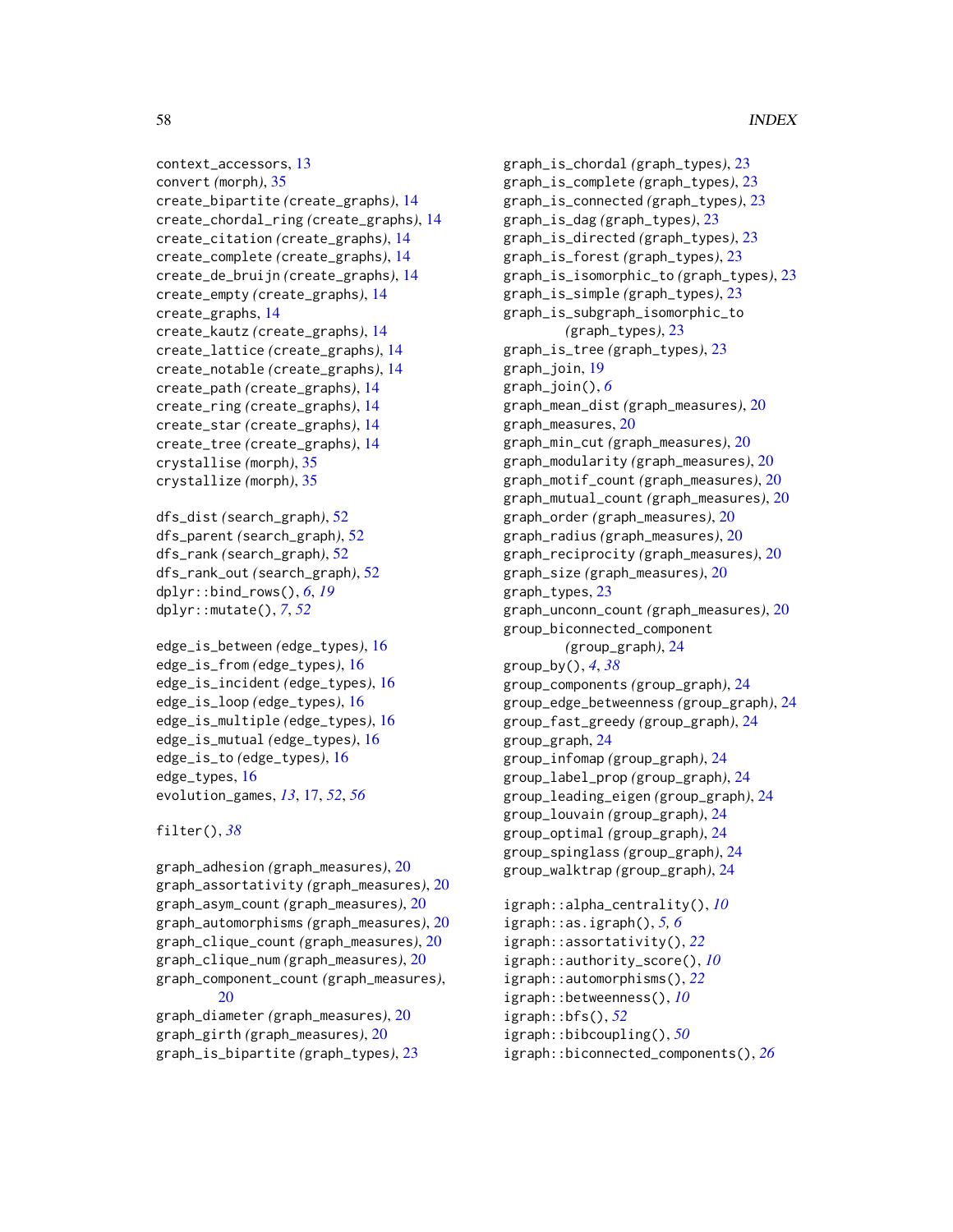# INDEX 59

```
igraph::clique_num(), 22
igraph::closeness(), 10
igraph::cluster_edge_betweenness(), 26,
        38
igraph::cluster_fast_greedy(), 26
igraph::cluster_infomap(), 26
igraph::cluster_label_prop(), 26
igraph::cluster_leading_eigen(), 26, 38
igraph::cluster_louvain(), 26
igraph::cluster_optimal(), 26
igraph::cluster_spinglass(), 25, 26
igraph::cluster_walktrap(), 26, 38
igraph::cocitation(), 50
igraph::components(), 26
igraph::constraint(), 40
igraph::coreness(), 40
igraph::count_components(), 22
igraph::count_max_cliques(), 22
igraph::count_motifs(), 22
igraph::count_triangles(), 27
igraph::degree(), 11
igraph::dfs(), 52
igraph::diameter(), 22
igraph::distances(), 49, 50
igraph::diversity(), 40
igraph::dominator_tree(), 46
igraph::dyad_census(), 22
igraph::edge_betweenness(), 11
igraph::edge_connectivity(), 22, 49
igraph::ego(), 27
igraph::ego_size(), 27
igraph::eigen_centrality(), 10
igraph::estimate_betweenness(), 10
igraph::estimate_closeness(), 10
igraph::girth(), 22
igraph::gorder(), 22
igraph::gsize(), 22
igraph::hub_score(), 11
igraph::is_isomorphic_to(), 24
igraph::is_subgraph_isomorphic_to(),
        24
igraph::knn(), 27
igraph::local_scan(), 34
igraph::make_chordal_ring(), 15
igraph::make_graph(), 15
igraph::max_flow(), 50
igraph::mean_distance(), 23
igraph::min_cut(), 23
```
igraph::page\_rank(), *[11](#page-10-0)* igraph::power\_centrality(), *[10](#page-9-0)* igraph::radius(), *[22](#page-21-0)* igraph::reciprocity(), *[23](#page-22-0)* igraph::sample\_asym\_pref(), *[55](#page-54-0)* igraph::sample\_bipartite(), *[56](#page-55-0)* igraph::sample\_cit\_cit\_types(), *[56](#page-55-0)* igraph::sample\_cit\_types(), *[56](#page-55-0)* igraph::sample\_degseq(), *[52](#page-51-0)* igraph::sample\_dot\_product(), *[52](#page-51-0)* igraph::sample\_fitness(), *[52](#page-51-0)* igraph::sample\_fitness\_pl(), *[52](#page-51-0)* igraph::sample\_forestfire(), *[19](#page-18-0)* igraph::sample\_gnm(), *[52](#page-51-0)* igraph::sample\_gnp(), *[52](#page-51-0)* igraph::sample\_grg(), *[52](#page-51-0)* igraph::sample\_growing(), *[19](#page-18-0)* igraph::sample\_hierarchical\_sbm(), *[13](#page-12-0)* igraph::sample\_islands(), *[13](#page-12-0)* igraph::sample\_last\_cit(), *[19](#page-18-0)* igraph::sample\_pa(), *[19](#page-18-0)* igraph::sample\_pa\_age(), *[19](#page-18-0)* igraph::sample\_pref(), *[55](#page-54-0)* igraph::sample\_sbm(), *[13](#page-12-0)* igraph::sample\_smallworld(), *[13](#page-12-0)* igraph::sample\_traits(), *[56](#page-55-0)* igraph::sample\_traits\_callaway(), *[56](#page-55-0)* igraph::similarity(), *[50](#page-49-0)* igraph::strength(), *[11](#page-10-0)* igraph::subgraph\_centrality(), *[11](#page-10-0)* igraph::topo\_sort(), *[46](#page-45-0)* igraph::transitivity(), *[27](#page-26-0)* igraph::vertex\_connectivity(), *[49](#page-48-0)* is.tbl\_graph *(*as\_tbl\_graph.data.frame*)*, [3](#page-2-0) local\_ave\_degree *(*local\_graph*)*, [26](#page-25-0)

local\_graph, [26](#page-25-0) local\_members *(*local\_graph*)*, [26](#page-25-0) local\_size *(*local\_graph*)*, [26](#page-25-0) local\_transitivity *(*local\_graph*)*, [26](#page-25-0) local\_triangles *(*local\_graph*)*, [26](#page-25-0)

map\_bfs, [28,](#page-27-0) *[30](#page-29-0)*, *[32](#page-31-0)*, *[34](#page-33-0)* map\_bfs(), *[29](#page-28-0)*, *[34](#page-33-0)* map\_bfs\_back, *[29](#page-28-0)*, [29,](#page-28-0) *[32](#page-31-0)*, *[34](#page-33-0)* map\_bfs\_back(), *[28](#page-27-0)* map\_bfs\_back\_chr *(*map\_bfs\_back*)*, [29](#page-28-0) map\_bfs\_back\_dbl *(*map\_bfs\_back*)*, [29](#page-28-0)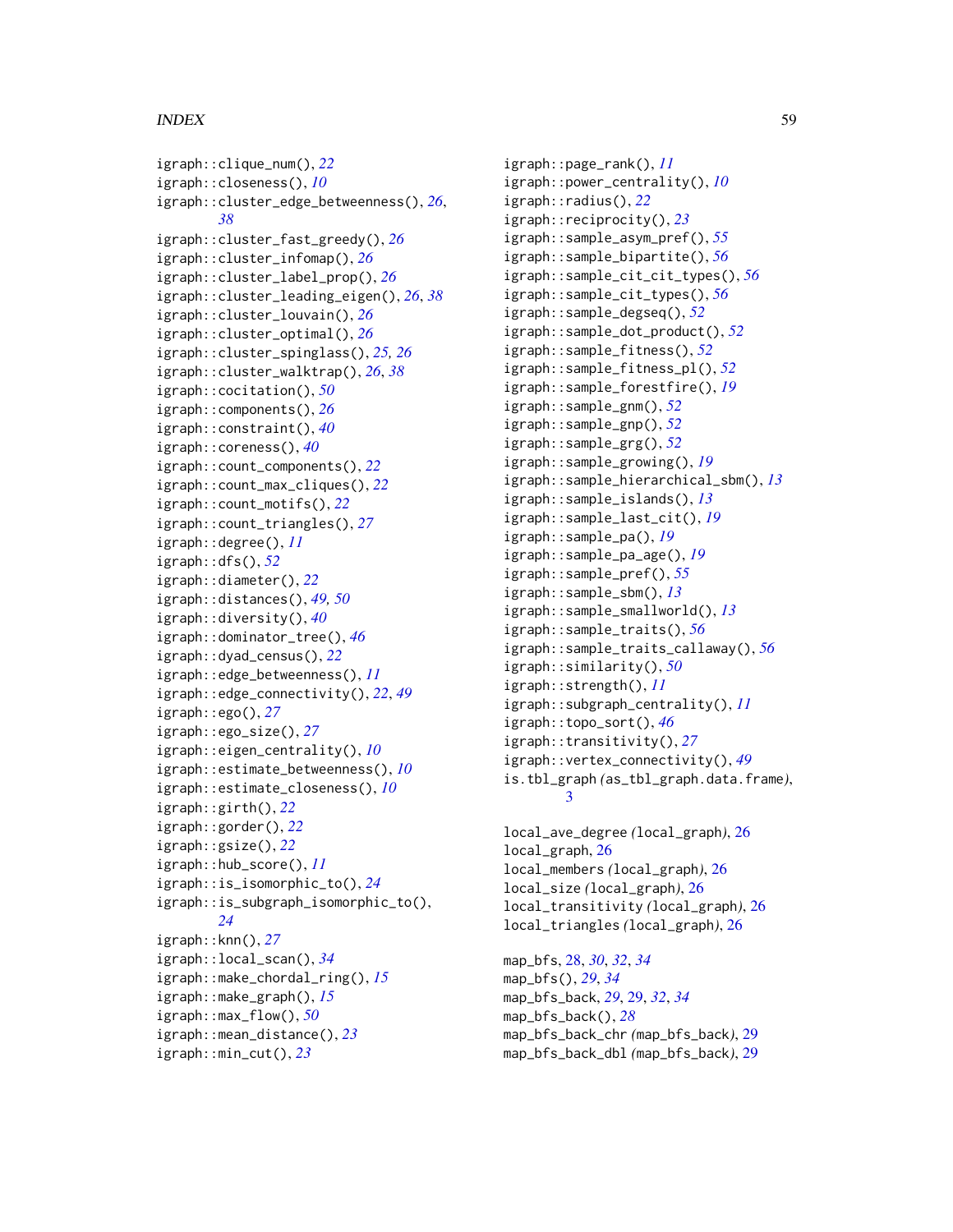```
map_bfs_back_int (map_bfs_back), 29
map_bfs_back_lgl (map_bfs_back), 29
map_bfs_chr (map_bfs), 28
map_bfs_dbl (map_bfs), 28
map_bfs_int (map_bfs), 28
map_bfs_lgl (map_bfs), 28
map_dfs, 29, 30, 31, 34
map_dfs(), 32, 34
map_dfs_back, 29, 30, 32, 32
map_dfs_back(), 31
map_dfs_back_chr (map_dfs_back), 32
map_dfs_back_dbl (map_dfs_back), 32
map_dfs_back_int (map_dfs_back), 32
map_dfs_back_lgl (map_dfs_back), 32
map_dfs_chr (map_dfs), 31
map_dfs_dbl (map_dfs), 31
map_dfs_int (map_dfs), 31
map_dfs_lgl (map_dfs), 31
map_local, 34
map_local_chr (map_local), 34
map_local_dbl (map_local), 34
map_local_int (map_local), 34
map_local_lgl (map_local), 34
morph, 35
morph(), 37
morphers, 35, 36, 37
node_adhesion_from (pair_measures), 48
node_adhesion_to (pair_measures), 48
node_bibcoupling_with (pair_measures),
        48
```

```
node_bridging_score (node_measures), 40
node_closeness_impact (node_measures),
        40
```

```
node_cocitation_with (pair_measures), 48
node_cohesion_from (pair_measures), 48
node_cohesion_to (pair_measures), 48
node_connectivity_impact
        (node_measures), 40
node_constraint (node_measures), 40
```
node\_coreness *(*node\_measures*)*, [40](#page-39-0) node\_distance\_from *(*pair\_measures*)*, [48](#page-47-0) node\_distance\_to *(*pair\_measures*)*, [48](#page-47-0) node\_diversity *(*node\_measures*)*, [40](#page-39-0) node\_dominator *(*node\_topology*)*, [46](#page-45-0) node\_eccentricity *(*node\_measures*)*, [40](#page-39-0) node\_effective\_network\_size *(*node\_measures*)*, [40](#page-39-0) node\_fareness\_impact *(*node\_measures*)*, [40](#page-39-0)

node\_is\_adjacent *(*node\_types*)*, [47](#page-46-0) node\_is\_center *(*node\_types*)*, [47](#page-46-0) node\_is\_cut *(*node\_types*)*, [47](#page-46-0) node\_is\_isolated *(*node\_types*)*, [47](#page-46-0) node\_is\_keyplayer *(*node\_types*)*, [47](#page-46-0) node\_is\_leaf *(*node\_types*)*, [47](#page-46-0) node\_is\_root *(*node\_types*)*, [47](#page-46-0) node\_is\_simplical *(*node\_types*)*, [47](#page-46-0) node\_is\_sink *(*node\_types*)*, [47](#page-46-0) node\_is\_source *(*node\_types*)*, [47](#page-46-0) node\_is\_universal *(*node\_types*)*, [47](#page-46-0) node\_max\_flow\_from *(*pair\_measures*)*, [48](#page-47-0) node\_max\_flow\_to *(*pair\_measures*)*, [48](#page-47-0) node\_measures, [40](#page-39-0) node\_rank, [41](#page-40-0) node\_rank\_anneal *(*node\_rank*)*, [41](#page-40-0) node\_rank\_branch\_bound *(*node\_rank*)*, [41](#page-40-0) node\_rank\_dendser *(*node\_rank*)*, [41](#page-40-0) node\_rank\_genetic *(*node\_rank*)*, [41](#page-40-0) node\_rank\_hclust *(*node\_rank*)*, [41](#page-40-0) node\_rank\_leafsort *(*node\_rank*)*, [41](#page-40-0) node\_rank\_mds *(*node\_rank*)*, [41](#page-40-0) node\_rank\_quadratic *(*node\_rank*)*, [41](#page-40-0) node\_rank\_spectral *(*node\_rank*)*, [41](#page-40-0) node\_rank\_spin\_in *(*node\_rank*)*, [41](#page-40-0) node\_rank\_spin\_out *(*node\_rank*)*, [41](#page-40-0) node\_rank\_traveller *(*node\_rank*)*, [41](#page-40-0) node\_rank\_two *(*node\_rank*)*, [41](#page-40-0) node\_rank\_visual *(*node\_rank*)*, [41](#page-40-0) node\_similarity\_with *(*pair\_measures*)*, [48](#page-47-0) node\_topo\_order *(*node\_topology*)*, [46](#page-45-0) node\_topology, [46](#page-45-0) node\_types, [47](#page-46-0)

pair\_measures, [48](#page-47-0) play\_barabasi\_albert *(*evolution\_games*)*, [17](#page-16-0) play\_barabasi\_albert\_aging *(*evolution\_games*)*, [17](#page-16-0) play\_bipartite *(*type\_games*)*, [54](#page-53-0) play\_blocks *(*component\_games*)*, [12](#page-11-0) play\_blocks\_hierarchy *(*component\_games*)*, [12](#page-11-0) play\_citation\_age *(*evolution\_games*)*, [17](#page-16-0) play\_citation\_type *(*type\_games*)*, [54](#page-53-0) play\_citation\_type(), *[19](#page-18-0)* play\_degree *(*sampling\_games*)*, [51](#page-50-0) play\_dotprod *(*sampling\_games*)*, [51](#page-50-0) play\_erdos\_renyi *(*sampling\_games*)*, [51](#page-50-0)